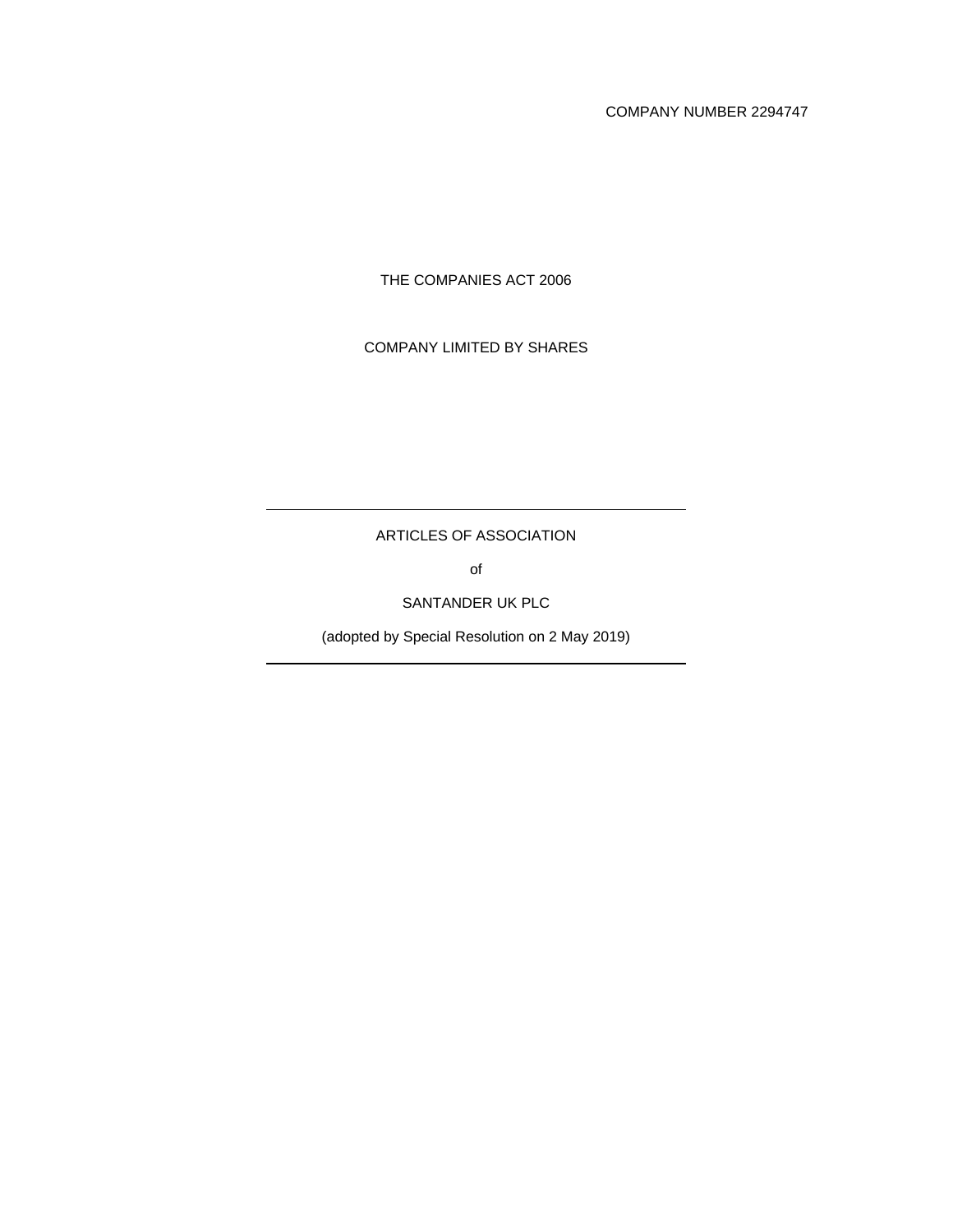# **CONTENTS**

| <b>Clause</b> | <b>Subject matter</b>                                            | Page |
|---------------|------------------------------------------------------------------|------|
| 1.            |                                                                  |      |
| 2.            |                                                                  |      |
| 3.            |                                                                  |      |
| 4.            |                                                                  |      |
| 5.            |                                                                  |      |
| 6.            |                                                                  |      |
| 7.            |                                                                  |      |
| 8.            |                                                                  |      |
| 9.            |                                                                  |      |
| 10.           |                                                                  |      |
| 11.           |                                                                  |      |
| 12.           |                                                                  |      |
| 13.           |                                                                  |      |
| 14.           |                                                                  |      |
| 15.           |                                                                  |      |
| 16.           |                                                                  |      |
| 17.           |                                                                  |      |
| 18.           | CONFLICTS OF INTEREST REQUIRING AUTHORISATION BY THE DIRECTORS16 |      |
| 19.           |                                                                  |      |
| 20.           |                                                                  |      |
| 21.           |                                                                  |      |
| 22.           |                                                                  |      |
| 23.           |                                                                  |      |
| 24.           |                                                                  |      |
| 25.           |                                                                  |      |
| 26.           |                                                                  |      |
| 27.           |                                                                  |      |
| 28.           |                                                                  |      |
| 29.           |                                                                  |      |
| 30.           |                                                                  |      |
| 31.           | APPOINTMENT AND REMOVAL OF ALTERNATE DIRECTORS 22                |      |
| 32.           |                                                                  |      |
| 33.           |                                                                  |      |
| 34.           |                                                                  |      |
| 35.           |                                                                  |      |
| 36.           | COMPANY NOT BOUND BY LESS THAN ABSOLUTE INTERESTS25              |      |
| 37.           |                                                                  |      |
| 38.           |                                                                  |      |
| 39.           |                                                                  |      |
| 40.           |                                                                  |      |
| 41.           |                                                                  |      |
| 42.           |                                                                  |      |
| 43.           |                                                                  |      |
| 44.           |                                                                  |      |
| 45.           |                                                                  |      |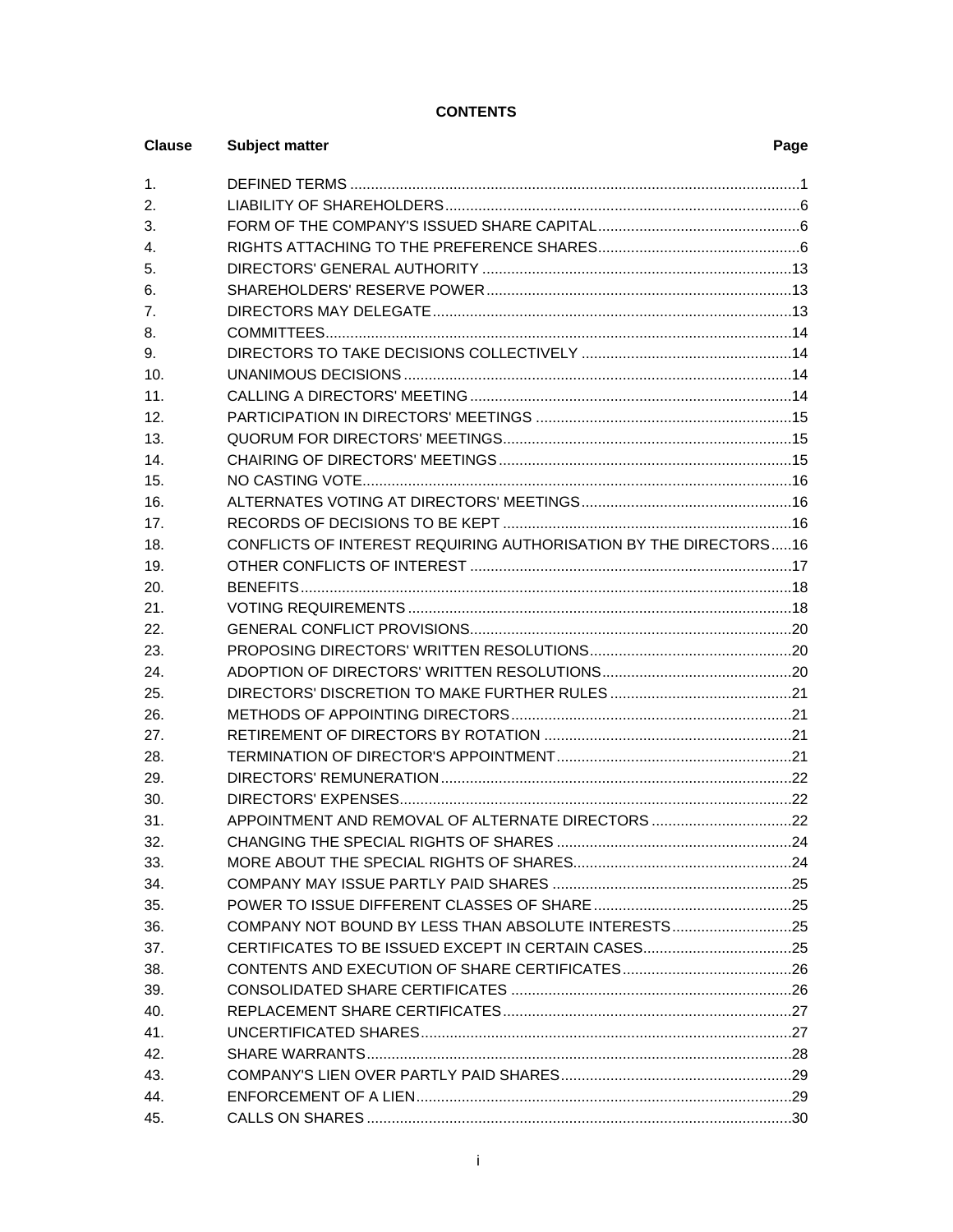| 46. |                                                                 |  |
|-----|-----------------------------------------------------------------|--|
| 47. |                                                                 |  |
| 48. |                                                                 |  |
| 49. |                                                                 |  |
| 50. |                                                                 |  |
| 51. |                                                                 |  |
| 52. |                                                                 |  |
| 53. |                                                                 |  |
| 54. |                                                                 |  |
| 55. |                                                                 |  |
| 56. |                                                                 |  |
| 57. | PROCEDURE FOR DISPOSING OF FRACTIONS OF SHARES34                |  |
| 58. |                                                                 |  |
| 59. |                                                                 |  |
| 60. |                                                                 |  |
| 61. |                                                                 |  |
| 62. |                                                                 |  |
| 63. |                                                                 |  |
| 64. |                                                                 |  |
| 65. | AUTHORITY TO CAPITALISE AND APPROPRIATION OF CAPITALISED SUMS37 |  |
| 66. | NOTICE, ATTENDANCE AND SPEAKING AT GENERAL MEETINGS 38          |  |
| 67. |                                                                 |  |
| 68. |                                                                 |  |
| 69. |                                                                 |  |
| 70. |                                                                 |  |
| 71. |                                                                 |  |
| 72. |                                                                 |  |
| 73. |                                                                 |  |
| 74. |                                                                 |  |
| 75. |                                                                 |  |
| 76. |                                                                 |  |
| 77. |                                                                 |  |
| 78. | NO RIGHT TO INSPECT ACCOUNTS AND OTHER RECORDS 45               |  |
| 79. | PROVISION FOR EMPLOYEES ON CESSATION OF BUSINESS45              |  |
| 80. |                                                                 |  |
| 81. |                                                                 |  |
| 82. |                                                                 |  |
| 83. |                                                                 |  |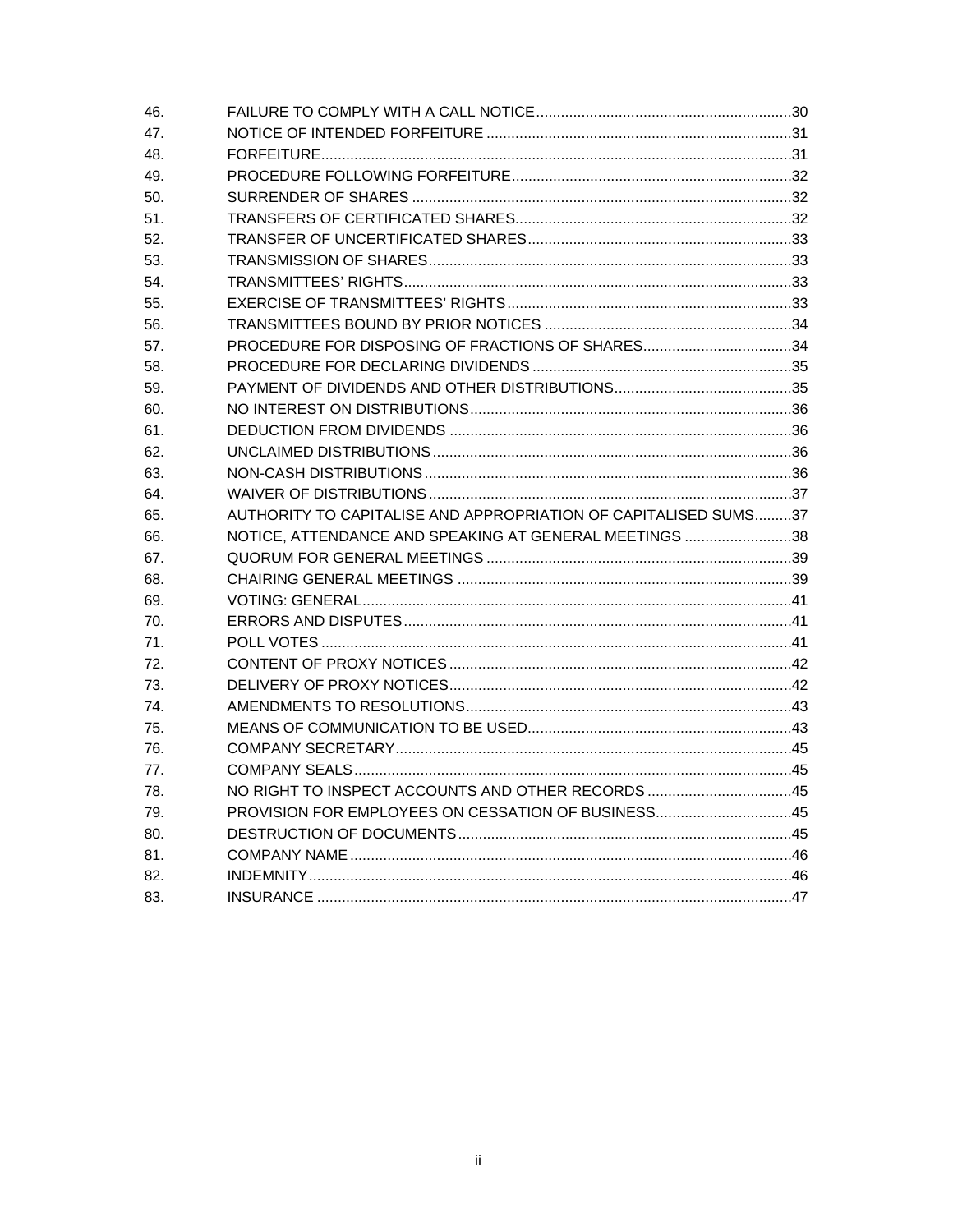### **THE COMPANIES ACT 2006**

# **COMPANY LIMITED BY SHARES**

# **ARTICLES OF ASSOCIATION**

of SANTANDER UK PLC

(the **"Company"**)

# **INTERPRETATION AND LIMITATION OF LIABILITY**

# **1. DEFINED TERMS**

1.1 In these articles (**"articles"**), unless the context requires otherwise:

# **"Act"**

means the Companies Act 2006;

# **"alternate"** or **"alternate director"**

has the meaning given in **article** 31;

### **"associated company"**

has the meaning given in **article** 82;

# **"auditor"**

refers to the auditor(s) of the Company for the time being appointed pursuant to the Act;

### **"bankruptcy"**

means individual insolvency proceedings and includes similar proceedings in a jurisdiction other than England and Wales;

# **"Business Day"**

means a day other than a Saturday, Sunday or public holiday when banks in England are open for business;

#### **"call"**

has the meaning given in **article** 45;

#### **"call notice"**

has the meaning given in **article** 45;

# **"call payment date"**

has the meaning given in **article** 45;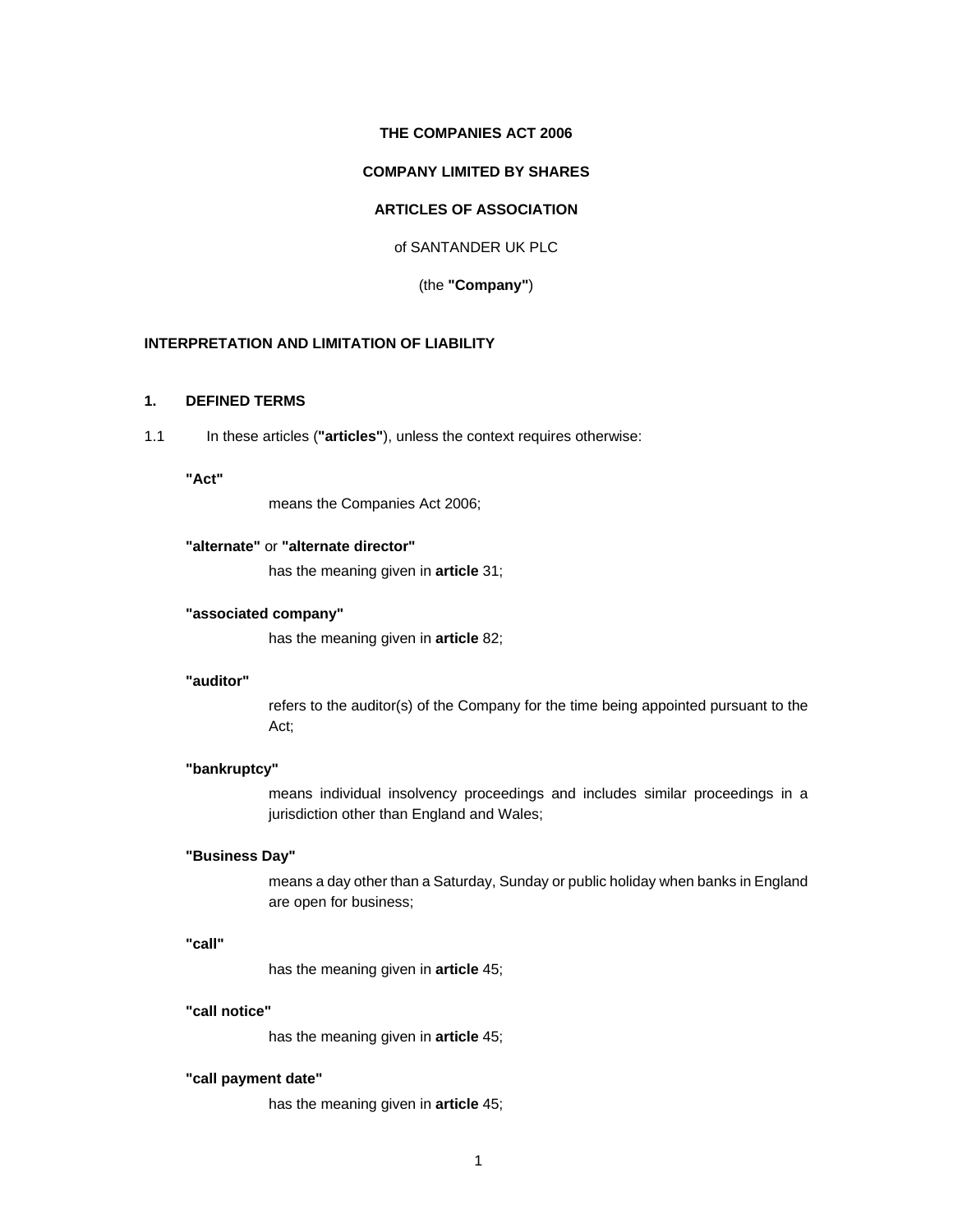#### **"chairman"**

has the meaning given in **article** 14;

### **"chairman of the meeting"**

has the meaning given in **article** 68;

### **"clear days"**

means, in relation to a period of notice or otherwise, that period excluding the day when the notice or other document is received or deemed to be received and the day for which it is sent or on which it is to take effect;

# **"CREST"**

means the electronic settlement system for securities traded on a recognised investment exchange and owned by Euroclear UK & Ireland Limited, or any similar system;

#### **"director"**

means a director of the Company, and includes any person occupying the position of director, by whatever name called and an alternate director appointed by a director in accordance with these articles;

#### **"distribution recipient"**

has the meaning given in **article** 59;

# **"document"**

includes, unless otherwise specified, any document sent or supplied in electronic form;

### **"electronic form"**

has the meaning given in section 1168 of the Act;

### **"eligible directors"**

has the meaning given in **article** 10;

#### **"expert"**

means an independent firm of chartered accountants chosen by the Company;

### **"FSA"**

means the Financial Services Authority of the United Kingdom and any successor regulatory authority that may succeed to the bank regulatory functions of the Financial Services Authority;

#### **"fully paid"**

in relation to a share, means that the nominal value and any premium to be paid to the Company in respect of that share have been paid to the Company;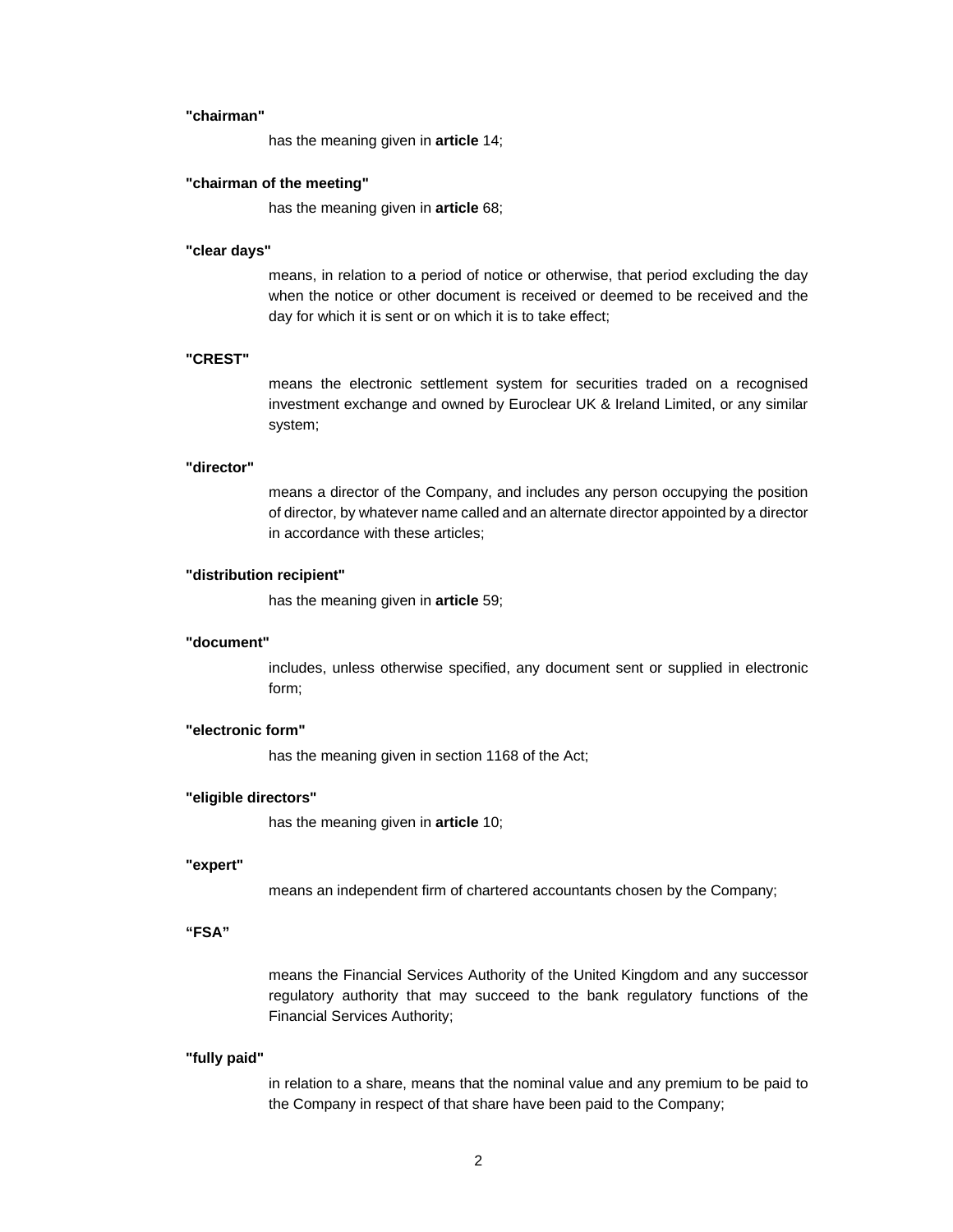#### **"group"**

means the Company and every subsidiary and holding company of the Company and every subsidiary and holding company of such subsidiary and holding company;

### **"group company"**

means any company which is a member of the group;

#### **"hard copy form"**

has the meaning given in section 1168 of the Act;

#### **"holder"**

in relation to shares means the person whose name is entered in the register of members as the holder of the shares;

#### **"holding company"**

has the meaning given in section 1159 of the Act;

#### **"Innovative Tier 1 Capital"**

has the meaning given to it from time to time by the FSA;

#### **"instrument"**

means a document in hard copy form;

### **"majority holder"**

means the holder or holders from time to time of at least 75 per cent. in nominal value of the issued share capital of the Company conferring the right to attend and vote at general meetings;

### **"Non-Innovative Tier 1 Capital"**

means Tier 1 Capital which does not comprise Innovative Tier 1 Capital;

#### **"Notice of Redemption"**

has the meaning given in **article** 4.5.1;

#### **"ordinary resolution"**

has the meaning given in section 282 of the Act;

# **"Ordinary Shares"**

means the Company's ordinary shares;

### **"paid"**

means paid or credited as paid;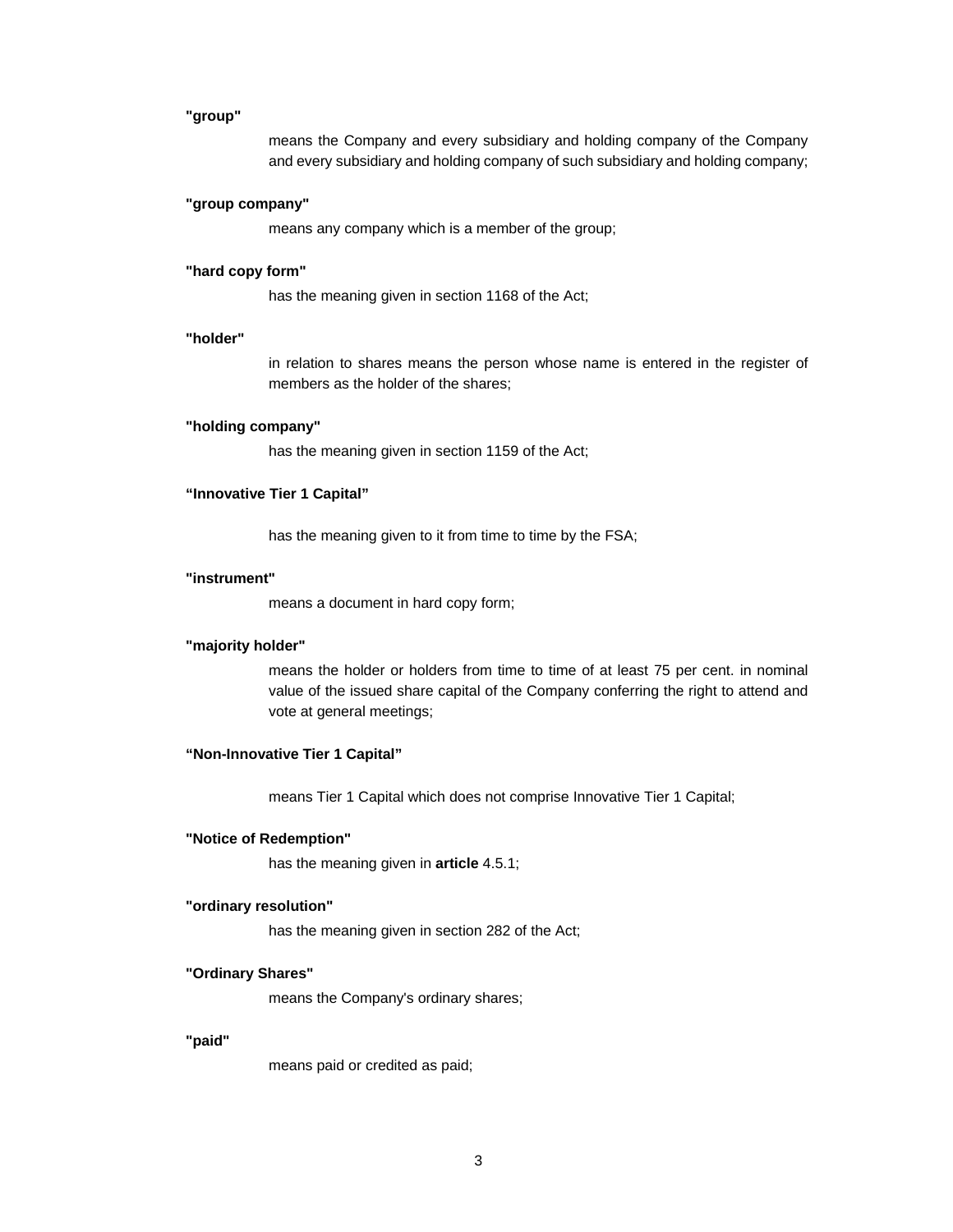#### **"participate"**

in relation to a directors' meeting, has the meaning given in **article** 12;

#### **"Preference Dividend"**

has the meaning given in **article** 4.2.1;

#### **"Preference Dividend Payment Dates"**

has the meaning given in **article** 4.2.1;

### **"Preference Shares"**

means the Company's preference shares;

### **"proxy notice"**

has the meaning given in **article** 72;

### **"Qualifying Non-Innovative Tier 1 Securities"**

means securities whether debt, equity, interests in limited partnerships or otherwise, issued directly or indirectly by the Company that:

- (i) in the reasonable opinion of an independent investment bank appointed by the Company, have terms not materially less favourable to a holder of the relevant series of Preference Shares than the terms of the relevant series of Preference Shares held by such holder, provided that they shall (1) include a ranking at least equal as to dividends or other income distributions and as to participation in assets to that of the relevant series of Preference Shares, (2) have the same dividend or distribution rate or rate of return and dividend payment dates, from time to time as those applying to the relevant series of Preference Shares, (3) have the same redemption dates as the relevant series of Preference Shares, (4) be issued in an amount at least equal to the total number of shares in the relevant series of Preference Shares each in a principal amount of £1,000 (5) comply with the then current requirements of the FSA in relation to Non-Innovative Tier 1 Capital and (6) preserve any existing rights under the relevant series of Preference Shares to any accrued Preference Dividend which has not been paid in respect of the period from (and including) the Preference Dividend Payment Date last preceding the substitution date to (but excluding) the substitution date; and
- (ii) are listed on a recognised investment exchange (as defined in the Financial and Services and Markets Act 2000);

### **"Redeemable Preference Shares"**

means the Company's redeemable preference shares;

#### **"Redeemable Sterling Preference Shares"**

means Redeemable Preference Shares denominated in sterling;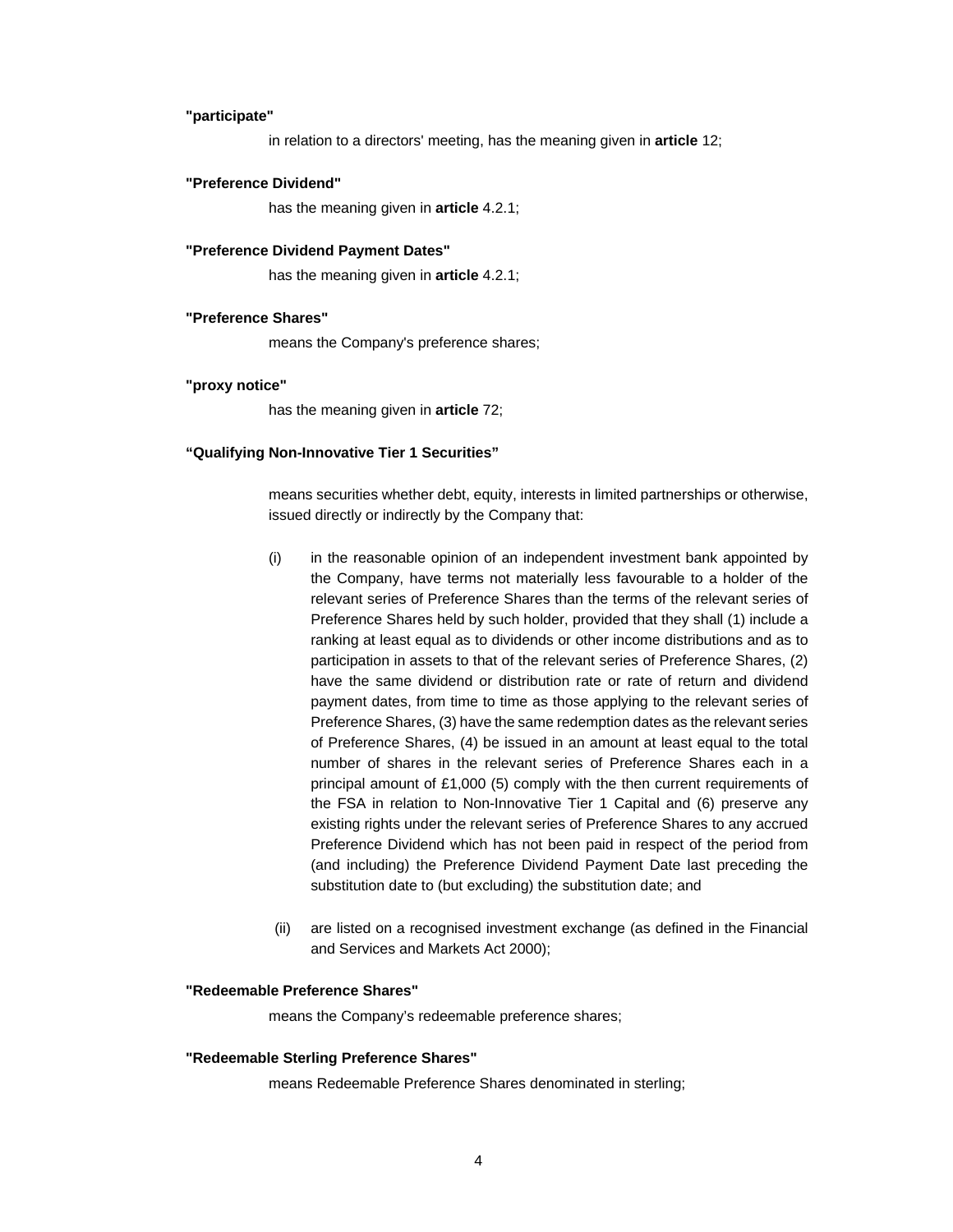### **"Relevant Interest"**

has the meaning given in **article** 21.4;

### **"relevant rate"**

has the meaning given in **article** 46;

# **"shareholder"**

means a person who is the holder of a share;

# **"shareholder's group"**

means, in relation to a shareholder that is a company, the shareholder and every subsidiary and holding company of that shareholder and of such subsidiary and holding company;

#### **"shares"**

means shares in the Company;

#### **"special resolution"**

has the meaning given in section 283 of the Act;

### **"subsidiary"**

has the meaning given in section 1159 of the Act;

#### **Tier 1 Capital**

has the meaning given to the term from time to time by the FSA;

### **"Treasury Shares"**

has the meaning given in section 724 of the Act;

### **"transfer"**

in relation to any share, means any sale, transfer, assignment, pledge, charge or other disposal of any share or any interest in that share, and **"transferred"** shall be construed accordingly;

### **"United Kingdom"**

means Great Britain and Northern Ireland; and

#### **"writing"**

means the representation or reproduction of words, symbols or other information in a visible form by any method or combination of methods, whether sent or supplied in electronic form or otherwise.

1.2 Unless already defined in these articles, words or expressions contained in these articles bear the same meaning as in the Act.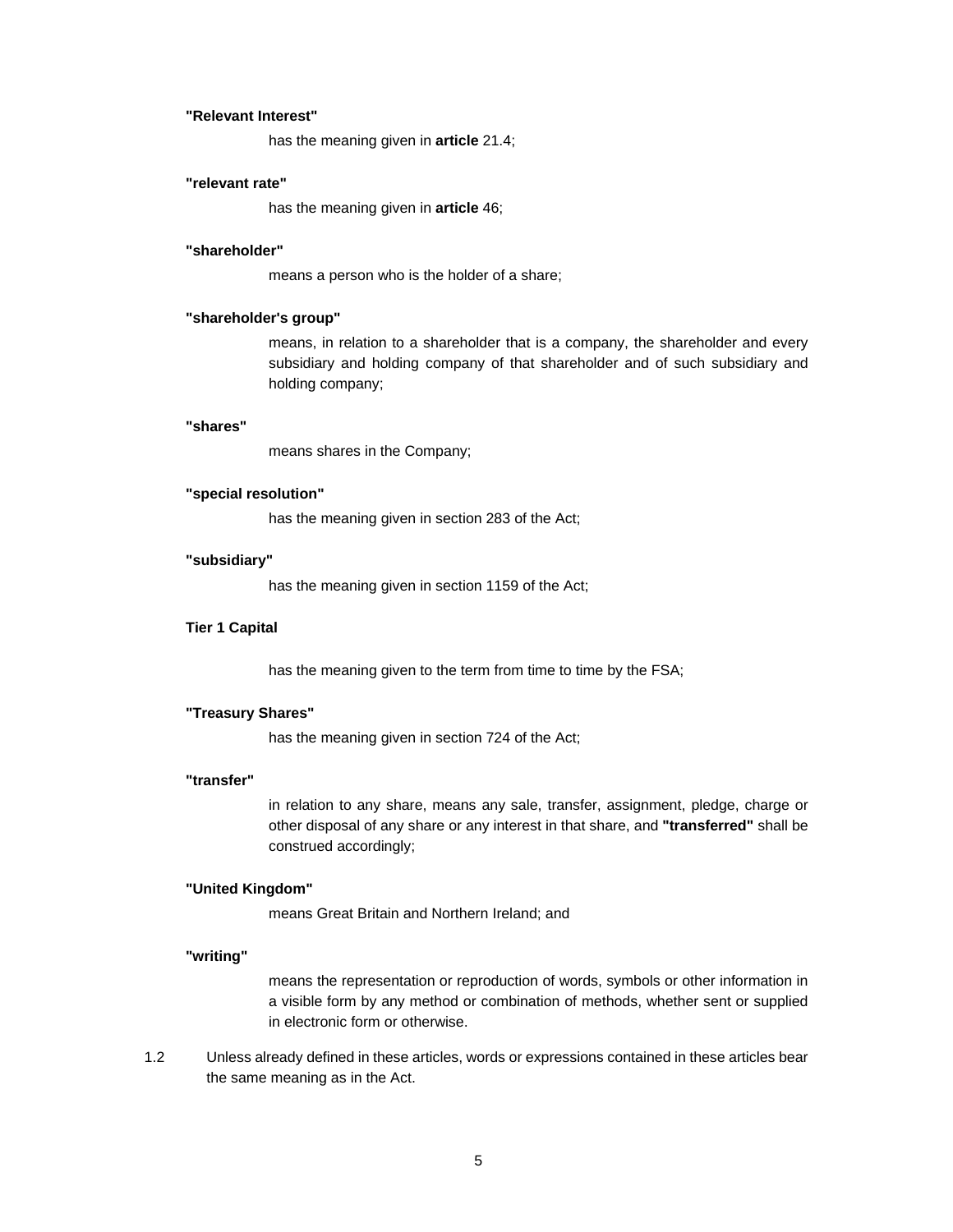# **2. LIABILITY OF SHAREHOLDERS**

The liability of the shareholders is limited to the amount, if any, unpaid on the shares held by them.

# **3. FORM OF THE COMPANY'S ISSUED SHARE CAPITAL**

The Company's issued share capital at the date of adoption of these articles of association is comprised of Ordinary Shares of 10p each and Redeemable Sterling Preference Shares of £1 each, each having the rights and restrictions set out in **article** 4 below and any further rights (that are not inconsistent with the rights set out in **article** 4) that the directors attached to such Redeemable Sterling Preference Shares prior to their allotment in accordance with **article** 4.

# **4. RIGHTS ATTACHING TO THE PREFERENCE SHARES**

### 4.1 **General**

- 4.1.1 All of the Preference Shares shall rank pari passu inter se to the extent that they are expressed so to rank and shall confer the rights and be subject to the limitations set out in this **article** 4. They shall also confer such further rights (not being inconsistent with the rights set out in this article) as may be attached by the board to any series of such shares prior to allotment of such series and in particular (but without prejudice to the generality of the foregoing) the board may, pursuant to the authority given by the passing of the resolution to adopt this article, consolidate and divide and/or sub-divide any Preference Shares into shares of a larger or smaller amount (and so that the provisions of **article** 57 shall, where relevant, apply to any such consolidation, division or sub-division).
- 4.1.2 Whenever the board has power under this **article** 4 to determine any of the rights to be attached to any of the Preference Shares, the rights so determined need not be the same as those attached to the Preference Shares which have then been allotted or issued. The Preference Shares may be issued in one or more separate series and each series shall be identified in such manner as the board may determine without any such determination or identification requiring any alteration to these articles.
- 4.1.3 Each of the Preference Shares shall, subject to such terms and conditions of issue as the board may determine prior to the issue of any relevant series of Preference Shares, confer the rights as to participation in the profits and assets of the Company, attendance at meetings, voting and redemption as are set out in this **article** 4.

### 4.2 **Income**

4.2.1 Preference Shares shall (subject to the further provisions described below) entitle the members holding the same to receive a preferential dividend (hereinafter called the **"Preference Dividend"**), payable at such rate or rates (whether fixed or variable) and on such dates (**"Preference Dividend Payment Dates"**) to be determined by the board before allotment on the amounts from time to time paid up or credited as paid up thereon and on such other terms and conditions as may be determined by the board prior to allotment thereof and in particular (but without prejudice to the foregoing) the board may determine whether the rights of such shares as regards participation in profits are cumulative or non-cumulative.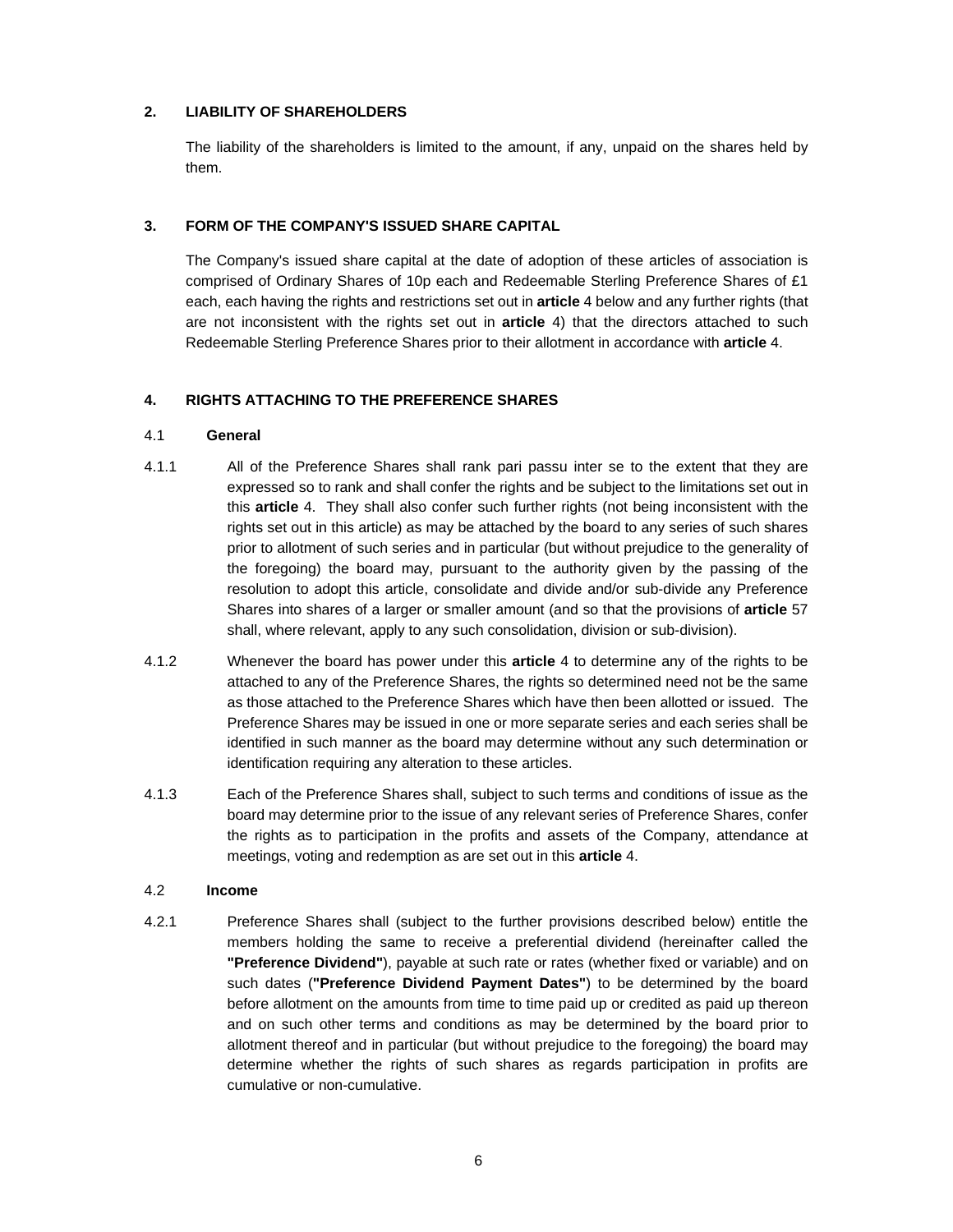- 4.2.2 Unless otherwise determined by the board prior to allotment thereof, Preference Shares shall rank as regards participation in profits pari passu inter se and with any other shares that are expressed to rank pari passu therewith as regards participation in profits and otherwise in priority to any other shares of the Company.
- 4.2.3 If it shall subsequently appear that any dividend which has been paid to holders of Preference Shares should not have been so paid, then provided the board shall have acted in good faith, the directors shall not incur any liability for any loss which any shareholder may suffer in consequence of such payment having been made.
- 4.2.4 All or any of the following provisions may apply in relation to any particular Preference Shares (**"relevant Preference Shares"**) if so determined by the board prior to the allotment thereof:
	- (a) if, on any Preference Dividend Payment Date the distributable profits and distributable reserves of the Company are, in the opinion of the board, insufficient to enable payment in full to be made of the relevant Preference Dividend and, if applicable, of any dividends payable on such date on any other shares (including any arrears or deficiency of dividend on any such other shares that are in cumulative form) ranking pari passu with or in priority to the relevant Preference Shares as regards participation in profits, then the directors shall (after payment in full, or the setting aside of a sum required for payment in full, of (1) all dividends payable on or before the relevant Preference Dividend Payment Date on any shares in the capital of the Company ranking in priority to the relevant Preference Dividend and (2) any special dividend referred to in **article** 4.2.4(f) below) apply such distributable profits and distributable reserves (if any) in paying dividends to the holders of participating shares (as defined below) pro rata to the amount of dividend on participating shares accrued and payable (including any arrears or deficiency of dividend on any such other shares that are in cumulative form) on or before the relevant Preference Dividend Payment Date. For the purposes of this paragraph, the expression **"participating shares"** shall mean the relevant Preference Shares and any other shares in the capital of the Company which rank pari passu as regards participation in profits with the relevant Preference Shares and on which either (1) a dividend is payable on the relevant Preference Dividend Payment Date or (2) arrears of cumulative dividend are unpaid at the relevant Preference Dividend Payment Date;
	- (b) if, on any Preference Dividend Payment Date, the distributable profits and distributable reserves of the Company are, in the opinion of the board, insufficient to enable payment to be made of any of the relevant Preference Dividend and, if applicable, of any dividends payable on such date on any other shares ranking pari passu with or in priority to the relevant Preference Shares as regards participation in profits, then the Company shall not pay the relevant Preference Dividend;
	- (c) if, in the opinion of the board, the distributable profits and distributable reserves of the Company are sufficient to cover the relevant Preference Dividend and also the payment in full of all other dividends stated to be payable on such date on any other shares (including any arrears or deficiency of dividend on any such other shares that are in cumulative form) expressed to rank pari passu therewith or in priority thereto as regards participation in profits, then, subject to **article** 4.2.4(d) below, such dividends on the Preference Shares and on such other shares shall be declared and paid in full;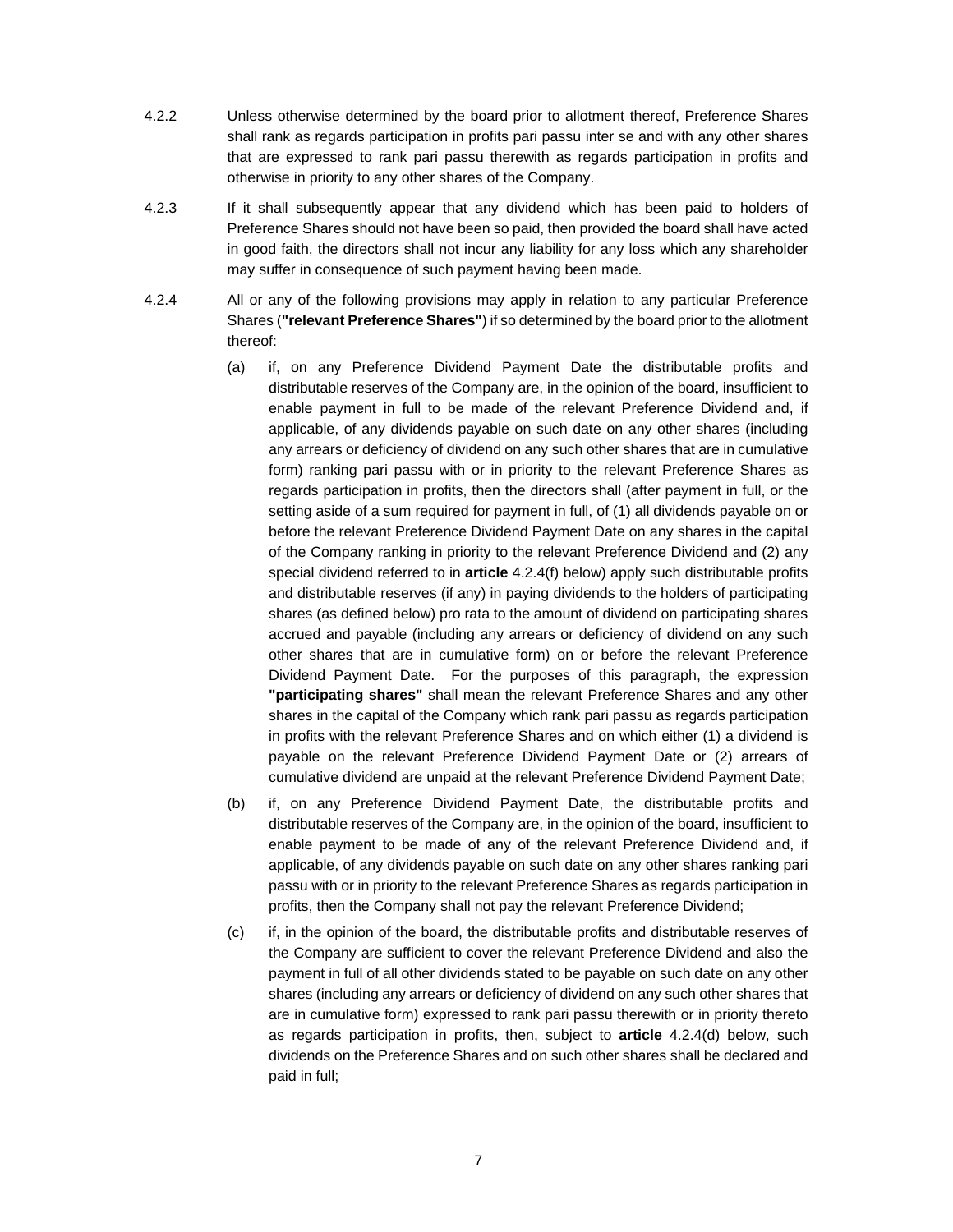- (d) if, in the opinion of the board, the payment of any Preference Dividend would breach or cause a breach of the Bank of England's capital adequacy requirements from time to time applicable to the Company then none of such Preference Dividend shall be declared or paid;
- (e) subject to **article** 4.2.4(g) below, the relevant Preference Shares shall carry no further right to participate in the profits and reserves of the Company other than the Preference Dividend and if on any occasion a Preference Dividend (or any part thereof) is not paid for the reasons described above, the holders of Preference Shares (other than Preference Shares which are expressed to have a cumulative right as regards participation in profits) shall have no claim in respect of such shortfall;
- (f) if a Preference Dividend on any relevant Preference Shares is not paid in full (or a sum is not set aside to provide for its payment in full) the Company may not (without the written consent of three-fourths in nominal value of, or the sanction of a special resolution passed at a separate general meeting of the holders of relevant Preference Shares) thereafter redeem, reduce, purchase or otherwise acquire for any consideration any other share capital of the Company ranking pari passu with or after the relevant Preference Shares as regards participation in the assets of the Company (and may not set aside or establish any sinking fund for any such redemption, reduction, purchase or other acquisition) until such time as all Preference Dividends on Preference Shares which are expressed to have a cumulative right as regards participation in profits have been paid in full (including any arrears or deficiency of dividend in respect thereof) or a sum shall have been set aside for such payment in full and Preference Dividends on the relevant Preference Shares in respect of such period as the board shall determine prior to allotment of the relevant Preference Shares shall have been paid in full (or a sum shall have been set aside for such payment in full);
- (g) the provisions described in this **article** 4.2.4(g) shall apply where any Preference Dividend is, for the reasons specified above, not payable and the amounts (if any) standing to the credit of the profit and loss account of the Company together with the amount of the reserves of the Company available for the purpose are sufficient to enable the allotments of additional preferences shares referred to in the further provisions of this sub-paragraph to be made in full:
	- (i) for the purposes of this **article** 4.2.4(g):
		- (A) **"Relevant Shares"** means relevant Preference Shares and any preference shares of the Company ranking pari passu with the relevant Preference Shares as regards participation in profits (other than any such shares which are expressed to have a cumulative right as regards participation in profits) in respect of which a preference dividend which would have been payable on the same date as a Relevant Dividend on Preference Shares is not to be paid; and
		- (B) **"Relevant Dividend"** means the preference dividend which is not to be paid on Relevant Shares on any occasion,

and where a member holds Relevant Shares of more than one class, the provisions of this sub-paragraph shall be interpreted and applied separately in respect of each class of Relevant Shares held by him;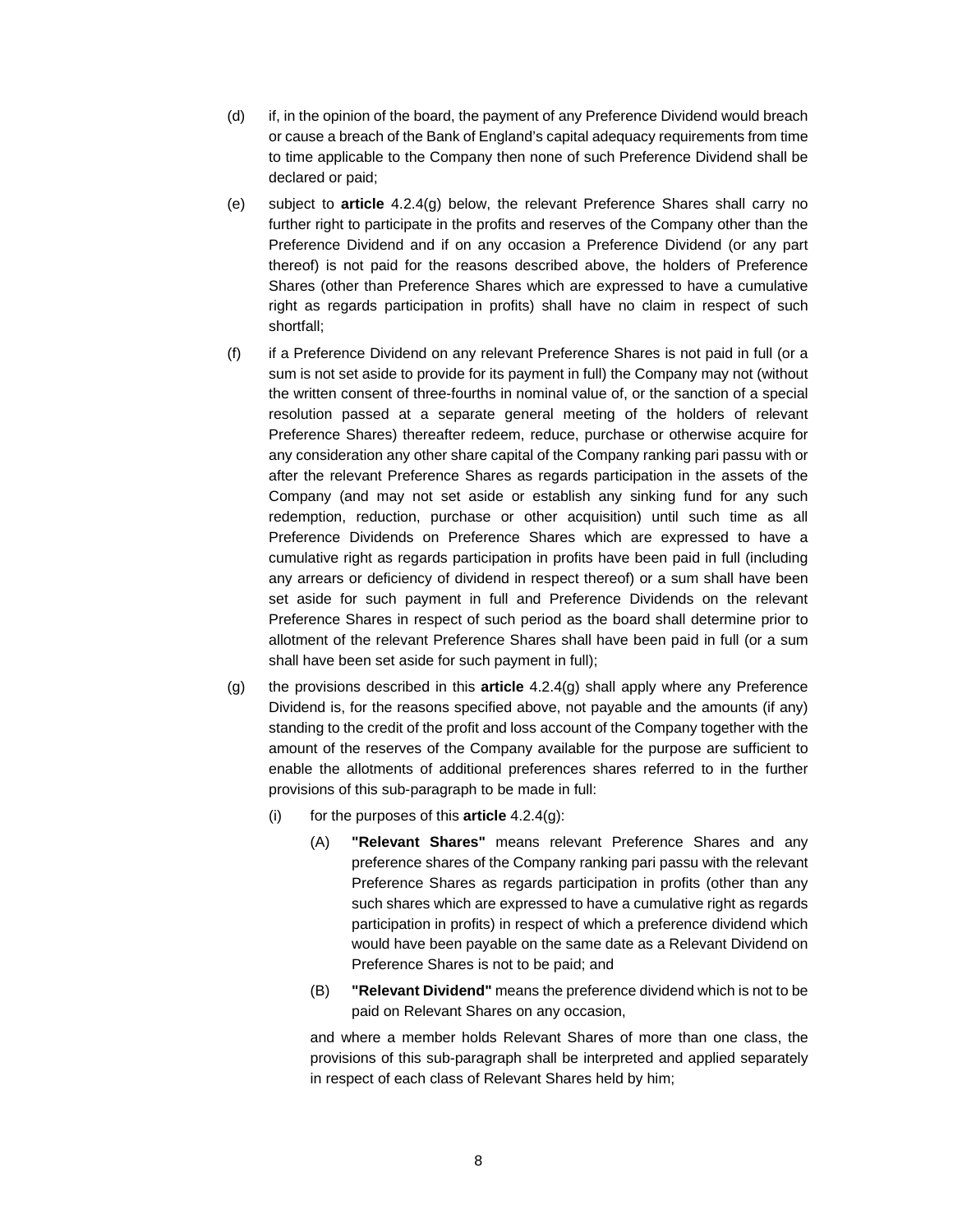- (ii) provided that the directors are authorised in accordance with the Act to allot the appropriate amount of relevant securities (for which purposes the directors shall, if necessary, call as soon as practicable a general meeting of the Company at which the appropriate resolutions to create such share capital and to obtain such authority are proposed), each holder of Relevant Shares shall, on the date for payment of the Relevant Dividend had such dividend been paid in cash, be allotted such additional nominal amount of preference shares of the same class, denominated in the same currency and carrying identical rights and limitations as the particular Relevant Shares in question, credited as fully paid, as is equal to an amount determined by multiplying the cash amount of the Relevant Dividend (exclusive of any associated tax credit) that would have been payable to him had such dividend been payable in cash by a factor to be determined by the board prior to allotment of the Relevant Shares and rounding the resulting sum down to the nearest integral multiple of £1. A holder of Preference Shares receiving an allotment of additional preference shares in accordance with this sub-paragraph shall not be entitled to receive any part of the Relevant Dividend relating to Relevant Shares of that class in cash;
- (iii) subject to the provisos in **article** 4.2.4(g)(ii) above, for the purpose of paying up preference shares to be allotted on any occasion pursuant to this subparagraph, the directors shall capitalise out of the sums standing to the credit of the profit and loss account of the Company and/or to the credit of the Company's reserve accounts (including share premium account) available for the purpose, as the directors may determine, a sum equal to the aggregate nominal amount of the additional preference shares then to be allotted and apply the same in paying up in full the appropriate amount of unissued preference shares of that class or classes in question;
- (iv) the additional preference shares so allotted shall rank pari passu in all respects with the particular Relevant Shares in respect of which the additional preference shares were so allotted, save only as regards participation in the Relevant Dividend; and
- (v) the board may undertake and do such acts and things as it may consider necessary or expedient for the purpose of giving effect to the provisions described in this paragraph.
- 4.2.5 Subject as provided in **article** 4.2.6 below, if a Preference Dividend on any relevant Preference Shares is not paid in full (or a sum is not set aside to provide for its payment in full), no dividend may thereafter be declared or paid on any other share capital of the Company ranking as to participation in profits after the relevant Preference Shares until such time as all Preference Dividends on Preference Shares which are expressed to have a cumulative right as regards participation in profits have been paid in full (including any arrears or deficiency of dividend in respect thereof) or a sum shall have been set aside for such payment in full and Preference Dividends on the relevant Preference Shares in respect of such period as the board shall determine prior to allotment of the relevant Preference Shares shall have been paid in full (or a sum shall have been set aside for such payment in full).
- 4.2.6 In any calendar year, whether or not any Preference Dividend on any particular Preference Shares has been paid in full and notwithstanding any other provision of these articles, the board may, if it so resolves, pay (or set aside a sufficient sum for payment of) a special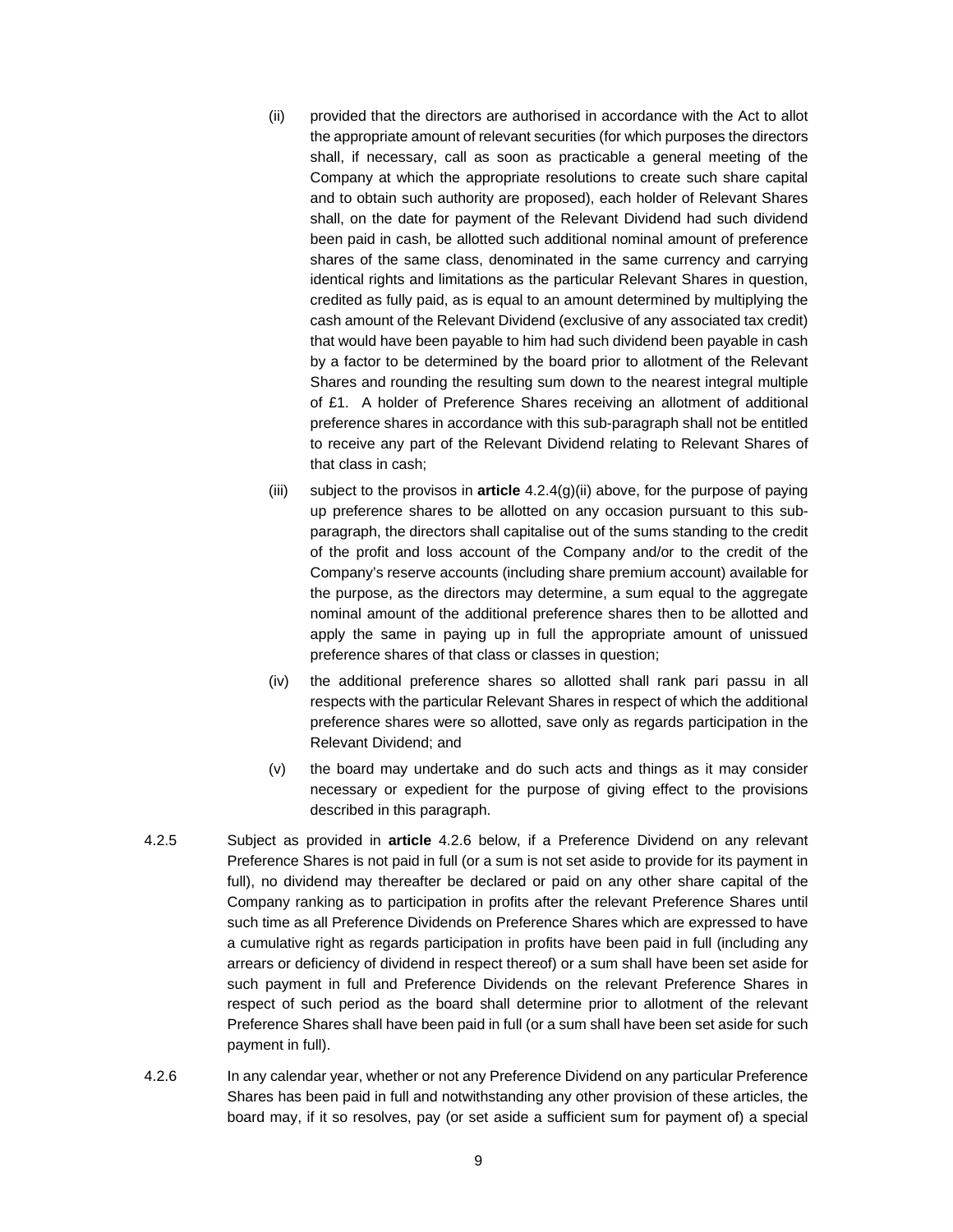dividend not exceeding one penny per share on any shares in the capital of the Company in respect of which no dividend has previously been paid in that calendar year. References elsewhere in this article to any dividend payable on any Preference Shares shall not be treated as including a reference to any special dividend paid on any particular Preference Shares pursuant to this **article** 4.2.6.

# 4.3 **Capital**

- 4.3.1 On a distribution of assets on a winding-up of the Company or return of capital (other than on a redemption or purchase by the Company of any of its share capital), members holding Preference Shares shall in respect thereof be entitled to receive, out of the surplus assets remaining after payment of the Company's liabilities, an amount equal to the amount paid up or credited as paid up on the Preference Shares together with such premium (if any) as may be determined by the board prior to allotment thereof (and so that the board may determine that such premium is payable only in specified circumstances).
- 4.3.2 In addition to the amount repayable on the Preference Shares in accordance with **article**  4.3.1 above there shall be payable a sum equal to the Preference Dividend which would have been payable by the Company in accordance with **article** 4.2 above (together, in the case of Preference Shares which are expressed to have a cumulative right as regards participation in profits, with any arrears or deficiency of Preference Dividend), calculated at the annual rate determined by the board before allotment of the Preference Shares in question, in respect of the number of days included in the period commencing with the day following whichever Preference Dividend Payment Date shall most recently have occurred prior to the date of commencement of the winding-up of the Company or return of capital and ending with such date of commencement of winding-up or return of capital, as though such period had been one in relation to which a Preference Dividend would have been payable pursuant to the provisions described in **article** 4.2.1 above and the terms of issue of the Preference Shares in question, but subject always to the provisions described in paragraphs (a) (b) and (d) of **article** 4.2.4 above and to the terms on which any particular Preference Shares are issued.
- 4.3.3 With respect to the amounts payable or repayable under **articles** 4.3.1 and 4.3.2 in the event of a winding-up of the Company or return of capital, Preference Shares shall rank pari passu inter se and with any other shares that are expressed to rank pari passu therewith as regards participation in surplus assets and otherwise in priority to any other share capital of the Company. Save as may be determined by the board prior to the issue of any particular series of Preference Shares, the holders of Preference Shares shall not be entitled in respect thereof to any further or other right of participation in the assets of the Company upon a winding-up or return of capital.

# 4.4 **Voting**

- 4.4.1 The holders of any series of Preference Shares will only be entitled to receive notice of and to attend any general meeting of the Company:
	- (a) if the Preference Dividend on the Preference Shares of such series has not, at the date of the notice of the general meeting, been paid in full in respect of such dividend periods as the board may prior to allotment determine, in which case the holders of the Preference Shares of such series will be entitled to speak and/or vote upon any resolution proposed thereat; or
	- (b) if a resolution is proposed at the general meeting: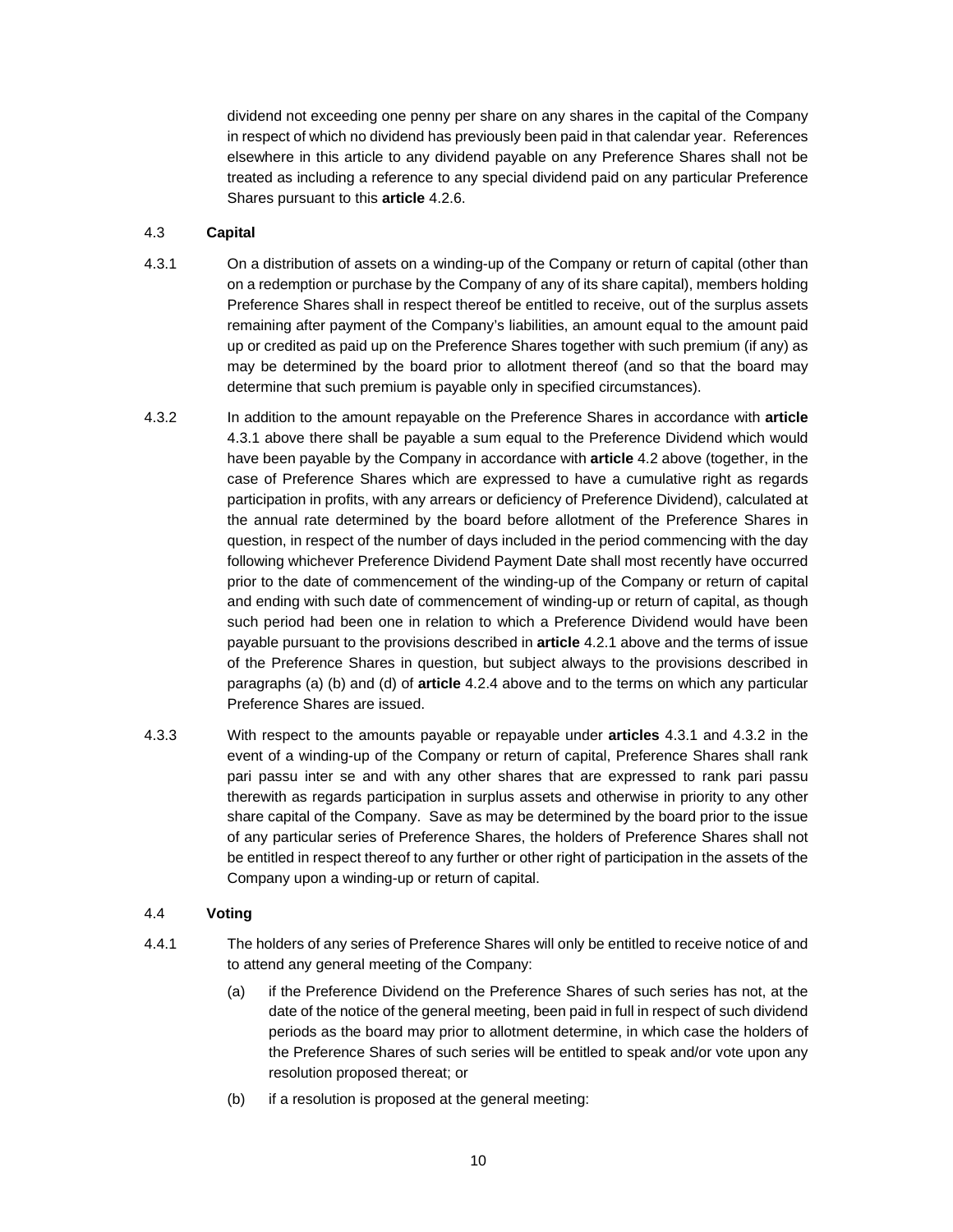- (i) for, or in relation to, the winding-up of the Company; or
- (ii) varying, altering or abrogating any of the rights, privileges, limitations or restrictions attached to the Preference Shares of such series,

in which case the holders of the Preference Shares of such series will be entitled to speak and/or vote only upon such resolution; or

in such other circumstances, and upon and subject to such terms, as the board may determine prior to allotment.

4.4.2 On a show of hands every holder of Preference Shares who is entitled to vote and who (being an individual) is present in person or (being a corporation) is present by representative shall have one vote. On a poll each holder of Preference Shares present in person or by proxy and entitled to vote shall have such number of votes in respect of each Preference Share as the board may determine prior to the allotment of such shares.

### 4.5 **Redemption of Shares**

- 4.5.1 Unless the board shall, prior to the allotment of any series of Preference Shares, determine that such series shall be non-redeemable, each series of Preference Shares shall, subject to the provisions of the Act and to the other provisions of this **article** 4.5, be redeemable at the option of the Company in whole or in part (as the terms of the Preference Shares may specify) on any day by the Company giving to each of the holders of the Preference Shares to be redeemed not less than 14 days' prior notice in writing (a **"Notice of Redemption"**) and by the Company complying with the other requirements of this **article** 4.5.
- 4.5.2 Such Preference Shares shall be redeemable on any date as the board may determine prior to the date of allotment of the particular Preference Shares in question.
- 4.5.3 Such Preference Shares shall cease to be redeemable in such circumstances (if any) as the board may determine prior to the allotment of the particular Preference Shares in question.
- 4.5.4 In the case of a partial redemption under **article** 4.5.1, the Company shall for the purposes of ascertaining the particular Preference Shares to be redeemed cause a drawing to be made at the office (or at such other place as the board may determine) in the presence of the auditors.
- 4.5.5 A Notice of Redemption shall specify the particular Preference Shares to be redeemed, the date fixed for redemption (the **"Redemption Date"**), the amount payable in respect of each such Preference Share on redemption and the place in the United Kingdom at which the certificates for such shares are to be presented for redemption and upon such date each of the holders of the Preference Shares concerned shall be bound to deliver to the Company at such place the certificates for the Preference Shares concerned. Upon such delivery and against the receipt of such holder for the redemption moneys payable in respect of such Preference Shares, the Company shall pay to such holder the amount due to him in respect of such redemption and shall cancel the certificates so delivered. If any certificate so delivered to the Company includes any Preference Shares not to be redeemed on the Redemption Date a fresh certificate for such Preference Shares shall be issued free of charge to the holder delivering such certificate to the Company. No defect in the Notice of Redemption or in the giving thereof shall affect the validity of the redemption procedure.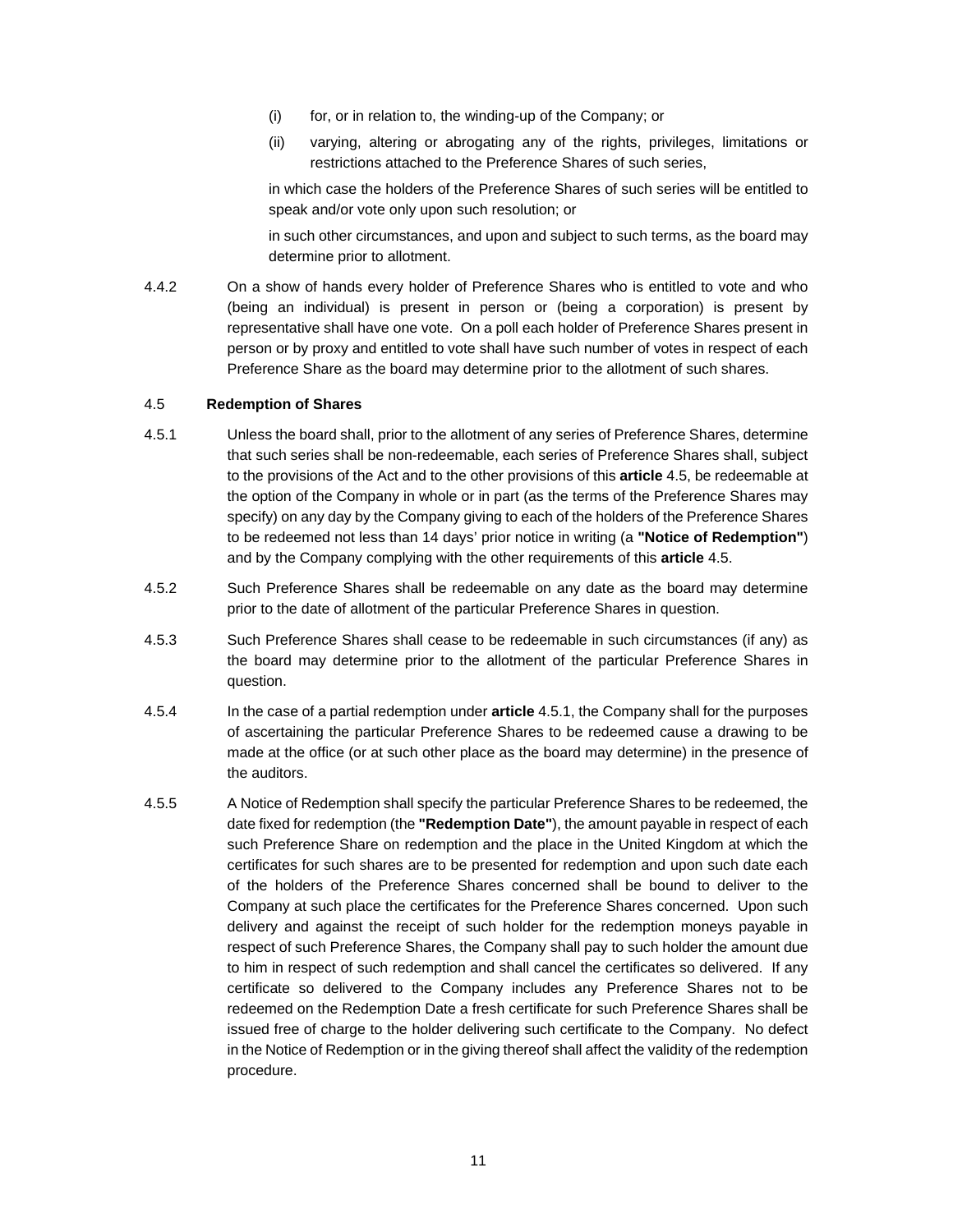- 4.5.6 There shall be paid on each Preference Share so redeemed the amount paid up or credited as paid up thereon, together (to the extent permitted by the Act) with any premium paid on issue, or such other amount as the board may determine prior to the allotment of the particular Preference Shares in question. These provisions are without prejudice to any right of the holders of any Preference Share to receive amounts of dividend payable pursuant to the terms of issue of any particular Preference Share and any such dividend shall be deemed not to form part of the amount payable on redemption.
- 4.5.7 Payment by the Company in respect of the amount due on redemption shall be made by a sterling cheque drawn on a bank in London, or, upon the request of the holder or joint holders not later than the date specified for the purpose in the Notice of Redemption, by transfer to a sterling account maintained by the payee with a bank in London. All payments in respect of redemption monies will in all respects be subject to any applicable fiscal or other laws.
- 4.5.8 As from the relevant Redemption Date the dividend on the Preference Shares due for redemption shall cease to accrue except on any such Preference Shares in respect of which, upon the due delivery of the certificate relating thereto in accordance with **article**  4.5.4, payment of the redemption moneys due on such Redemption Date shall be improperly withheld or refused in which case the said dividend, at the rate then applicable, shall be deemed to have continued and shall accordingly continue to accrue from the relevant Redemption Date to the date of payment of such redemption moneys. Such Preference Shares shall not be treated as having been redeemed until the redemption moneys in question together with the accrued dividend thereon have been paid whereupon such Preference Shares shall be treated as having been redeemed.
- 4.5.9 If the Redemption Date for any Preference Share is not a Business Day then payment of the amount payable on redemption will be made on the next succeeding Business Day and without any interest or other payment in respect of such delay unless such day shall fall within the next calendar month, whereupon such payment will be made on the preceding Business Day.
- 4.5.10 The receipt of the registered holder for the time being of any Preference Shares or, in the case of joint registered holders, the receipt of any one of them for the monies payable on redemption thereof, shall constitute an absolute discharge to the Company in respect thereof.
- 4.5.11 If the board decides before allotting a series of Preference Shares that this article 4.5.11 applies to that series of Preference Shares, then:
	- (a) the Company may at its sole discretion mandatorily apply the redemption monies to be paid to the holder of such Preference Shares pursuant to article 4.5.6 to purchase or subscribe on behalf of such holder for Qualifying Non-Innovative Tier 1 Securities;
	- (b) the Notice of Redemption referred to in article 4.5.5 must specify the substitution date which will (unless the board otherwise decides) be the Redemption Date; and
	- (c) subject to the provisions of the Act and to these articles, the board may from time to time determine the manner of effecting the substitution of such series of Preference Shares and can do anything they consider necessary or expedient to give effect to the provisions of this article 4.5.11.

### 4.6 **Further Shares**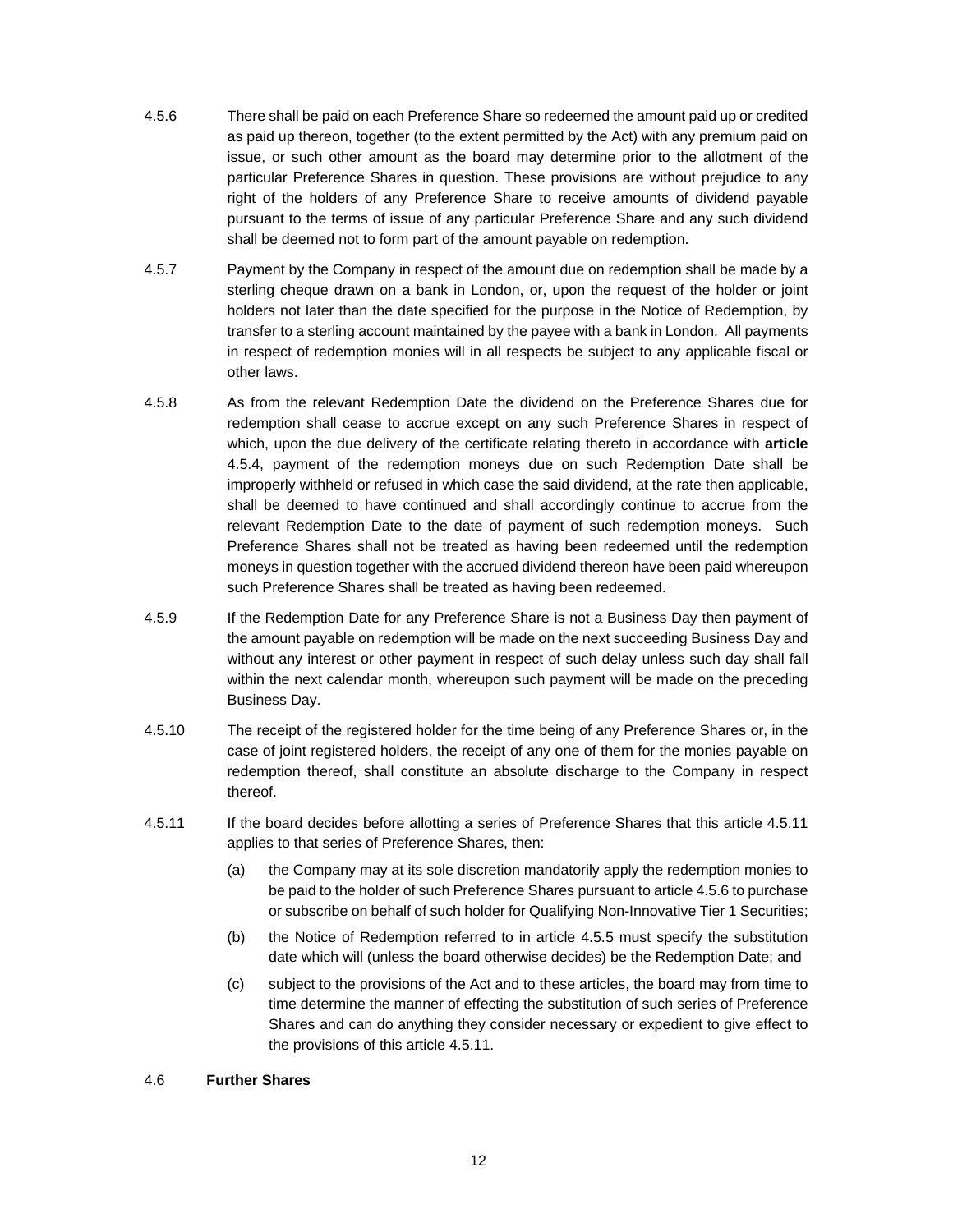- 4.6.1 Save as provided by the terms of issue of any particular Preference Shares, the Company shall not create or issue any further shares ranking as regards participation in the profits and assets of the Company in priority to the Preference Shares.
- 4.6.2 Any series of Preference Shares or other shares ranking pari passu in some or all respects with the Preference Shares then in issue may (unless otherwise provided by the terms of issue of the Preference Shares then in issue), without their creation or issue being deemed to vary the special rights attached to any Preference Shares then in issue, either carry rights identical in all respects with such Preference Shares or any of them or carry rights differing therefrom in any respect. Unless otherwise provided by the terms of issue, the rights attaching to any Preference Shares shall not be deemed to be varied or abrogated by the purchase, redemption or cancellation by the Company of any of its shares ranking as regards participation in the profits or assets of the Company pari passu with or after such Preference Shares.

# **DIRECTORS**

# **5. DIRECTORS' GENERAL AUTHORITY**

Subject to the articles, the directors are responsible for the management of the Company's business, for which purpose they may exercise all the powers of the Company.

### **6. SHAREHOLDERS' RESERVE POWER**

- 6.1 The shareholders may, by special resolution, direct the directors to take, or refrain from taking, specified action.
- 6.2 No such special resolution and no alteration of the articles invalidates anything which the directors have done before the resolution is passed or the articles are altered (as appropriate).

# **7. DIRECTORS MAY DELEGATE**

- 7.1 Subject to the articles, the directors may delegate any of the powers which are conferred on them under the articles:
- 7.1.1 to such person or committee;
- 7.1.2 by such means (including by power of attorney);
- 7.1.3 to such an extent;
- 7.1.4 in relation to such matters or territories; and
- 7.1.5 on such terms and conditions,

as they think fit.

- 7.2 If the directors so specify, any such delegation may authorise further delegation of the directors' powers by any person to whom they are delegated.
- 7.3 The directors may revoke any delegation in whole or part, or alter its terms and conditions.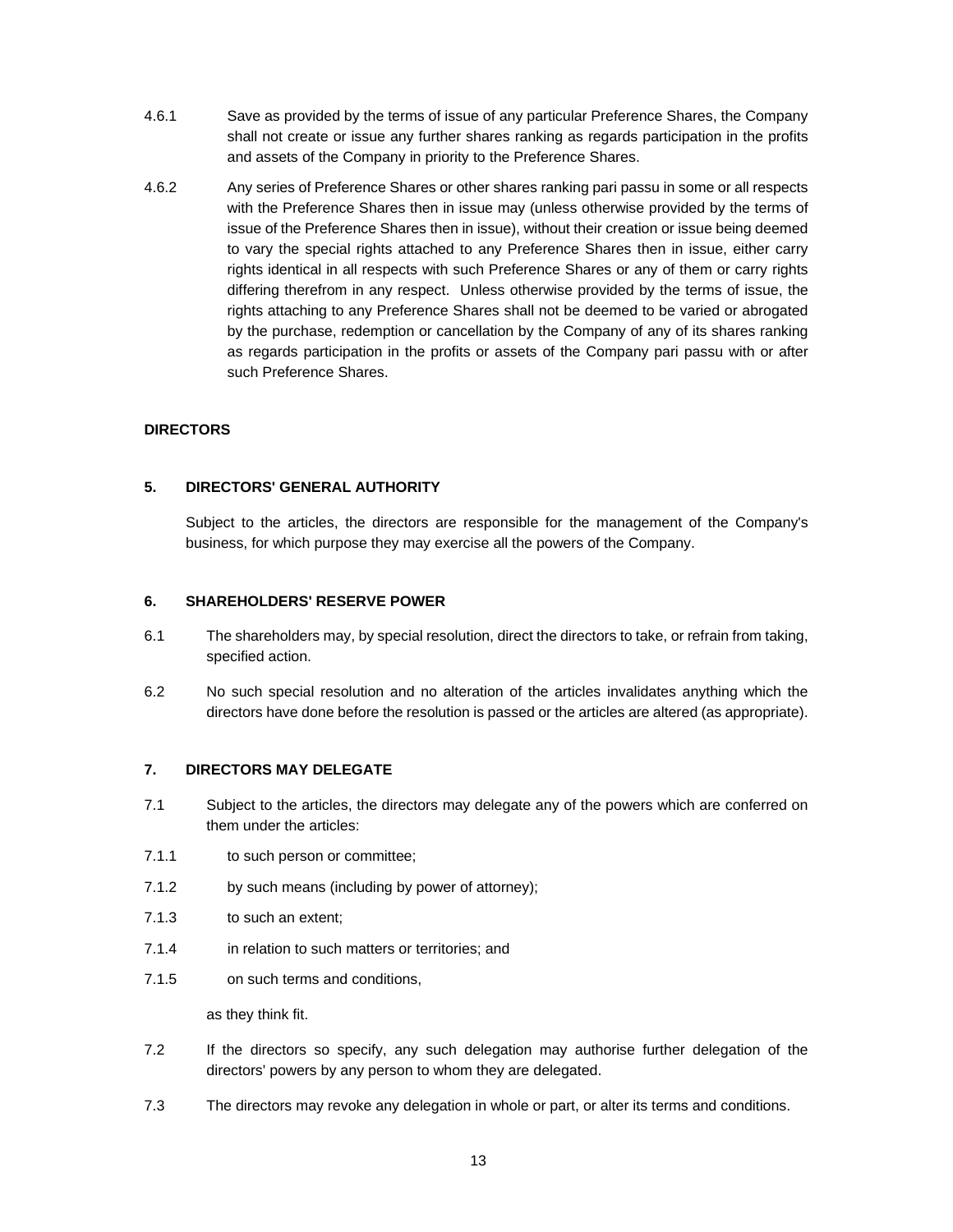7.4 The power to delegate under this **article** 7 includes a power to delegate the determination of any fee, remuneration or other benefit which may be paid or provided to any director.

# **8. COMMITTEES**

- 8.1 Committees to which the directors delegate any of their powers must follow procedures which are based, as far as they are applicable, on those provisions of the articles which govern the taking of decisions by directors.
- 8.2 The directors may make rules of procedure for all or any committees, which prevail over rules derived from the articles if they are not consistent with them.

# **9. DIRECTORS TO TAKE DECISIONS COLLECTIVELY**

The general rule about decision-making by directors is that any decision of the directors must be either a majority decision at a meeting of the directors or a decision taken in accordance with **article** 10.

### **10. UNANIMOUS DECISIONS**

- 10.1 A decision of the directors is taken in accordance with this **article** 10 when all eligible directors indicate to each other by any means that they share a common view on a matter.
- 10.2 Such a decision may take the form of a resolution in writing, copies of which have been signed by each eligible director or to which each eligible director has otherwise indicated agreement in writing.
- 10.3 References in this **article** 10 to eligible directors are to directors who would have been entitled to vote on the matter had it been proposed as a resolution at a directors' meeting.
- 10.4 A decision may not be taken in accordance with this **article** 10 if the eligible directors would not have formed a quorum at such a meeting.

### **11. CALLING A DIRECTORS' MEETING**

- 11.1 Any director may call a directors' meeting.
- 11.2 The company secretary must call a directors' meeting if a director so requests. A directors' meeting is called by giving notice of the meeting to the directors.
- 11.3 Notice of any directors' meeting must indicate:
- 11.3.1 its proposed date and time;
- 11.3.2 where it is to take place; and
- 11.3.3 if it is anticipated that directors participating in the meeting will not be in the same place, how it is proposed that they should communicate with each other during the meeting.
- 11.4 Notice of a directors' meeting must be given to each director, but need not be in writing.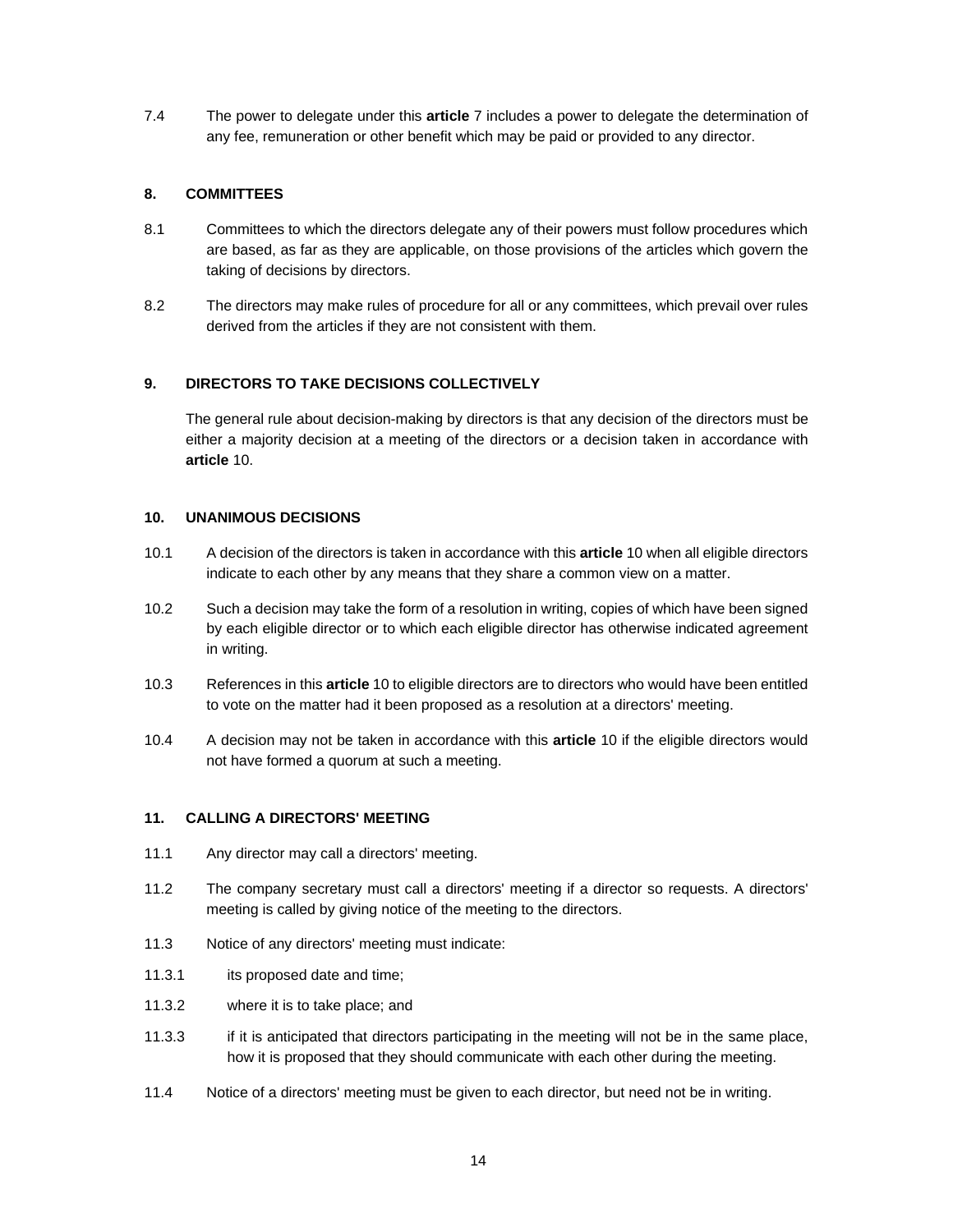11.5 Notice of a directors' meeting need not be given to directors who waive their entitlement to notice of that meeting, by giving notice to that effect to the Company, and notice of the waiver may be given before or after the meeting is held. Where such notice is given after the meeting has been held, that does not affect the validity of the meeting, or of any business conducted at it.

# **12. PARTICIPATION IN DIRECTORS' MEETINGS**

- 12.1 Directors participate in a directors' meeting, or part of a directors' meeting, when:
- 12.1.1 the meeting has been called and takes place in accordance with the articles; and
- 12.1.2 they can each communicate to the others any information or opinions they have on any particular item of the business of the meeting.
- 12.2 In determining whether directors are participating in a directors' meeting, it is irrelevant where any director is or how they communicate with each other.
- 12.3 If all the directors participating in a meeting are not in the same place, they may decide that the meeting is to be treated as taking place wherever any of them is.

### **13. QUORUM FOR DIRECTORS' MEETINGS**

- 13.1 At a directors' meeting, unless a quorum is participating, no proposal is to be voted on, except a proposal to call another meeting.
- 13.2 Subject to **article** 13.3, the quorum for directors' meetings may be fixed from time to time by a decision of the directors, but (subject to **article** 13.3) it must never be less than two, and unless otherwise fixed it is two, of which at least one is an Independent Non-Executive Director.
- 13.3 For the purposes of any meeting (or part of a meeting) held to authorise a director's conflict, if there is only one director other than the conflicted director, the quorum for the meeting (or part of a meeting) shall be one.
- 13.4 If the total number of directors for the time being is less than the quorum required, the directors must not take any decision other than a decision:
- 13.4.1 to appoint further directors; or
- 13.4.2 to call a general meeting so as to enable the shareholders to appoint further directors.

### **14. CHAIRING OF DIRECTORS' MEETINGS**

- 14.1 The directors may appoint a director to chair their meetings.
- 14.2 The person so appointed for the time being is known as the chairman.
- 14.3 The directors may appoint other directors as deputy or assistant chairmen to chair directors' meetings in the chairman's absence.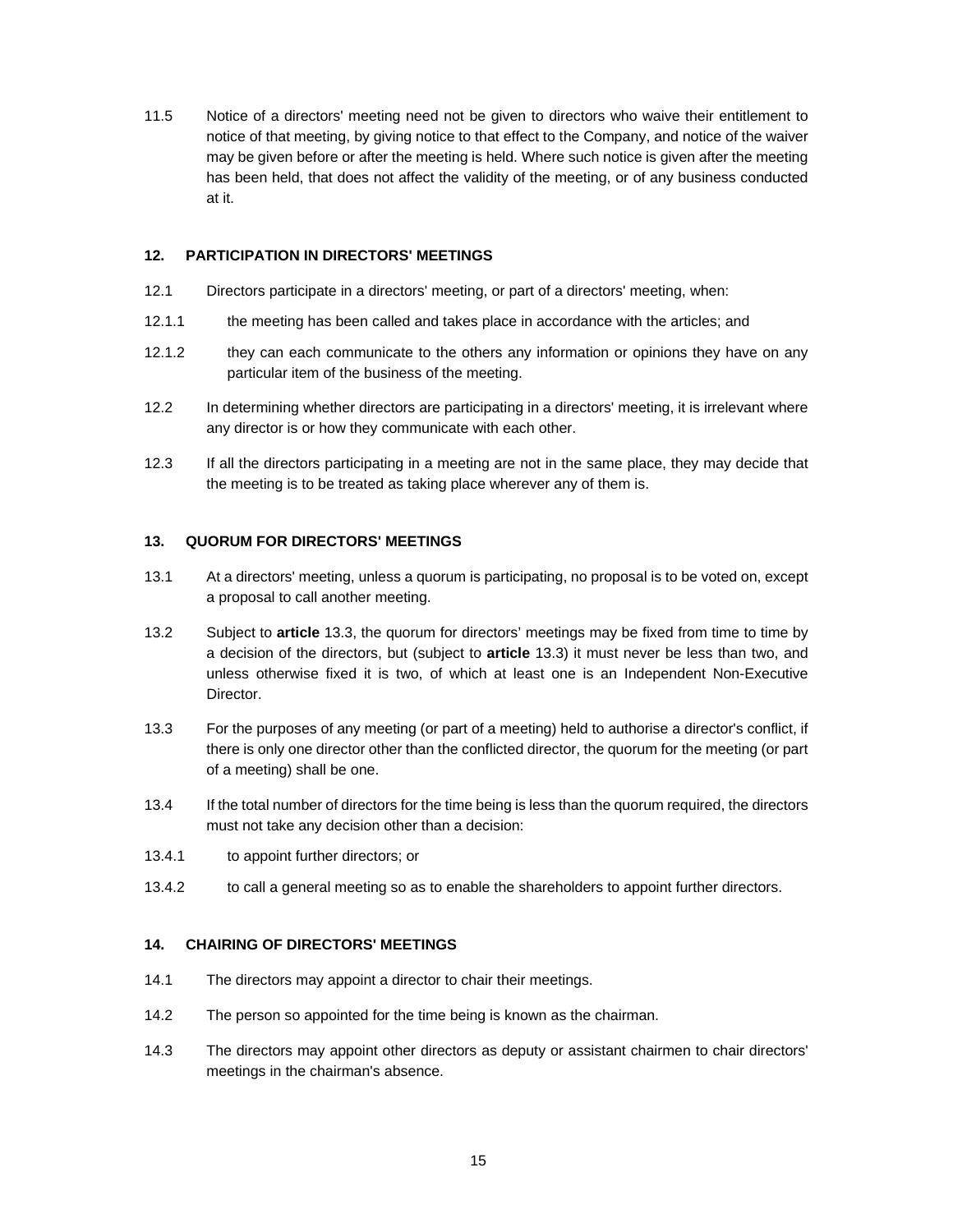- 14.4 The directors may terminate the appointment of the chairman, deputy or assistant chairman at any time.
- 14.5 If neither the chairman nor any director appointed generally to chair directors' meetings in the chairman's absence is participating in a directors' meeting within 10 minutes of the time at which it was to start, the participating directors may appoint one of themselves to chair it.

# **15. NO CASTING VOTE**

- 15.1 If the numbers of votes for and against a proposal are equal, the chairman or other director chairing the meeting has a casting vote.
- 15.2 But this does not apply if, in accordance with the articles, the chairman or other director is not to be counted as participating in the decision-making process for quorum or voting purposes.

### **16. ALTERNATES VOTING AT DIRECTORS' MEETINGS**

- 16.1 A director who is also an alternate director has an additional vote on behalf of each appointor who is:
- 16.1.1 not participating in a directors' meeting; and
- 16.1.2 would have been entitled to vote if they were participating in it.

# **17. RECORDS OF DECISIONS TO BE KEPT**

The directors must ensure that the Company keeps a record, in writing, for at least 10 years from the date of the decision recorded, of every decision taken by the directors.

# **18. CONFLICTS OF INTEREST REQUIRING AUTHORISATION BY THE DIRECTORS**

- 18.1 The directors may, subject to the quorum and voting requirements set out in this **article** 18, authorise any matter which would otherwise involve a director breaching his duty under the Act to avoid conflicts of interest (**"Conflict"**).
- 18.2 A director seeking authorisation in respect of a Conflict shall declare to the directors the nature and extent of his interest in a Conflict as soon as is reasonably practicable. The director shall provide the directors with such details of the relevant matter as are necessary for the directors to decide how to address the Conflict together with such additional information as may be requested by the directors.
- 18.3 Any director (including the relevant director) may propose that the relevant director be authorised in relation to any matter which is the subject of a Conflict. Such proposal and any authority given by the directors shall be effected in the same way that any other matter may be proposed to and resolved upon by the directors under the provisions of these articles save that:
- 18.3.1 the relevant director and any other director with a similar interest shall not count towards the quorum nor vote on any resolution giving such authority; and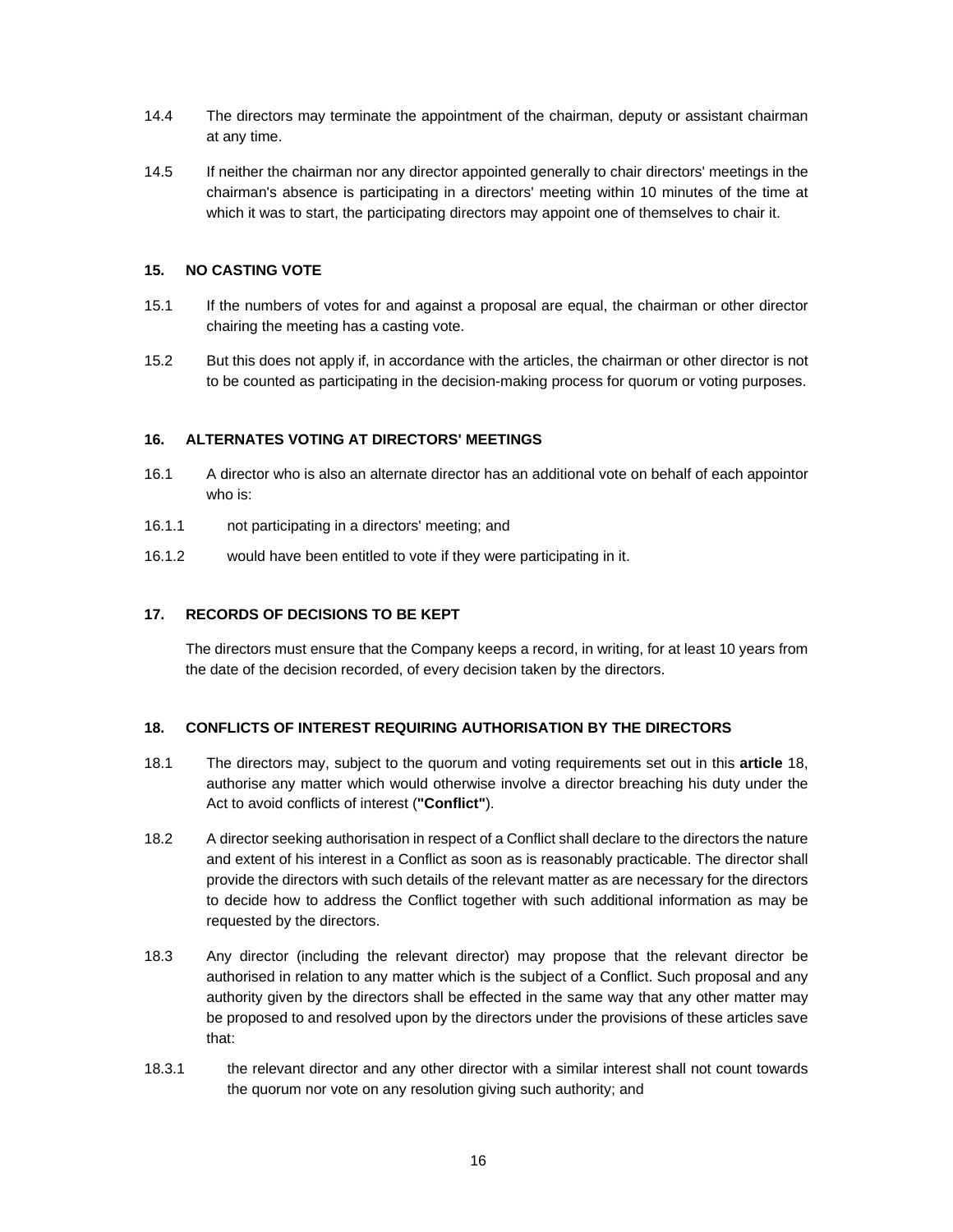- 18.3.2 the relevant director and any other director with a similar interest may, if the other directors so decide, be excluded from any meeting of the directors while the Conflict is under consideration.
- 18.4 Where the directors give authority in relation to a Conflict:
- 18.4.1 the directors may (whether at the time of giving the authority or subsequently) (i) require that the relevant director is excluded from the receipt of information, the participation in discussion and/or the making of decisions (whether at meetings of the directors or otherwise) related to the Conflict; and (ii) impose upon the relevant director such other terms for the purpose of dealing with the Conflict as it may determine;
- 18.4.2 the relevant director will be obliged to conduct himself in accordance with any terms imposed by the directors in relation to the Conflict;
- 18.4.3 the directors may provide that where the relevant director obtains (otherwise than through his position as a director of the Company) information that is confidential to a third party, the director will not be obliged to disclose that information to the Company, or to use or apply the information in relation to the Company's affairs, where to do so would amount to a breach of that confidence;
- 18.4.4 the terms of the authority shall be recorded in writing (but the authority shall be effective whether or not the terms are so recorded); and
- 18.4.5 the directors may revoke or vary such authority at any time but this will not affect anything done by the relevant director prior to such revocation in accordance with the terms of such authority.

# **19. OTHER CONFLICTS OF INTEREST**

- 19.1 If a director is in any way directly or indirectly interested in a proposed contract with the Company or a contract that has been entered into by the Company, he must declare the nature and extent of that interest to the directors in accordance with the Act.
- 19.2 Provided he has declared his interest in accordance with **article** 19.1 a Director may:
- 19.2.1 be party to, or otherwise interested in, any contract with the Company or in which the Company has a direct or indirect interest;
- 19.2.2 hold any other office or place of profit with the Company (except that of auditor) in conjunction with his office of director for such period and upon such terms, including as to remuneration, as the directors may decide;
- 19.2.3 act by himself or through a firm with which he is associated in a professional capacity for the Company or any other company in which the Company may be interested (otherwise than as auditor);
- 19.2.4 be or become a director or other officer of, or employed by or otherwise be interested in any holding company or subsidiary company of the Company or any other company in which the Company may be interested; and
- 19.2.5 be or become a director of any other company in which the Company does not have an interest and which cannot reasonably be regarded as giving rise to a conflict of interest at the time of his appointment as a director of that other company.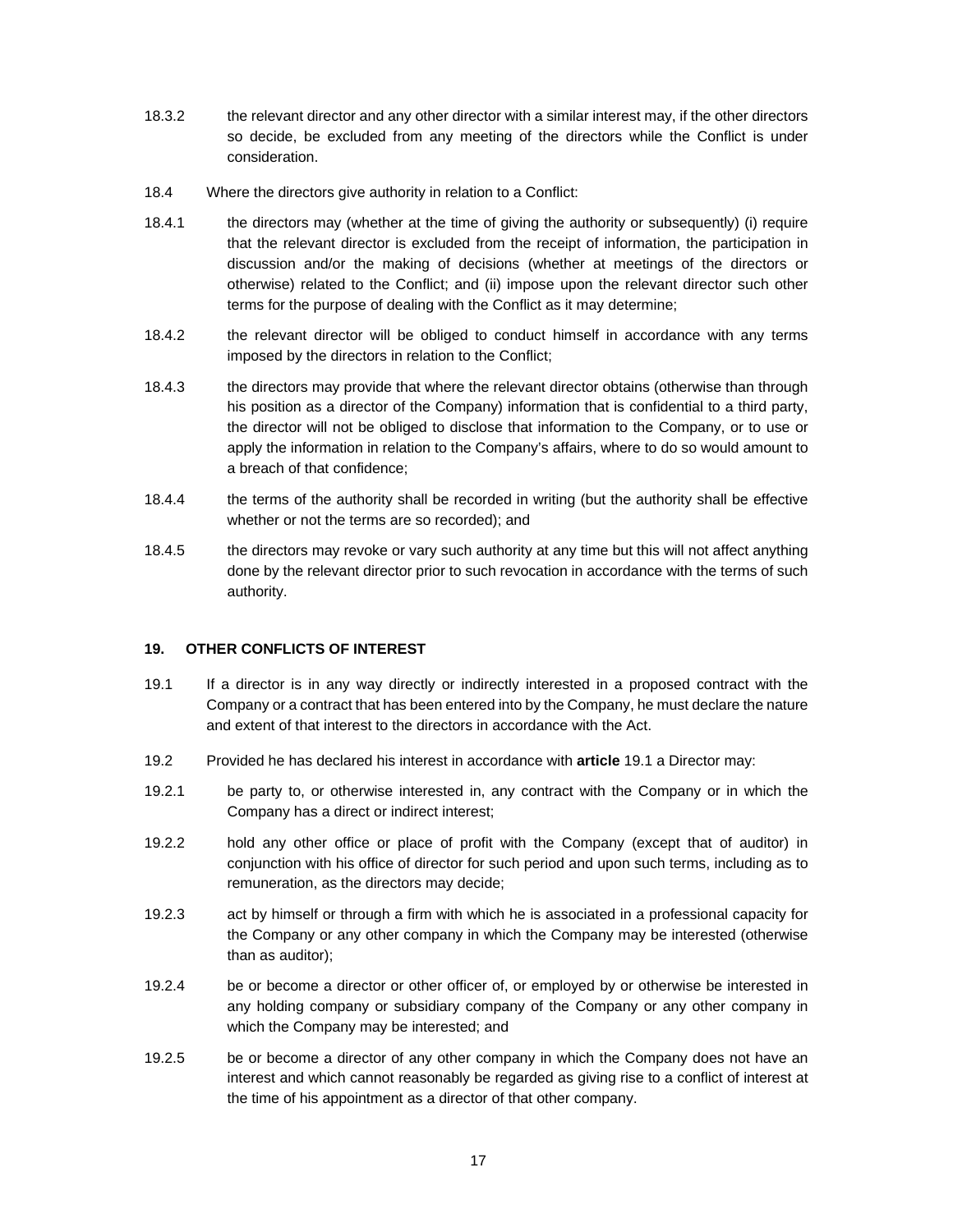# **20. BENEFITS**

A director shall not, by reason of his office or of the fiduciary relationship thereby established, be liable to account to the Company for any remuneration, profit or other benefit realised by reason of his having any type of interest authorised under **article** 18.1 or permitted under **article** 19.2 and no contract shall be liable to be avoided on the grounds of a director having any type of interest authorised under **article** 18.1 or permitted under **article** 19.2.

# **21. VOTING REQUIREMENTS**

- 21.1 A director shall not vote on or be counted in the quorum in relation to any resolution of the directors concerning his own appointment, or the settlement or variation of the terms or the termination of his own appointment, as the holder of any office or place of profit with the Company or any other company in which the Company is interested.
- 21.2 Where proposals are under consideration concerning the appointment, or the settlement or variation of the terms or the termination of the appointment, of two or more directors to offices or places of profit with the Company or any other company in which the Company is interested, a separate resolution may be put in relation to each director and in that case each of the directors concerned shall be entitled to vote and be counted in the quorum in respect of each resolution unless it concerns his own appointment or the settlement or variation of the terms or the termination of his own appointment or the appointment of another director to an office or place of profit with a company in which the Company is interested and the director seeking to vote or be counted in the quorum has a Relevant Interest (as defined in **article** 21.4) in it.
- 21.3 A director shall not vote on, or be counted in the quorum in relation to, any resolution of the directors in respect of any contract in which he has an interest and, if he shall do so, his vote shall not be counted, but this prohibition shall not apply to any resolution where that interest cannot reasonably be regarded as likely to give rise to a conflict of interest or where that interest arises only from one or more of the following matters:
- 21.3.1 the giving to him of any guarantee, indemnity or security in respect of money lent or obligations undertaken by him or by any other person at the request of or for the benefit of the Company or any of its subsidiary undertakings;
- 21.3.2 the giving to a third party of any guarantee, indemnity or security in respect of a debt or obligation of the Company or any of its subsidiary undertakings for which he himself has assumed responsibility in whole or in part under a guarantee or indemnity or by the giving of security;
- 21.3.3 the giving to him of any other indemnity where all other directors are also being offered indemnities on substantially the same terms;
- 21.3.4 the funding by the Company of his expenditure on defending proceedings or the doing by the Company of anything to enable him to avoid incurring such expenditure where all other directors are being offered substantially the same arrangements;
- 21.3.5 where the Company or any of its subsidiary undertakings is offering securities in which offer the director is or may be entitled to participate as a holder of securities or in the underwriting or sub-underwriting of which the director is to participate;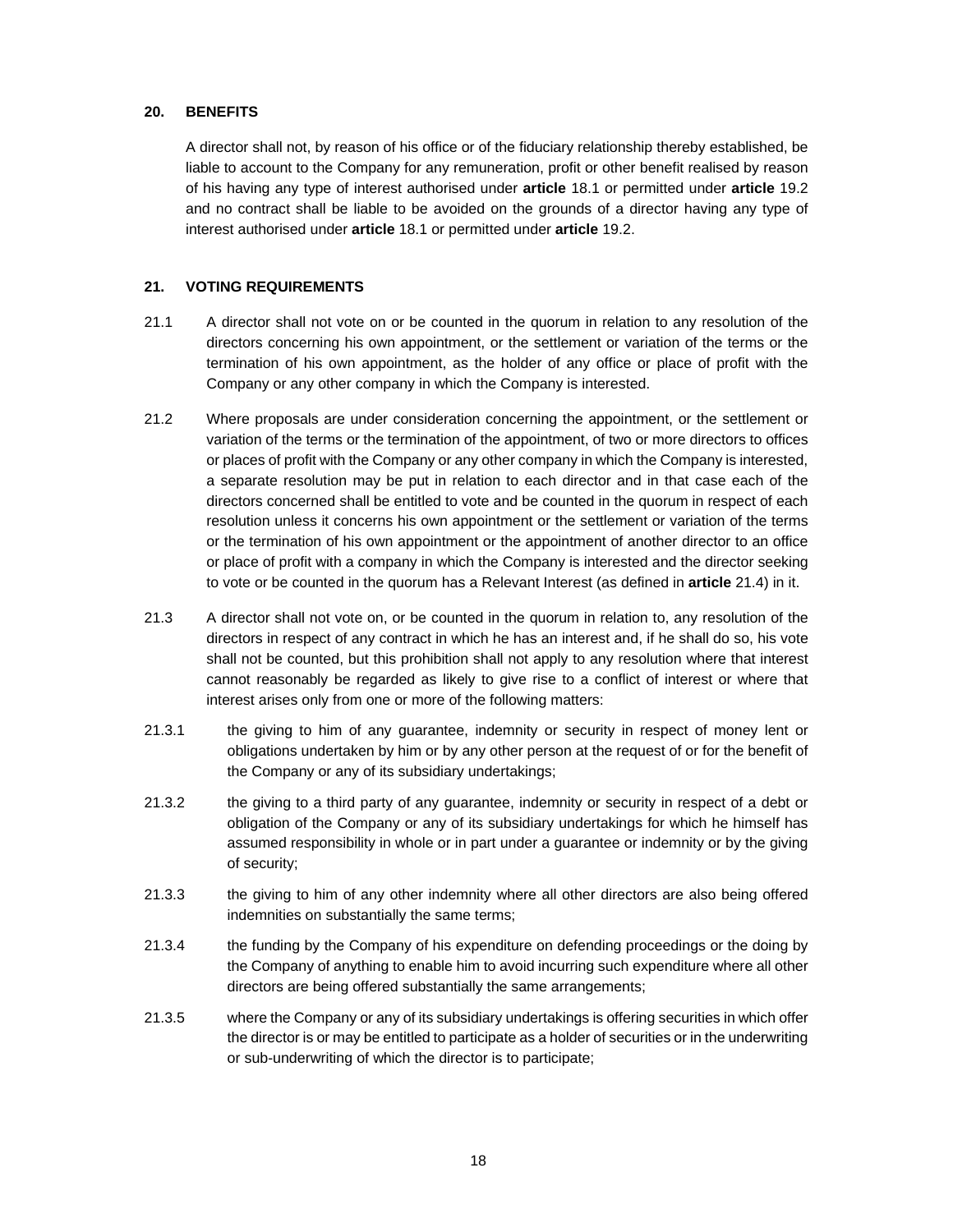- 21.3.6 any contract in which he is interested by virtue of his interest in shares or debentures or other securities of the Company or by reason of any other interest in or through the Company;
- 21.3.7 any contract concerning any other company (not being a company in which the director has a Relevant Interest) in which he is interested directly or indirectly whether as an officer, shareholder, creditor or otherwise howsoever;
- 21.3.8 any contract concerning the adoption, modification or operation of a pension fund, superannuation or similar scheme or retirement, death or disability benefits scheme or employees' share scheme which relates both to directors and employees of the Company or of any of its subsidiary undertakings and does not provide in respect of any director as such any privilege or advantage not accorded to the employees to which the fund or scheme relates;
- 21.3.9 any contract for the benefit of employees of the Company or of any of its subsidiary undertakings under which he benefits in a similar manner to the employees and which does not accord to any Director as such any privilege or advantage not accorded to the employees to whom the contact relates; and
- 21.3.10 any contract for the purchase or maintenance of insurance against any liability for, or for the benefit of, any Director or directors or for, or for the benefit of, persons who include Directors.
- 21.4 A company shall be deemed to be one in which a Director has a **"Relevant Interest"** if and so long as (but only if and so long as) he is to his knowledge (either directly or indirectly) the holder of or beneficially interested in one per cent. or more of any class of the equity share capital of that company (calculated exclusive of any shares of that class in that company held as Treasury Shares) or of the voting rights available to shareholders of that company. In relation to an alternate Director, an interest of his appointor shall be treated as an interest of the alternate Director without prejudice to any interest which the alternate Director has otherwise.
- 21.5 Where a company in which a director has a Relevant Interest is interested in a contract, he also shall be deemed interested in that contract.
- 21.6 If any question shall arise at any meeting of the directors as to the interest of a director (other than the chairman) in a contract and whether it is likely to give rise to a conflict of interest or as to the entitlement of any director (other than the chairman) to vote or be counted in the quorum and the question is not resolved by his voluntarily agreeing to abstain from voting or not to be counted in the quorum, the question shall be referred to the chairman and his ruling in relation to the director concerned shall be conclusive except in a case where the nature or extent of the director's interest (so far as it is known to him) has not been fairly disclosed to the directors. If any question shall arise in respect of the chairman, the question shall be decided by a resolution of the directors (for which purpose the chairman of the meeting shall be counted in the quorum but shall not vote on the matter) and the resolution shall be conclusive except in a case where the nature or extent of the interest of the chairman (so far as it is known to him) has not been fairly disclosed to the directors.
- 21.7 Subject to these articles, the directors may also cause any voting power conferred by the shares in any other company held or owned by the Company or any power of appointment to be exercised in such manner in all respects as it thinks fit, including the exercise of the voting power or power of appointment in favour of the appointment of the directors or any of them as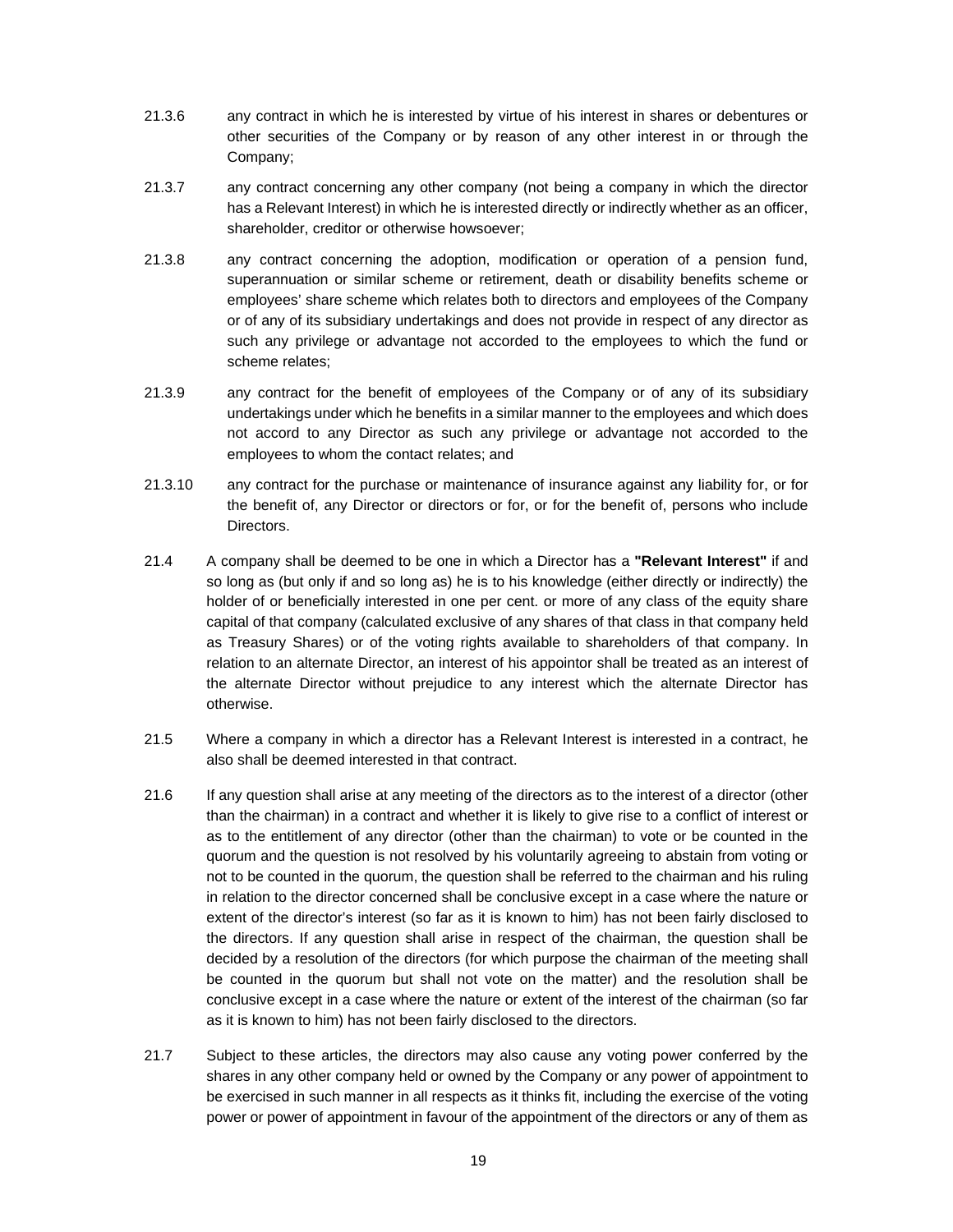directors or officers of the other company, or in favour of the payment of remuneration to the directors or officers of the other company. Subject to these articles, a director may also vote on and be counted in the quorum in relation to any of such matters.

# **22. GENERAL CONFLICT PROVISIONS**

- 22.1 References in **articles** 18 to 21 and in this **article** 22 to:
- 22.1.1 a contract includes references to any proposed contract and to any transaction or arrangement or proposed transaction or arrangement whether or not constituting a contract; and
- 22.1.2 a conflict of interest includes a conflict of interest and duty and a conflict of duties.
- 22.2 The Company may by ordinary resolution suspend or relax the provisions of **articles** 18 to 21 to any extent or ratify any contract not properly authorised by reason of a contravention of any of the provisions of **articles** 18 to 21.

# **23. PROPOSING DIRECTORS' WRITTEN RESOLUTIONS**

- 23.1 Any director may propose a directors' written resolution.
- 23.2 The company secretary must propose a directors' written resolution if a director so requests.
- 23.3 A directors' written resolution is proposed by giving notice of the proposed resolution to the directors.
- 23.4 Notice of a proposed directors' written resolution must indicate:
- 23.4.1 the proposed resolution; and
- 23.4.2 the time by which it is proposed that the directors should adopt it.
- 23.5 Notice of a proposed directors' written resolution must be given in writing to each director.
- 23.6 Any decision which a person giving notice of a proposed directors' written resolution takes regarding the process of adopting that resolution must be taken reasonably in good faith.

# **24. ADOPTION OF DIRECTORS' WRITTEN RESOLUTIONS**

- 24.1 A proposed directors' written resolution is adopted when all the directors who would have been entitled to vote on the resolution at a directors' meeting have signed one or more copies of it, provided that those directors would have formed a quorum at such a meeting.
- 24.2 It is immaterial whether any director signs the resolution before or after the time by which the notice proposed that it should be adopted.
- 24.3 Once a directors' written resolution has been adopted, it must be treated as if it had been a decision taken at a directors' meeting in accordance with the articles.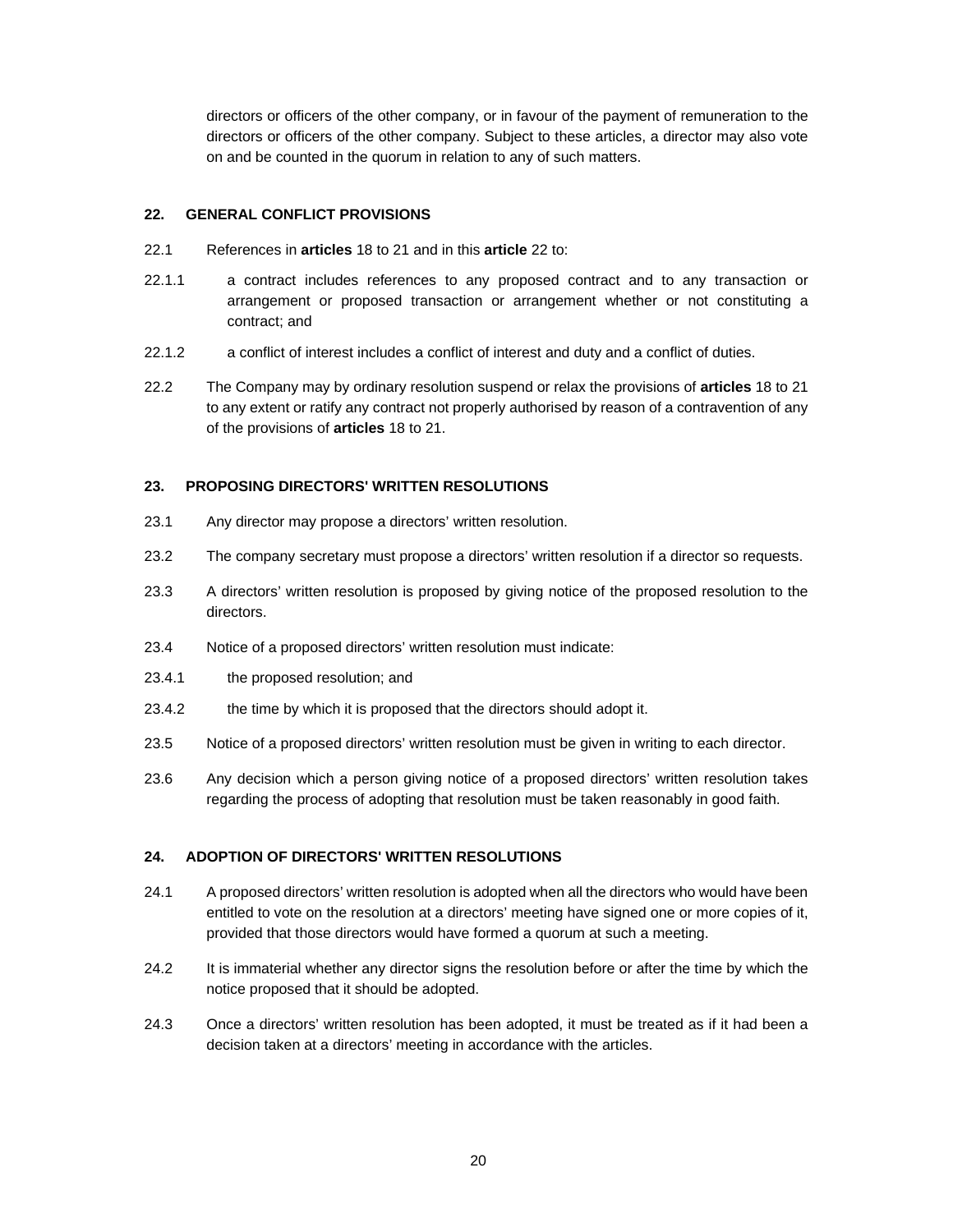### **25. DIRECTORS' DISCRETION TO MAKE FURTHER RULES**

Subject to the articles, the directors may regulate their proceedings and the manner in which they take decisions as they see fit.

# **26. METHODS OF APPOINTING DIRECTORS**

Any person who is willing to act as a director, and is permitted by law to do so, may be appointed to be a director:

- 26.1 by ordinary resolution;
- 26.2 by a decision of the directors; or
- 26.3 by written notice by the majority holder to the Company instructing the directors to appoint a person nominated by the majority holder as a director.

# **27. RETIREMENT OF DIRECTORS BY ROTATION**

At each annual general meeting of the Company every Director shall retire from office. A retiring Director may offer himself or herself for re-appointment by the members and a Director that is so re-appointed will be treated as continuing in office without a break.

# **28. TERMINATION OF DIRECTOR'S APPOINTMENT**

A person ceases to be a director as soon as:

- 28.1 that person ceases to be a director by virtue of any provision of the Act or is prohibited from being a director by law;
- 28.2 a bankruptcy order is made against that person;
- 28.3 a composition is made with that person's creditors generally in satisfaction of that person's debts;
- 28.4 he is removed from office under section 168 of the Act;
- 28.5 by reason of that person's mental health, a court makes an order which wholly or partly prevents that person from personally exercising any powers or rights which that person would otherwise have;
- 28.6 he has missed directors' meetings for a continuous period of six months, without permission from the directors, and the directors pass a resolution stating that he has ceased to be a director;
- 28.7 the majority holder removes him from office by written notice to the Company (such removal to be treated as an act of the Company); or
- 28.8 notification is received by the Company from the director that the director is resigning from office, and such resignation has taken effect in accordance with its terms.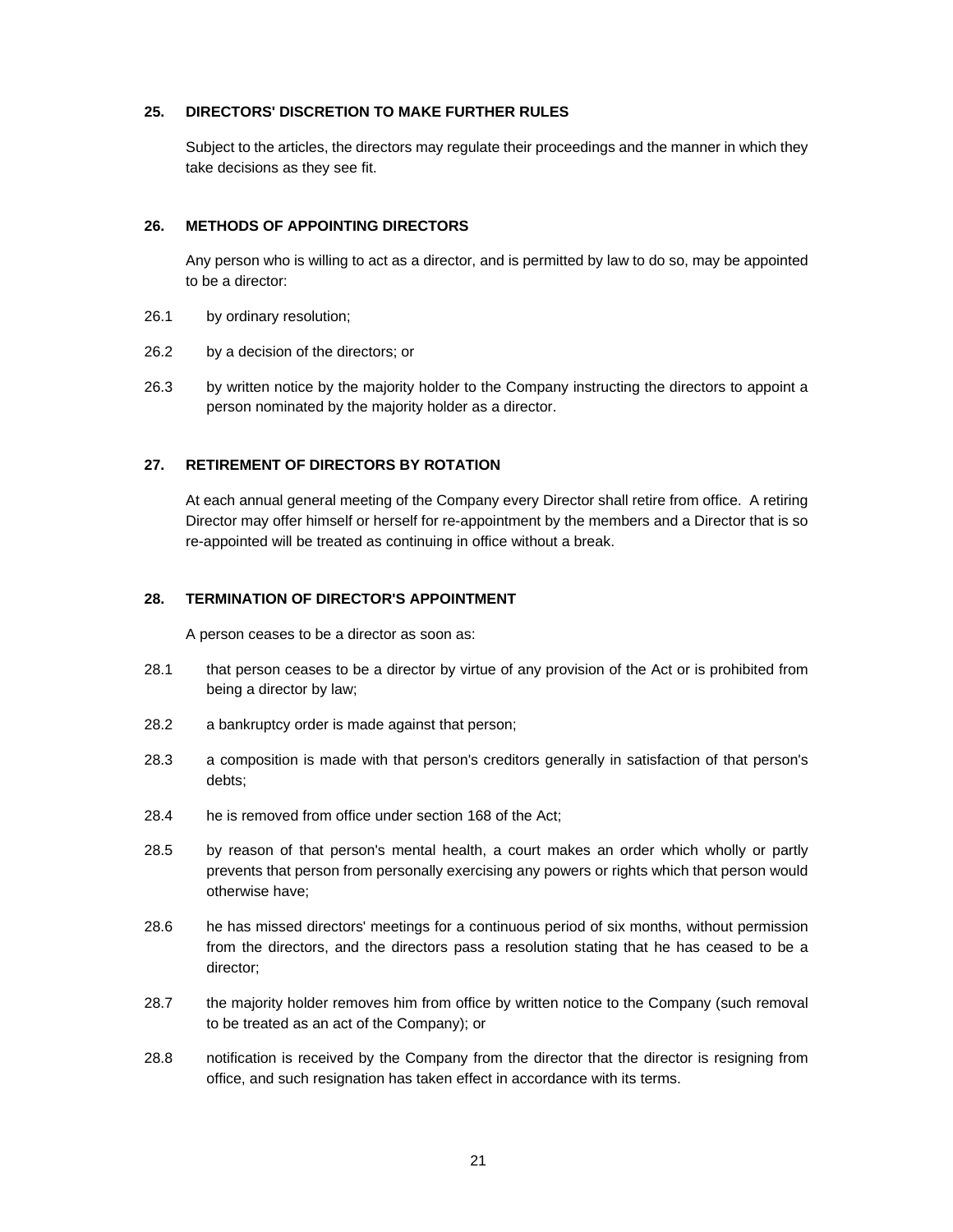### **29. DIRECTORS' REMUNERATION**

- 29.1 Directors may undertake any services for the Company that the directors decide.
- 29.2 Directors are entitled to such remuneration as the directors determine:
- 29.2.1 for their services to the Company as directors; and
- 29.2.2 for any other service which they undertake for the Company.
- 29.3 Subject to the articles, a director's remuneration may:
- 29.3.1 take any form; and
- 29.3.2 include any arrangements in connection with the payment of a pension, allowance or gratuity, or any death, sickness or disability benefits, to or in respect of that director.
- 29.4 Unless the directors decide otherwise, directors' remuneration accrues from day to day.
- 29.5 Unless the directors decide otherwise, directors are not accountable to the Company for any remuneration which they receive as directors or other officers or employees of the Company's subsidiaries or of any other body corporate in which the Company is interested.

### **30. DIRECTORS' EXPENSES**

The directors may pay any reasonable expenses which the directors properly incur in connection with their attendance at:

- 30.1 meetings of directors or committees of directors;
- 30.2 general meetings; or
- 30.3 separate meetings of the holders of any class of shares or of debentures of the Company,

or otherwise in connection with the exercise of their powers and the discharge of their duties and responsibilities in relation to the Company.

# **31. APPOINTMENT AND REMOVAL OF ALTERNATE DIRECTORS**

- 31.1 Any director (other than an alternate director) (in this **article** 31, the **"appointor"**) may appoint any person (whether or not a director) to be an alternate director (**"alternate"** or **"alternate director"**).
- 31.2 In the absence of the alternate's appointor, the alternate director may exercise the powers and carry out the responsibilities of his appointor in relation to the taking of decisions by the directors.
- 31.3 Any appointment or removal of an alternate director shall be made by notice in writing to the Company signed by the appointor and, in the case of an appointment, shall be approved:
- 31.3.1 by a decision of the directors; or
- 31.3.2 by written notice from the majority holder to the Company.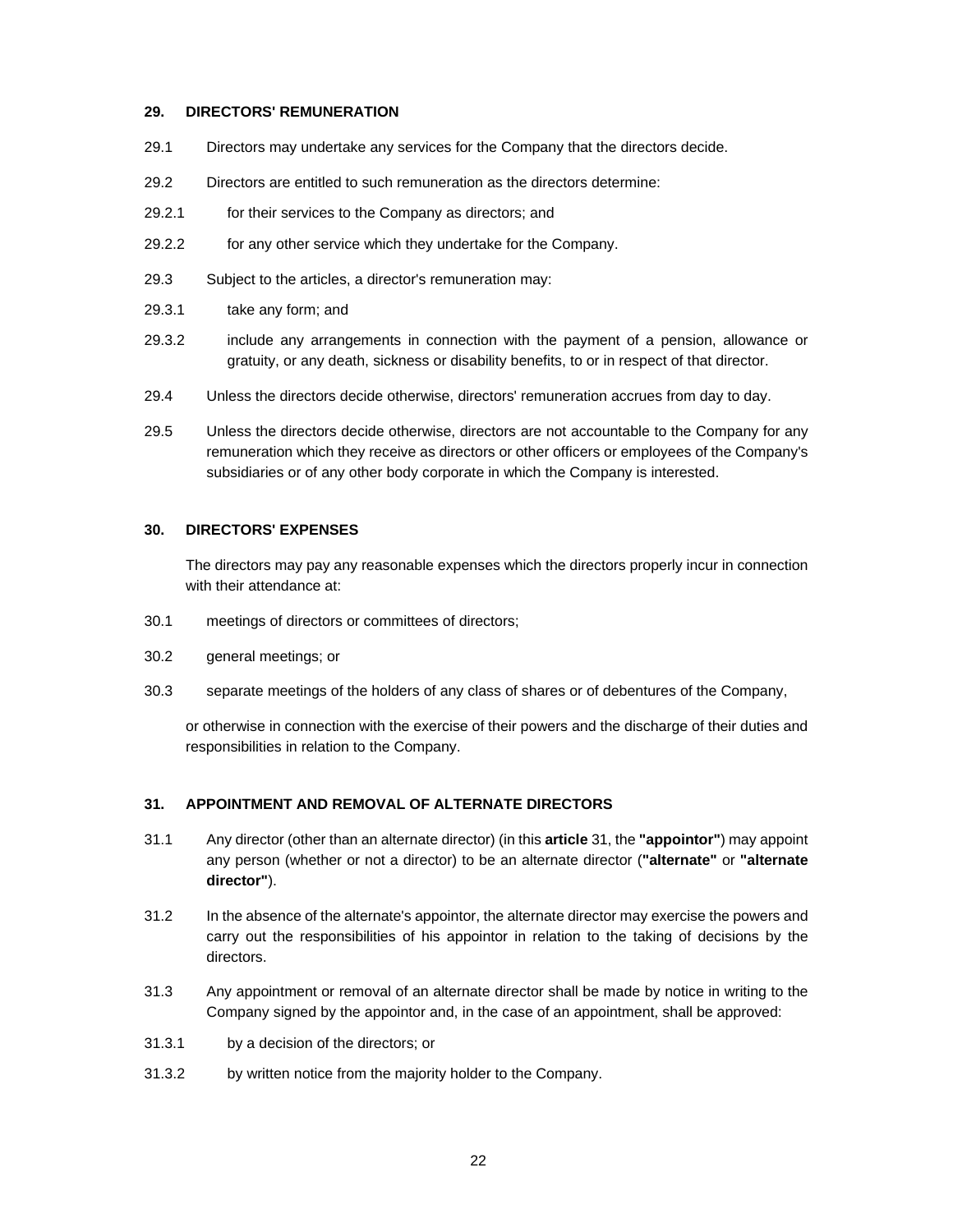- 31.4 The notice must:
- 31.4.1 identify the proposed alternate director; and
- 31.4.2 in the case of a notice of appointment, contain a statement signed by the proposed alternate that he is willing to act as the alternate director of the appointor.
- 31.5 An alternate director has the same rights, in relation to any decision of the directors, as the alternate's appointor.
- 31.6 Except as otherwise provided in the articles, alternate directors:
- 31.6.1 are deemed for all purposes to be directors;
- 31.6.2 are liable for their own acts and omissions;
- 31.6.3 are subject to the same restrictions as their appointors; and
- 31.6.4 are not deemed to be the agents of or for their appointors.
- 31.7 Each alternate director shall be entitled to receive notice of all meetings of directors and of all meetings of committees of directors of which his appointor is a member.
- 31.8 A person who is an alternate director, but not a director:
- 31.8.1 may be counted as participating for the purposes of determining whether a quorum is present (but only if that person's appointor is not participating); and
- 31.8.2 may participate in decisions of the directors (but only if his appointor is eligible to participate in relation to that decision and does not himself participate).
- 31.9 On any decision of the directors, in addition to his own vote, a director who is also an alternate director is entitled (in the absence of his appointor) to a separate vote on behalf of his appointor (provided that his appointor is eligible to participate in relation to that decision).
- 31.10 An alternate director may be paid expenses and may be indemnified by the Company to the same extent as if he were a director. An alternate director shall not be entitled to receive from the Company any remuneration in his capacity as an alternate director except such part (if any) of the remuneration otherwise payable to his appointor as the appointor may by notice in writing to the Company from time to time direct.
- 31.11 An alternate director's appointment as an alternate terminates:
- 31.11.1 when the alternate's appointor revokes the appointment by notice to the Company in writing specifying when it is to terminate; or
- 31.11.2 when an event occurs in relation to the alternate which, if it occurred in relation to the alternate's appointor, would result in the termination of the appointor's appointment as a director; or
- 31.11.3 when the alternate director's appointor ceases to be a director for whatever reason.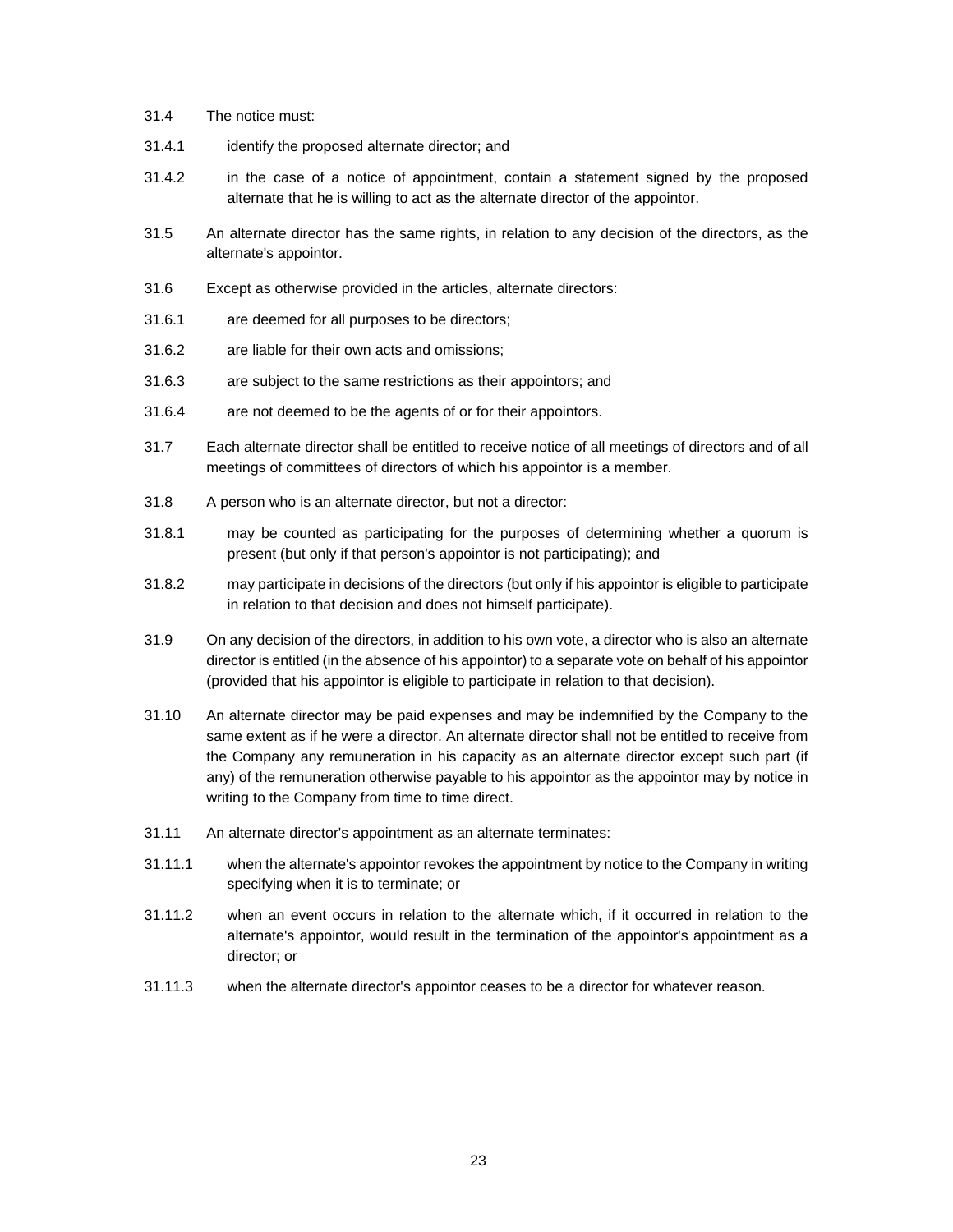# **SHARES AND DISTRIBUTIONS**

### **32. CHANGING THE SPECIAL RIGHTS OF SHARES**

- 32.1 If the Company's share capital is split into different classes of share, and if the Act allows this, the special rights which are attached to any of these classes can be varied or abrogated if this is approved by:
- 32.1.1 a special resolution, or such other resolution as may be required pursuant to the terms of such class of share, passed at a separate meeting of the holders of the relevant class of shares, called a class meeting; or
- 32.1.2 the consent in writing of the holders of three-quarters in nominal value of the issued shares of the relevant class.
- 32.2 The special rights of a class of shares can be varied or abrogated while the Company is a going concern, or while the Company is being wound up, or if this is being considered.
- 32.3 All the articles relating to general meetings apply to a class meeting, but with the following adjustments:
- 32.3.1 A person or persons holding (or acting as proxies for) at least one third of the total nominal value of the existing shares of the class are a quorum. However, if this quorum is not present at an adjourned meeting, one person who holds shares of the class, or his proxy, is a quorum.
- 32.3.2 Anybody who is personally present, or who is represented by a proxy, can demand a poll.
- 32.3.3 On a poll, the holders of shares will have one vote for every share of the class which they hold. This is subject to any special rights or restrictions which are attached to any class of shares by the articles, or when rights are attached to shares in some other way under the articles.
- 32.4 This **article** 32 also applies to the variation or abrogation of special rights of shares forming part of a class. Each part of the class which is being treated differently is viewed as a separate class in operating this **article** 32.

# **33. MORE ABOUT THE SPECIAL RIGHTS OF SHARES**

- 33.1 The special rights of existing shares are not regarded as varied:
- 33.1.1 if new shares are created, or issued, which rank equally with or subsequent to any other existing shares in sharing in profits or assets of the Company; or
- 33.1.2 if the Company buys back its own shares.

But this does not apply if the terms of the existing shares expressly say otherwise.

33.2 The special rights of existing shares are regarded as varied if new shares are created, or issued, which rank in priority to any other existing shares in sharing in profits or assets of the Company.

But this does not apply if the terms of the existing shares expressly say otherwise.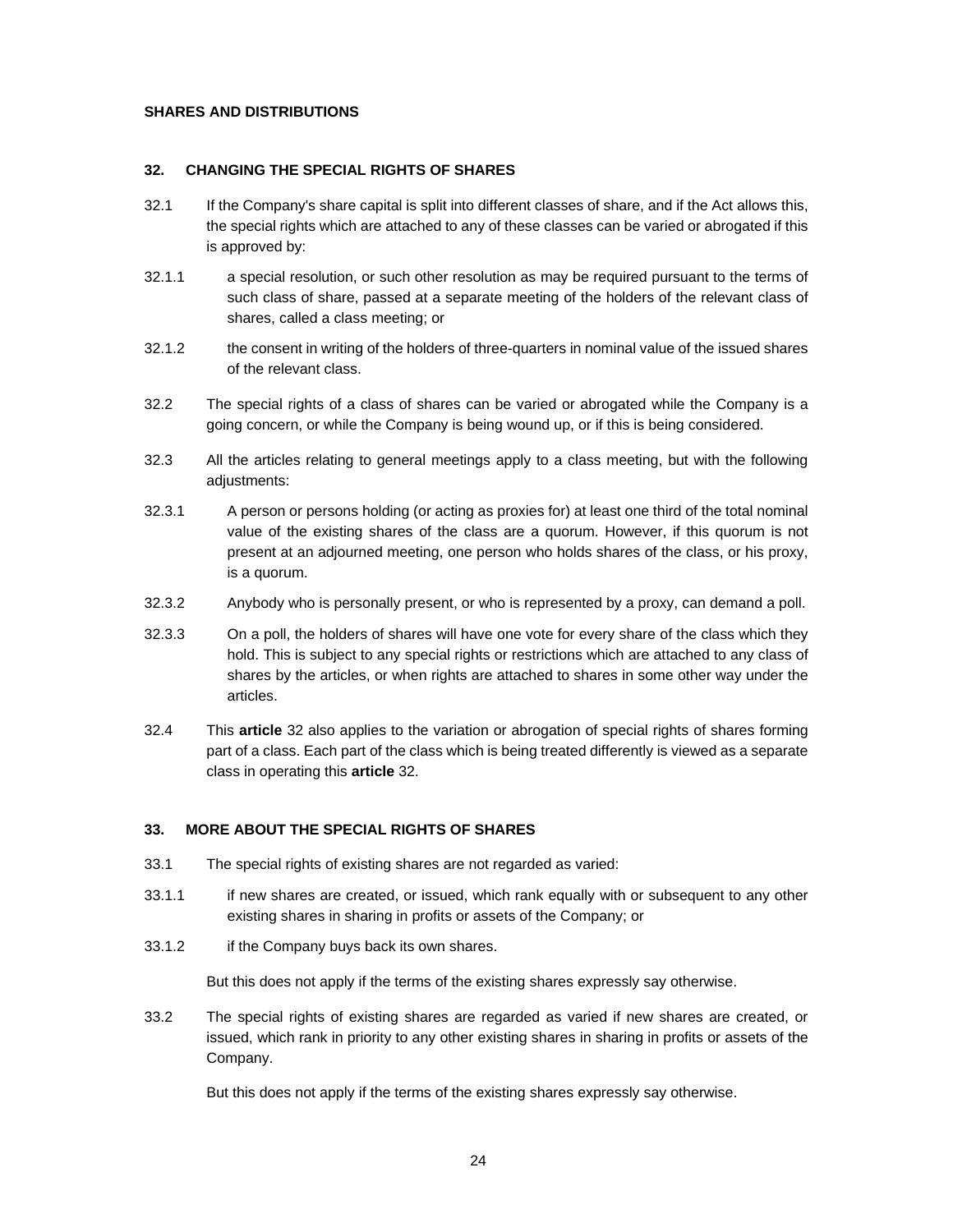# **34. COMPANY MAY ISSUE PARTLY PAID SHARES**

The Company may issue shares which are wholly or partly unpaid in respect of their nominal value or any premium to be paid to the Company in consideration for their issue.

# **35. POWER TO ISSUE DIFFERENT CLASSES OF SHARE**

- 35.1 Subject to the articles, but without prejudice to the rights attached to any existing share, the Company may issue shares with such rights or restrictions as may be determined by ordinary resolution or, if no such resolution has been passed or so far as the resolution does not make specific provision, as the directors may decide.
- 35.2 The Company may issue shares which are to be redeemed, or are liable to be redeemed at the option of the Company or the holder, and the directors may determine the terms, conditions and manner of redemption of any such shares.

# **36. COMPANY NOT BOUND BY LESS THAN ABSOLUTE INTERESTS**

Except as required by law, no person is to be recognised by the Company as holding any share upon any trust, and except as otherwise required by law or the articles, the Company is not in any way to be bound by or recognise any interest in a share other than the holder's absolute ownership of it and all the rights attaching to it.

# **37. CERTIFICATES TO BE ISSUED EXCEPT IN CERTAIN CASES**

- 37.1 The Company must issue each shareholder with one or more certificates in respect of the shares which that shareholder holds.
- 37.2 This **article** 37 does not apply to:
- 37.2.1 uncertificated shares;
- 37.2.2 shares in respect of which a share warrant has been issued; or
- 37.2.3 shares in respect of which the Act permits the Company not to issue a certificate.
- 37.3 Except as otherwise specified in the articles, all certificates must be issued free of charge.
- 37.4 No certificate may be issued in respect of shares of more than one class.
- 37.5 If more than one person holds a share, only one certificate may be issued in respect of it.
- 37.6 When the Company delivers a certificate to one joint shareholder, this is treated as delivery to all of the joint shareholders.
- 37.7 The Company can deliver a certificate to a broker or agent who is acting for a person who is buying the shares, or who is having the shares transferred to him.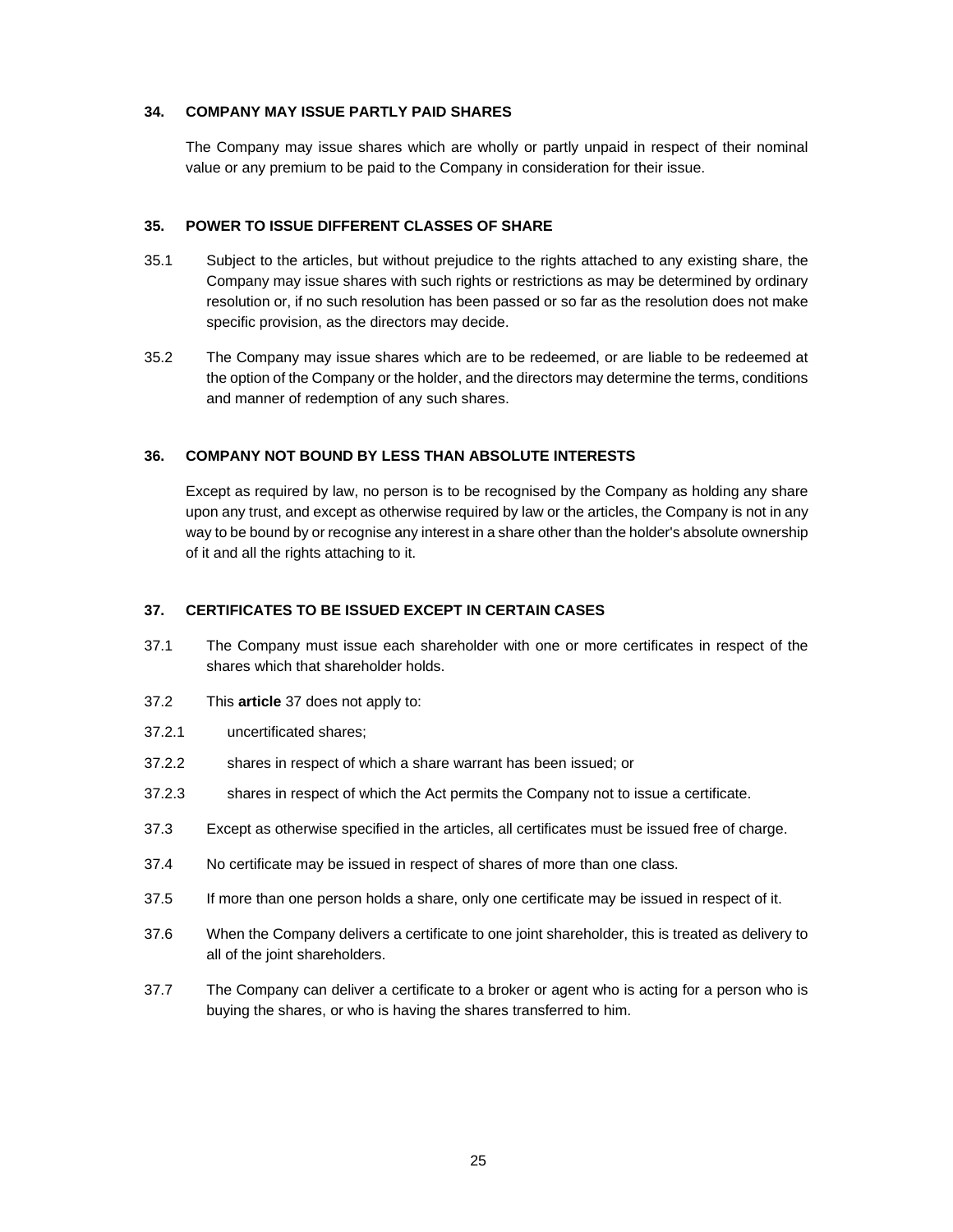### **38. CONTENTS AND EXECUTION OF SHARE CERTIFICATES**

- 38.1 Every certificate must specify:
- 38.1.1 in respect of how many shares, of what class, it is issued;
- 38.1.2 the nominal value of those shares; and
- 38.1.3 either that the shares are fully paid, or the amount paid up on each share.
- 38.2 Certificates must:
- 38.2.1 have affixed to them the Company's common seal or an official seal which is a facsimile of the Company's common seal with the addition on its face of the word "Securities" (a **"securities seal"**); or
- 38.2.2 be otherwise executed in accordance with the Act.

# **39. CONSOLIDATED SHARE CERTIFICATES**

- 39.1 When a shareholder's holding of shares of a particular class increases, the Company may issue that shareholder with:
- 39.1.1 a single, consolidated certificate in respect of all the shares of a particular class which that shareholder holds; or
- 39.1.2 a separate certificate in respect of only those shares by which that shareholder's holding has increased.
- 39.2 When a shareholder's holding of shares of a particular class is reduced, the Company must ensure that the shareholder is issued with one or more certificates in respect of the number of shares held by the shareholder after that reduction. But the Company need not (in the absence of a request from the shareholder) issue any new certificate if:
- 39.2.1 all the shares which the shareholder no longer holds as a result of the reduction; and
- 39.2.2 none of the shares which the shareholder retains following the reduction,

were, immediately before the reduction, represented by the same certificate.

- 39.3 A shareholder may request the Company, in writing, to replace:
- 39.3.1 the shareholder's separate certificates with a consolidate certificate; or
- 39.3.2 the shareholder's consolidated certificate with two or more separate certificates representing such proportion of the shares as the shareholder may specify.
- 39.4 When the Company complies with such a request it may charge such reasonable fee as the directors may decide for doing so.
- 39.5 A consolidated certificate must not be issued unless any certificates which it is to replace have first been returned to the Company for cancellation.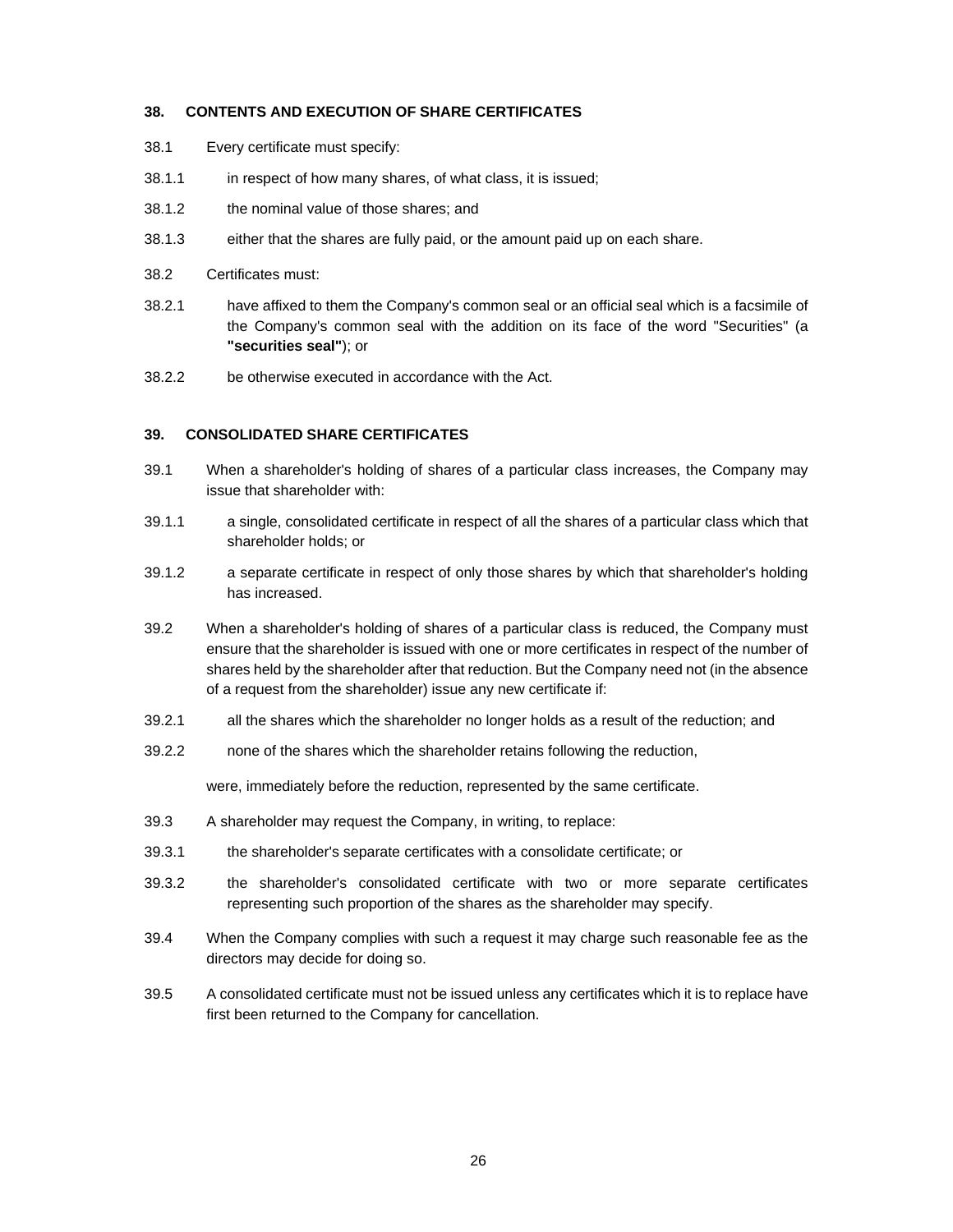### **40. REPLACEMENT SHARE CERTIFICATES**

- 40.1 If a certificate issued in respect of a shareholder's shares is:
- 40.1.1 damaged or defaced; or
- 40.1.2 said to be lost, stolen or destroyed,

that shareholder is entitled to be issued with a replacement certificate in respect of the same shares.

- 40.2 A shareholder exercising the right to be issued with such a replacement certificate:
- 40.2.1 must return the certificate which is to be replaced to the Company if it is damaged or defaced; and
- 40.2.2 must comply with such conditions as to evidence, indemnity and the payment of a reasonable fee as the directors decide.

#### **41. UNCERTIFICATED SHARES**

- 41.1 In this **article** 41, the **"relevant rules"** means:
- 41.1.1 any applicable provision of the Act about the holding, evidencing of title to, or transfer of shares other than in certificated form; and
- 41.1.2 any applicable legislation, rules or other arrangements made under or by virtue of such provision.
- 41.2 The provisions of this **article** 41 have effect subject to the relevant rules.
- 41.3 Any provision of the articles which is inconsistent with the relevant rules must be disregarded, to the extent that it is inconsistent, whenever the relevant rules apply.
- 41.4 Any share or class of shares of the Company may be issued or held on such terms, or in such a way, that:
- 41.4.1 title to it or them is not, or must not be, evidenced by a certificate; or
- 41.4.2 it or they may or must be transferred wholly or partly without a certificate.
- 41.5 The directors have power to take such steps as they think fit in relation to:
- 41.5.1 the evidencing of and transfer of title to uncertificated shares (including in connection with the issue of such shares);
- 41.5.2 any records relating to the holding of uncertificated shares;
- 41.5.3 the conversion of certificated shares into uncertificated shares; or
- 41.5.4 the conversion of uncertificated shares into certificated shares.
- 41.6 The Company may by notice to the holder of a share require that share:
- 41.6.1 if it is uncertificated, to be converted into certificated form; and
- 41.6.2 if it is certificated, to be converted into uncertificated form,

to enable it to be dealt with in accordance with the articles.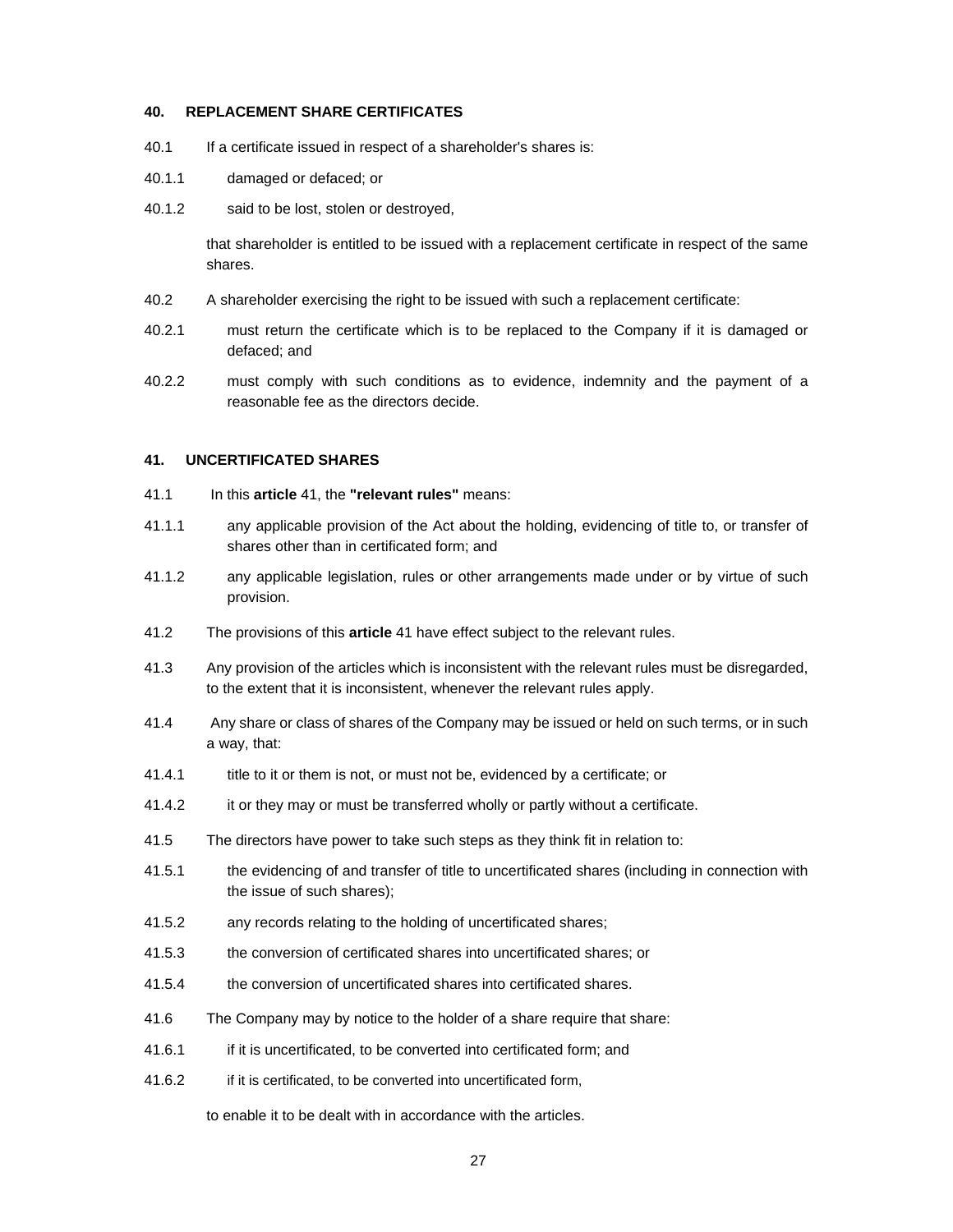- 41.7 If:
- 41.7.1 the articles give the directors power to take action, or require other persons to take action, in order to sell, transfer or otherwise dispose of shares, and
- 41.7.2 uncertificated shares are subject to that power, but the power is expressed in terms which assume the use of a certificate or other written instrument,

the directors may take such action as is necessary or expedient to achieve the same results when exercising that power in relation to uncertificated shares.

- 41.8 In particular, the directors may take such action as they consider appropriate to achieve the sale, transfer, disposal, forfeiture, re-allotment or surrender of an uncertificated share or otherwise to enforce a lien in respect of it.
- 41.9 Unless the directors otherwise determine, shares which a shareholder holds in uncertificated form must be treated as separate holdings from any shares which that shareholder holds in certificated form.
- 41.10 A class of shares must not be treated as two classes simply because some shares of that class are held in certificated form and others are held in uncertificated form.

# **42. SHARE WARRANTS**

- 42.1 The directors may issue a share warrant in respect of any fully paid share.
- 42.2 Share warrants must be:
- 42.2.1 issued in such form; and
- 42.2.2 executed in such manner,

as the directors decide.

- 42.3 A share represented by a share warrant may be transferred by delivery of the warrant representing it.
- 42.4 The directors may make provision for the payment of dividends in respect of any share represented by a share warrant.
- 42.5 Subject to the articles, the directors may decide the conditions on which any share warrant is issued. In particular, they may:
- 42.5.1 decide the conditions on which new warrants are to be issued in place of warrants which are damaged or defaced, or said to have been lost, stolen or destroyed;
- 42.5.2 decide the conditions on which bearers of warrants are entitled to attend and vote at general meetings;
- 42.5.3 decide the conditions subject to which bearers of warrants may surrender their warrant so as to hold their shares in certificated or uncertificated form instead; and
- 42.5.4 vary the conditions of issue of any warrant from time to time,

and the bearer of a warrant is subject to the conditions and procedures in force in relation to it, whether or not they were decided or specified before the warrant was issued.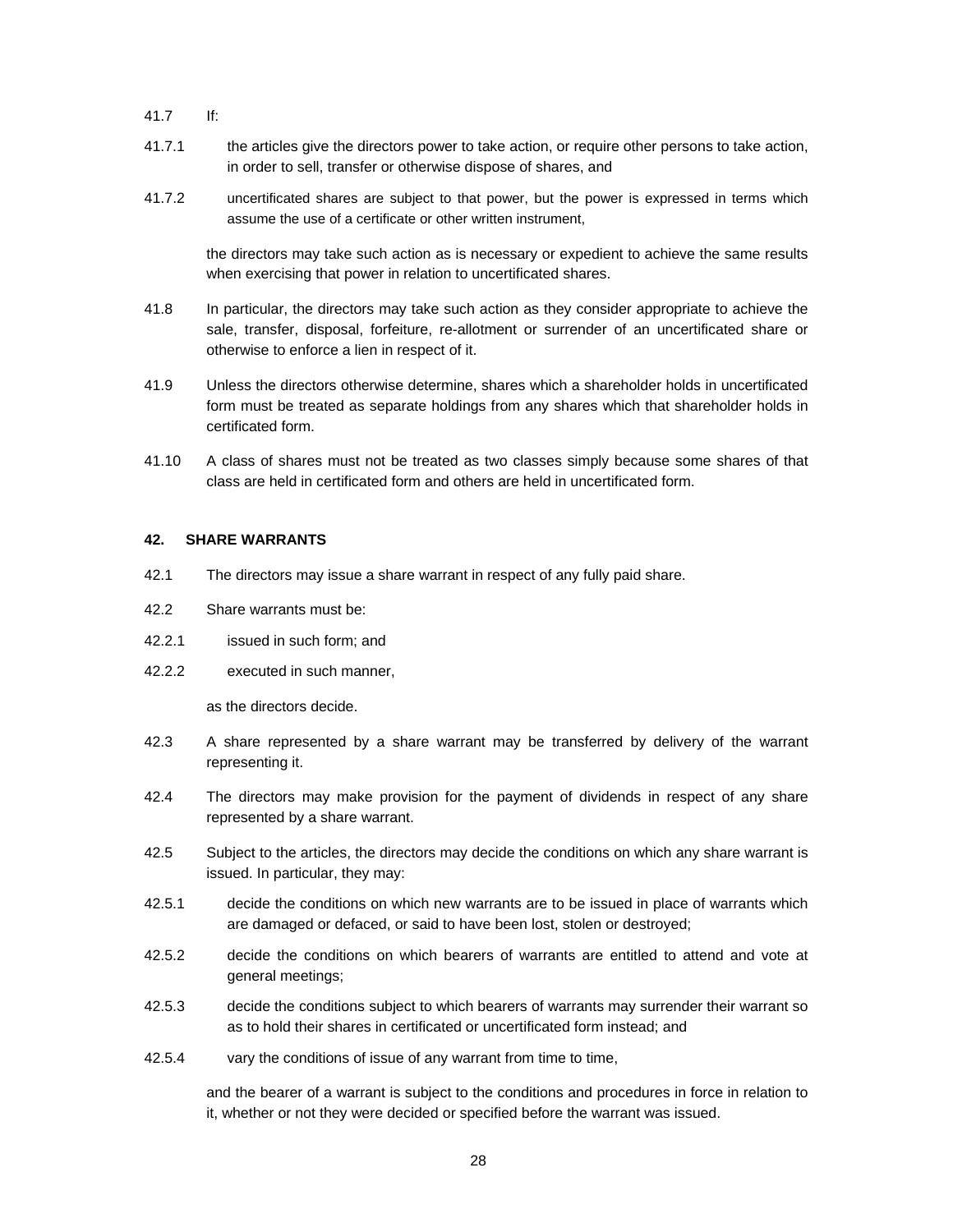- 42.6 Subject to the conditions on which the warrants are issued from time to time, bearers of share warrants have the same rights and privileges as they would if their names had been included in the register as holders of the shares represented by their warrants.
- 42.7 The Company must not in any way be bound by or recognise any interest in a share represented by a share warrant other than the absolute right of the bearer of that warrant to that warrant.

# **43. COMPANY'S LIEN OVER PARTLY PAID SHARES**

- 43.1 The Company has a lien over every share which is partly paid for any part of:
- 43.1.1 that share's nominal value; and
- 43.1.2 any premium at which that share was issued,

which has not been paid to the Company, and which is payable immediately or at some time in the future, whether or not a call has been made in respect of it.

- 43.2 The Company's lien over a share:
- 43.2.1 takes priority over any third party's interest in that share; and
- 43.2.2 extends to any dividend or other money payable by the Company in respect of that share and (if the lien is enforced and the share is sold by the Company) to the proceeds of sale of that share.

### **44. ENFORCEMENT OF A LIEN**

- 44.1 Subject to the provisions of this **article** 44, if a lien enforcement notice has been given in respect of a share and the person to whom the notice was given has failed to comply with it, the Company may sell that share in such manner as the directors decide.
- 44.2 A lien enforcement notice:
- 44.2.1 may only be given in respect of a share which is subject to the Company's lien, in respect of which a sum is payable and the due date for payment of that sum has passed;
- 44.2.2 must specify the share concerned;
- 44.2.3 must require payment of the sum payable within 14 days of the notice;
- 44.2.4 must be addressed either to the holder of the share or to a person entitled to it by reason of the holder's death, bankruptcy or otherwise; and
- 44.2.5 must state the Company's intention to sell the share if the notice is not complied with.
- 44.3 Where shares are sold under this **article** 44:
- 44.3.1 the directors may authorise any person to execute an instrument of transfer of the shares to the purchaser or a person nominated by the purchaser; and
- 44.3.2 the transferee is not bound to see to the application of the consideration, and the transferee's title is not affected by any irregularity in or invalidity of the process leading to the sale.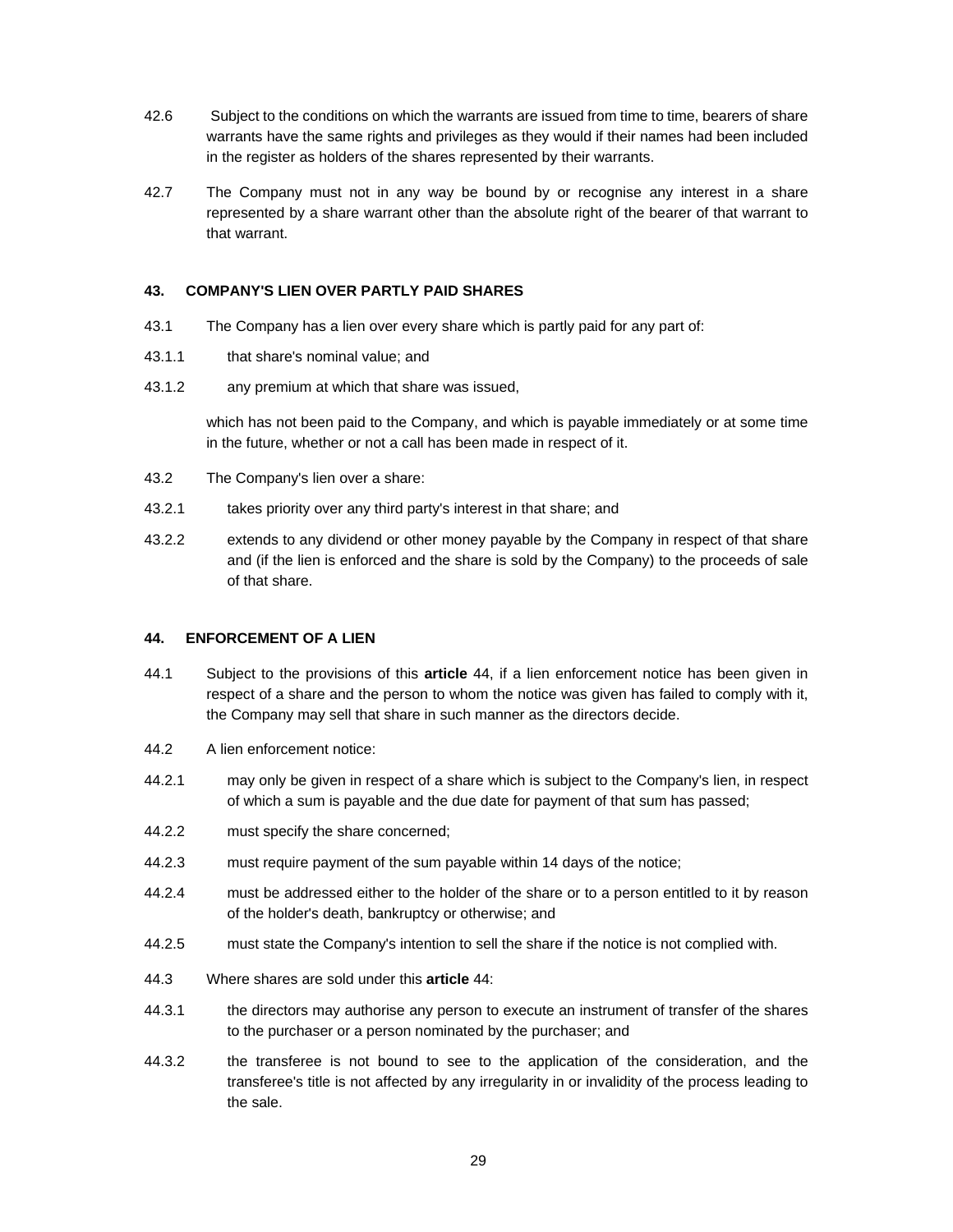- 44.4 The net proceeds of any such sale (after payment of the costs of sale and any other costs of enforcing the lien) must be applied:
- 44.4.1 first, in payment of so much of the sum for which the lien exists as was payable at the date of the lien enforcement notice;
- 44.4.2 second, to the person entitled to the shares at the date of the sale, but only after the certificate for the shares sold has been surrendered to the Company for cancellation or a suitable indemnity has been given for any lost certificates, and subject to a lien equivalent to the Company's lien over the shares before the sale for any money payable in respect of the shares after the date of the lien enforcement notice.

# **45. CALLS ON SHARES**

- 45.1 Subject to the terms of allotment of the relevant shares, the directors may make any call (a **"call"**) upon the shareholders in respect of any sum whether in respect of nominal value or premium that is unpaid on their shares.
- 45.2 Each shareholder shall, subject to receiving at least 14 clear days' notice (a **"call notice"**) specifying when and where payment is to be made (the **"call payment date"**), pay to the Company as required by the notice the amount so called on his shares. A call may be revoked in whole or part before receipt by the Company of any sum due in respect of such call and payment of a call may be postponed in whole or part as the directors think fit.
- 45.3 The holder of a share at the time a call is due to be paid shall be the person liable to pay the call, and in the case of joint holders they shall be jointly and severally liable.

### **46. FAILURE TO COMPLY WITH A CALL NOTICE**

- 46.1 If any amount payable in respect of a share on allotment or at a fixed date, whether in respect of nominal value or premium or as an instalment of a call, is not paid:
- 46.1.1 the directors may issue a notice of intended forfeiture to that person; and
- 46.1.2 until the call is paid, that person must pay the Company interest on the call from the call payment date at the relevant rate.
- 46.2 For the purposes of this **article** 46 the **"relevant rate"** is:
- 46.2.1 the rate fixed by the terms on which the share in respect of which the call is due was allotted;
- 46.2.2 such other rate as was fixed in the call notice which required payment of the call, or has otherwise been determined by the directors; or
- 46.2.3 if no rate is fixed in either of these ways, five per cent per annum.
- 46.3 The directors may waive any obligation to pay interest on a call wholly or in part.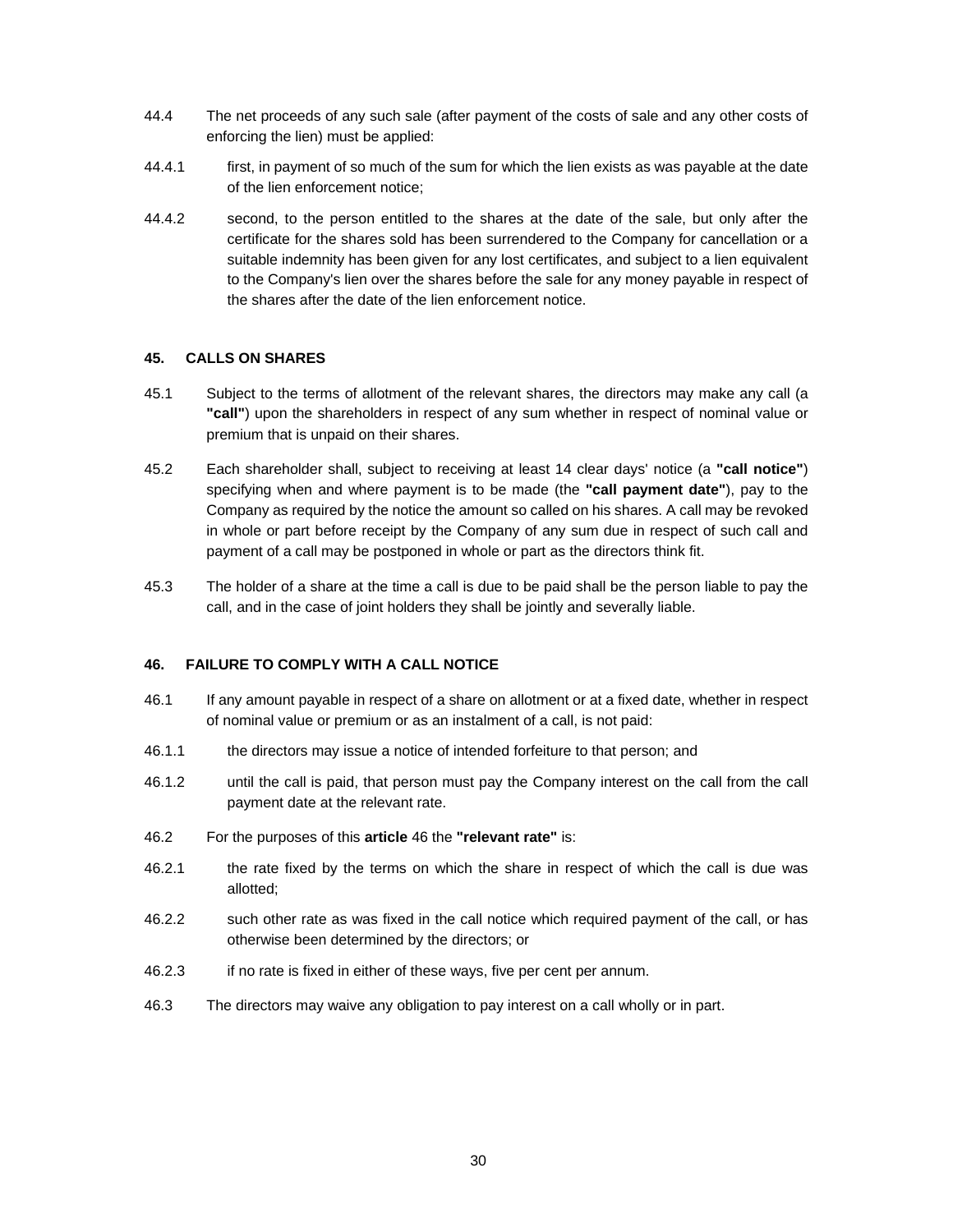# **47. NOTICE OF INTENDED FORFEITURE**

A notice of intended forfeiture:

- 47.1 may be sent in respect of any share in respect of which a call has not been paid as required by a call notice;
- 47.2 must be sent to the holder of that share or to a person entitled to it by reason of the holder's death, bankruptcy or otherwise;
- 47.3 must require payment of the call and any accrued interest by a date which is not less than 14 clear days after the date of the notice;
- 47.4 must state how the payment is to be made; and
- 47.5 must state that if the notice is not complied with, the shares in respect of which the call is payable will be liable to be forfeited.

# **48. FORFEITURE**

- 48.1 If a notice of intended forfeiture is not complied with before the date by which payment of the call is required in the notice of intended forfeiture, the directors may decide that any share in respect of which it was given is forfeited, and the forfeiture is to include all dividends or other moneys payable in respect of the forfeited shares and not paid before the forfeiture.
- 48.2 Subject to the articles, the forfeiture of a share extinguishes:
- 48.2.1 all interests in that share, and all claims and demands against the Company in respect of it; and
- 48.2.2 all other rights and liabilities incidental to the share as between the person whose share it was prior to the forfeiture and the Company.
- 48.3 Any share which is forfeited in accordance with the articles:
- 48.3.1 is deemed to have been forfeited when the directors decide that it is forfeited;
- 48.3.2 is deemed to be the property of the Company; and
- 48.3.3 may be sold, re-allotted or otherwise disposed of as the directors think fit.
- 48.4 If a person's shares have been forfeited:
- 48.4.1 the Company must send that person notice that forfeiture has occurred and record it in the register of members;
- 48.4.2 that person ceases to be a shareholder in respect of those shares;
- 48.4.3 that person must surrender the certificate for the shares forfeited to the Company for cancellation;
- 48.4.4 that person remains liable to the Company for all sums payable by that person under the articles at the date of forfeiture in respect of those shares, including any interest (whether accrued before or after the date of forfeiture); and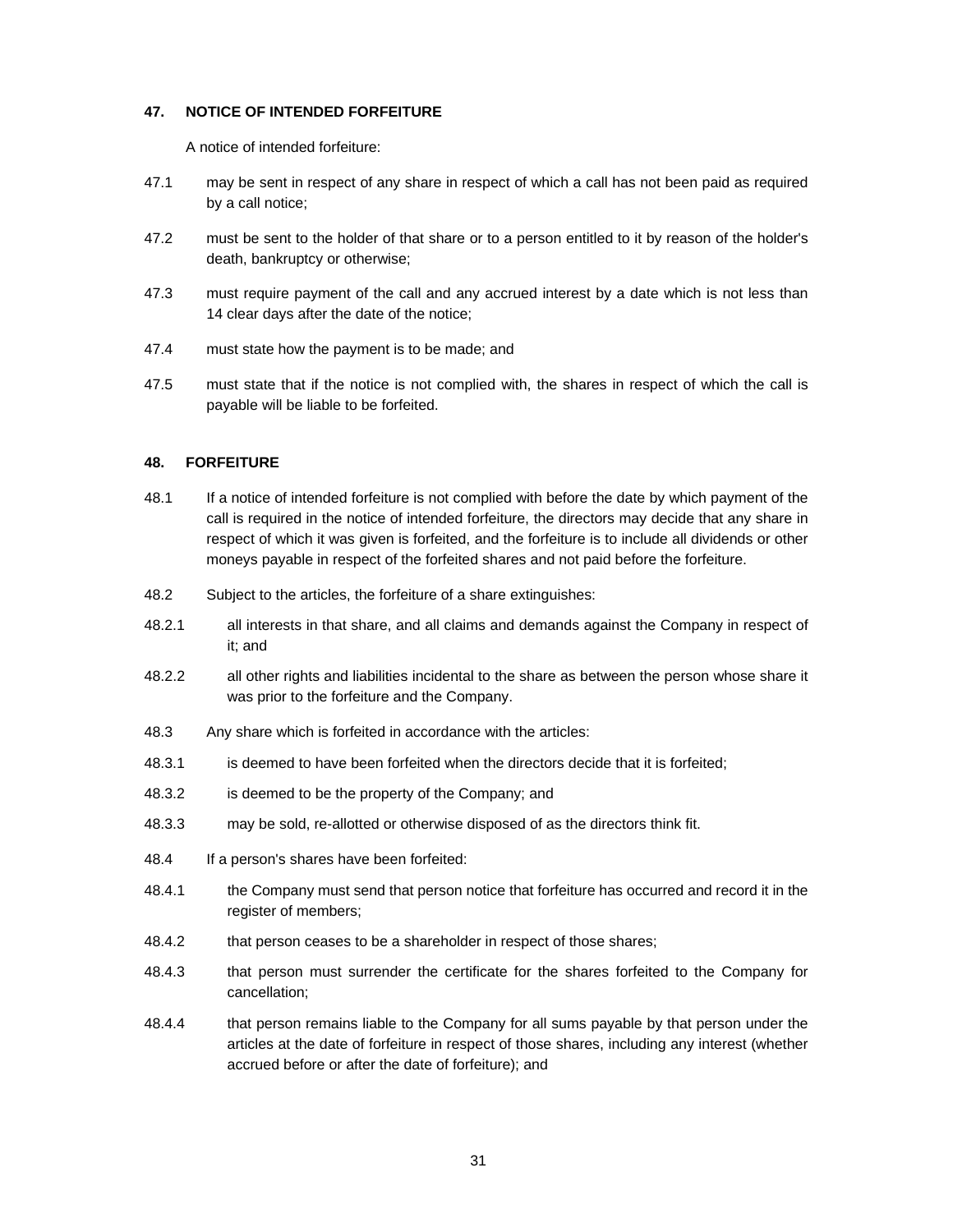- 48.4.5 the directors may waive payment of such sums wholly or in part or enforce payment without any allowance for the value of the shares at the time of forfeiture or for any consideration received on their disposal.
- 48.5 At any time before the Company disposes of a forfeited share, the directors may decide to cancel the forfeiture on payment of all calls and interest due in respect of it and on such other terms as they think fit.

# **49. PROCEDURE FOLLOWING FORFEITURE**

- 49.1 If a forfeited share is to be disposed of by being transferred, the Company may receive the consideration for the transfer and the directors may authorise any person to execute the instrument of transfer.
- 49.2 If the Company sells a forfeited share, the person who held it prior to its forfeiture is entitled to receive from the Company the proceeds of such sale, net of any commission, and excluding any amount which:
- 49.2.1 was, or would have become, payable; and
- 49.2.2 had not, when that share was forfeited, been paid by that person in respect of that share,

but no interest is payable to such a person in respect of such proceeds and the Company is not required to account for any money earned on them.

### **50. SURRENDER OF SHARES**

- 50.1 A shareholder may surrender any share in respect of which the directors may issue a notice of intended forfeiture or which the directors may forfeit.
- 50.2 The effect of surrender on a share is the same as the effect of forfeiture on that share, and a share which has been surrendered may be dealt with in the same way as a share which has been forfeited.

### **51. TRANSFERS OF CERTIFICATED SHARES**

- 51.1 Certificated shares may be transferred by means of an instrument of transfer in any usual form or any other form approved by the directors, which is executed by or on behalf of:
- 51.1.1 the transferor; and
- 51.1.2 (if any of the shares is partly paid) the transferee.
- 51.2 No fee may be charged for registering any instrument of transfer or other document relating to or affecting the title to any share.
- 51.3 The Company may retain any instrument of transfer which is registered.
- 51.4 The transferor remains the holder of a certificated share until the transferee's name is entered in the register of members as holder of it.
- 51.5 The directors may refuse to register the transfer of a certificated share if: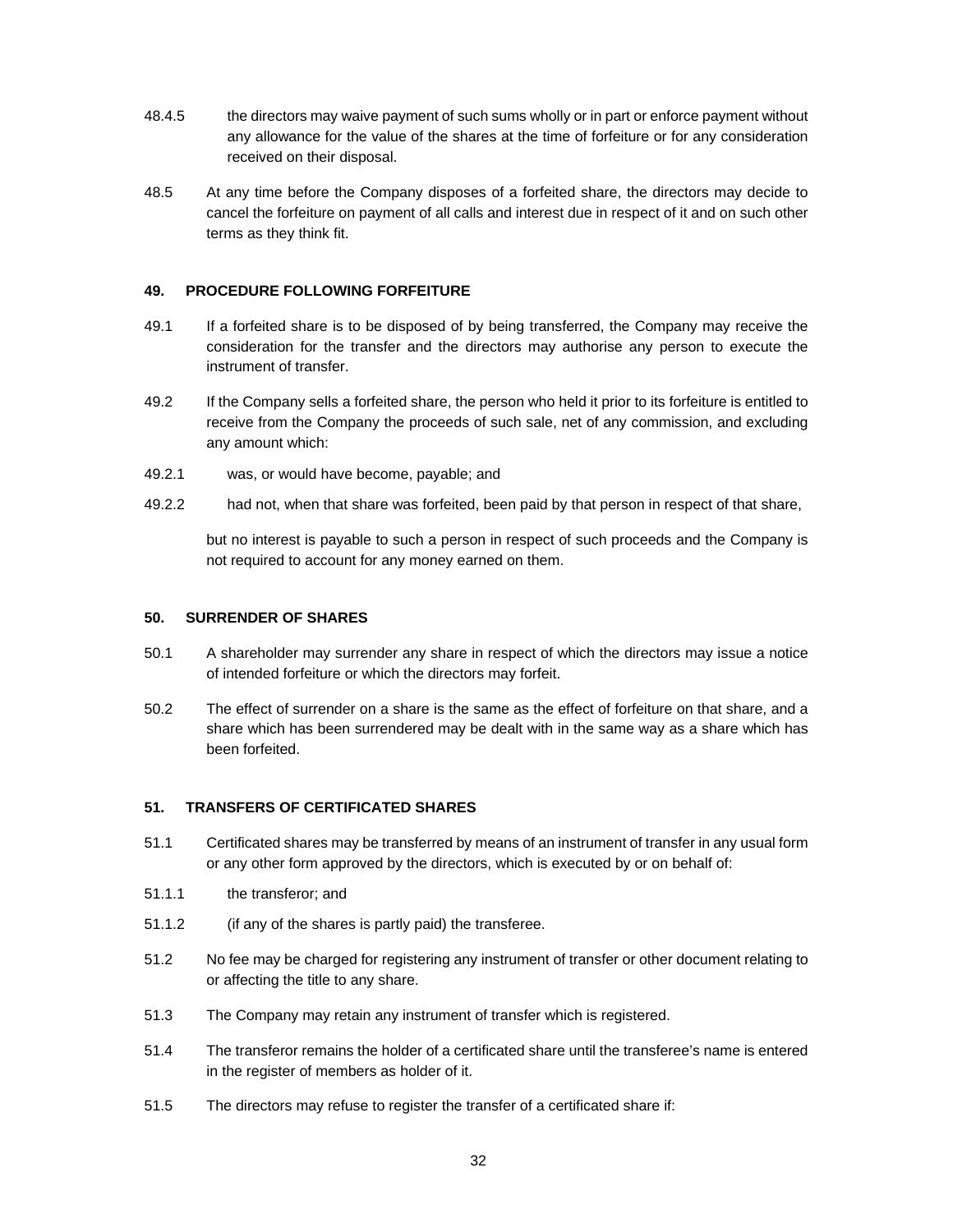- 51.5.1 the share is not fully paid;
- 51.5.2 the transfer is not lodged at the Company's registered office or such other place as the directors have appointed;
- 51.5.3 the transfer is not accompanied by the certificate for the shares to which it relates, or such other evidence as the directors may reasonably require to show the transferor's right to make the transfer, or evidence of the right of someone other than the transferor to make the transfer on the transferor's behalf;
- 51.5.4 the transfer is in respect of more than one class of share; or
- 51.5.5 the transfer is in favour of more than four transferees.
- 51.6 If the directors refuse to register the transfer of a share, the instrument of transfer must be returned to the transferee with the notice of refusal unless they suspect that the proposed transfer may be fraudulent.

# **52. TRANSFER OF UNCERTIFICATED SHARES**

A transfer of an uncertificated share must not be registered if it is in favour of more than four transferees.

### **53. TRANSMISSION OF SHARES**

- 53.1 If title to a share passes to a transmittee, the Company may only recognise the transmittee as having any title to that share.
- 53.2 Nothing in these articles releases the estate of a deceased shareholder from any liability in respect of a share solely or jointly held by that shareholder.

# **54. TRANSMITTEES' RIGHTS**

- 54.1 A transmittee who produces such evidence of entitlement to shares as the directors may properly require:
- 54.1.1 may, subject to the articles, choose either to become the holder of those shares or to have them transferred to another person; and
- 54.1.2 subject to the articles, and pending any transfer of the shares to another person, has the same rights as the holder had.
- 54.2 But transmittees do not have the right to attend or vote at a general meeting in respect of shares to which they are entitled, by reason of the holder's death or bankruptcy or otherwise, unless they become the holders of those shares

# **55. EXERCISE OF TRANSMITTEES' RIGHTS**

55.1 Transmittees who wish to become the holders of shares to which they have become entitled must notify the Company in writing of that wish.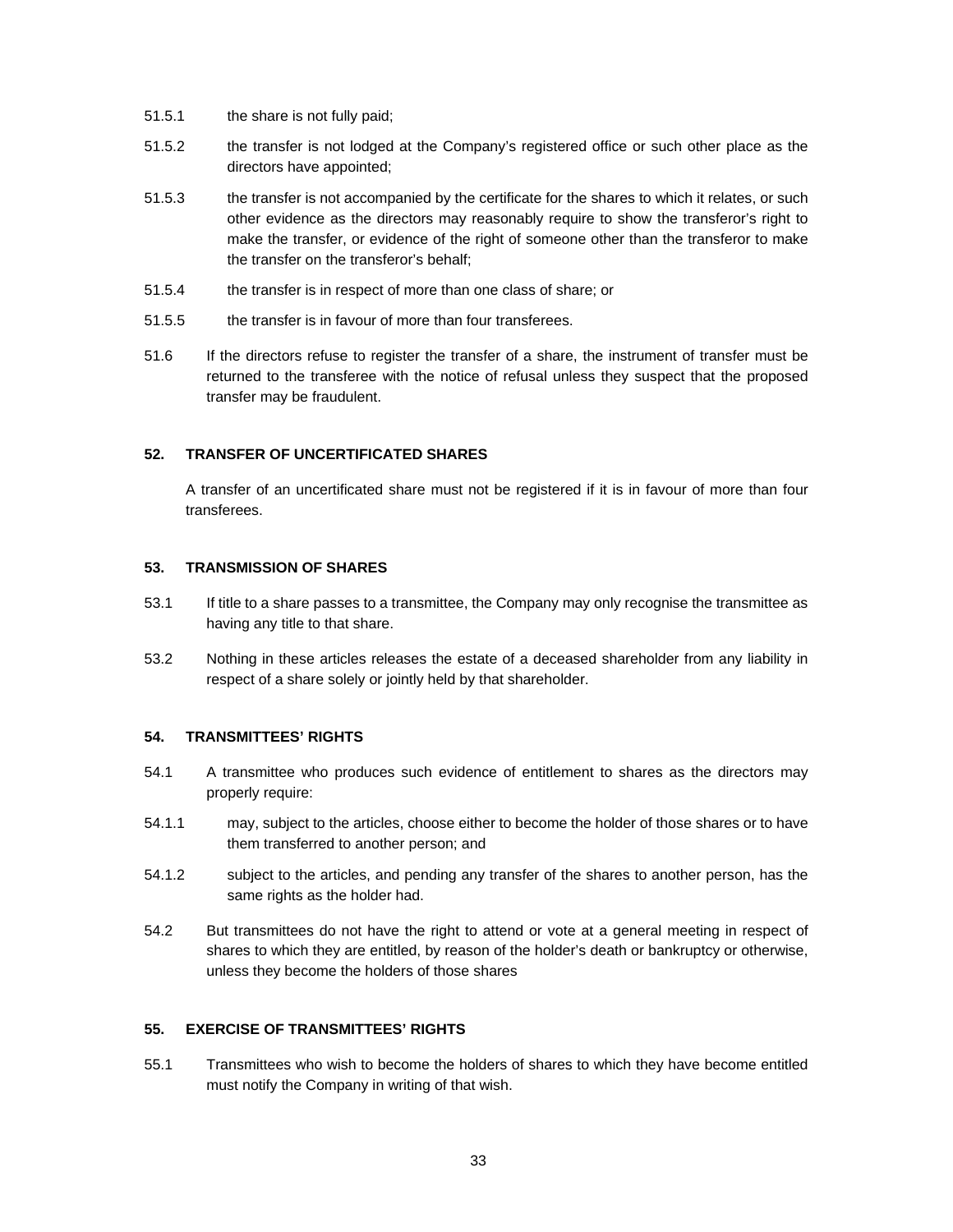- 55.2 If the share is a certificated share and a transmittee wishes to have it transferred to another person, the transmittee must execute an instrument of transfer in respect of it.
- 55.3 If the share is an uncertificated share and the transmittee wishes to have it transferred to another person, the transmittee must:
- 55.3.1 procure that all appropriate instructions are given to effect the transfer; or
- 55.3.2 procure that the uncertificated share is changed into certificated form and then execute an instrument of transfer in respect of it.
- 55.4 Any transfer made or executed under this **article** 55 is to be treated as if it were made or executed by the person from whom the transmittee has derived rights in respect of the share, and as if the event which gave rise to the transmission had not occurred.

# **56. TRANSMITTEES BOUND BY PRIOR NOTICES**

If a notice is given to a shareholder in respect of shares and a transmittee is entitled to those shares, the transmittee is bound by the notice if it was given to the shareholder before the transmittee's name has been entered in the register of members.

# **57. PROCEDURE FOR DISPOSING OF FRACTIONS OF SHARES**

- 57.1 This **article** 57 applies where:
- 57.1.1 there has been a consolidation or division of shares; and
- 57.1.2 as a result, shareholders are entitled to fractions of shares.
- 57.2 The directors may:
- 57.2.1 sell the shares representing the fractions to any person including the Company for the best price reasonably obtainable;
- 57.2.2 in the case of a certificated share, authorise any person to execute an instrument of transfer of the shares to the purchaser or a person nominated by the purchaser; and
- 57.2.3 distribute the net proceeds of sale in due proportion among the holders of the shares.
- 57.3 Where any shareholder's entitlement to a portion of the proceeds of sale amounts to less than a minimum figure determined by the directors, that shareholder's portion may be distributed to an organisation which is a charity for the purposes of the law of England and Wales, Scotland or Northern Ireland.
- 57.4 In the case of an uncertificated share the directors may, in order to enable the Company to deal with the share under this **article** 57, require the operator of CREST to convert the share into a certificated share and after such conversion authorise any person to transfer and/or take such other steps as they think fit to effect the transfer.
- 57.5 The person to whom the shares are transferred is not obliged to ensure that any purchase money is received by the person entitled to the relevant fractions.
- 57.6 The transferee's title to the shares is not affected by any irregularity in or invalidity of the process leading to their sale.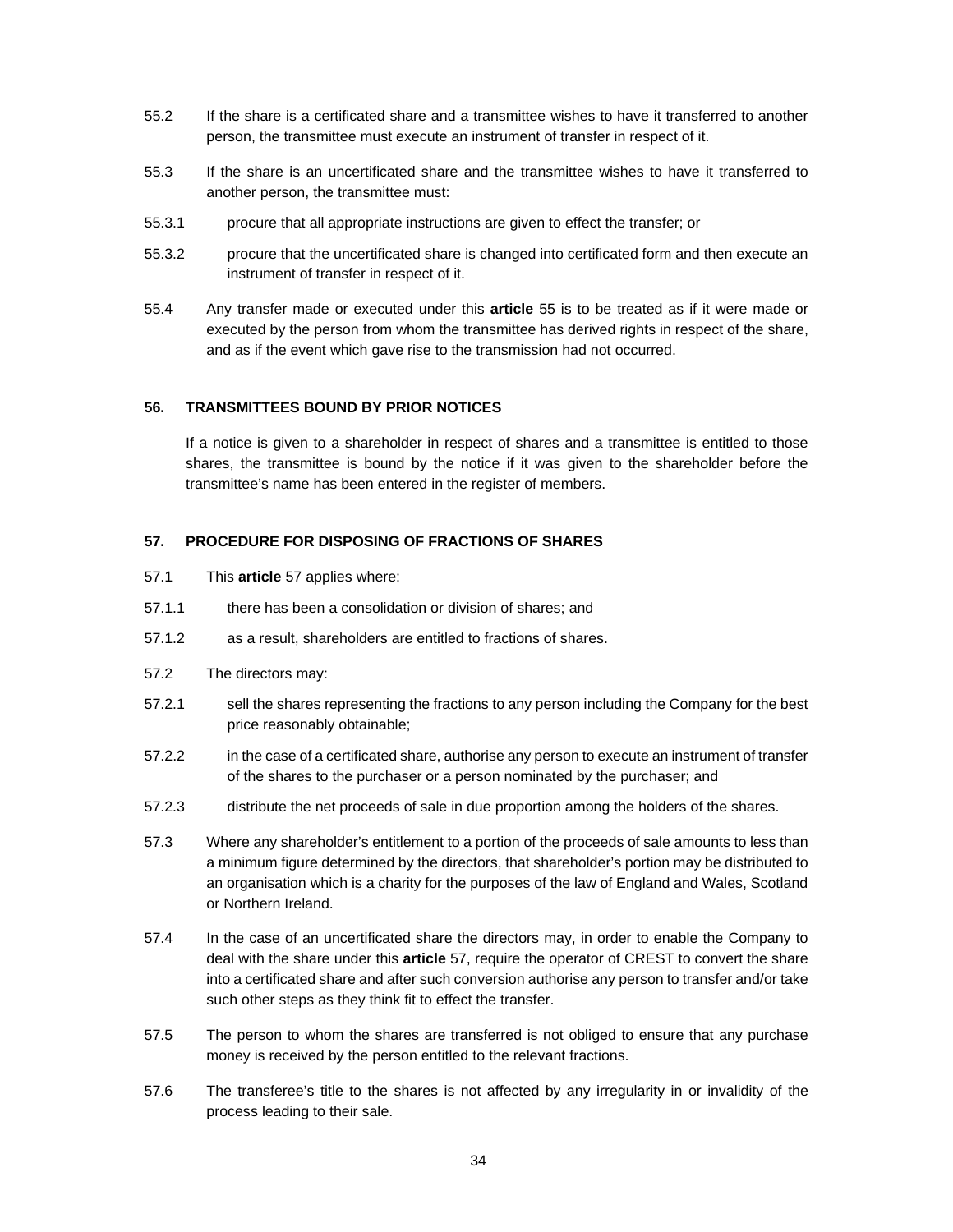# **58. PROCEDURE FOR DECLARING DIVIDENDS**

- 58.1 The Company may by ordinary resolution declare dividends, and the directors may decide to declare or pay interim dividends. For the avoidance of doubt, the directors may decide to pay an interim dividend without first declaring it.
- 58.2 A dividend must not be declared unless the directors have made a recommendation as to its amount. Such a dividend must not exceed the amount recommended by the directors.
- 58.3 No dividend may be declared or paid unless it is in accordance with shareholders' respective rights.
- 58.4 Unless the shareholders' resolution to declare or directors' decision to declare or pay a dividend, or the terms on which shares are issued, specify otherwise, it must be paid by reference to each shareholder's holding of shares on the date of the resolution or decision to declare or pay it.
- 58.5 If the Company's share capital is divided into different classes, no interim dividend may be paid on shares carrying deferred or non-preferred rights if, at the time of payment, any preferential dividend is in arrear unless the different class of shares provides otherwise.
- 58.6 The directors may pay at intervals any dividend payable at a fixed rate if it appears to them that the profits available for distribution justify the payment.
- 58.7 If the directors act in good faith, they do not incur any liability to the holders of shares conferring preferred rights for any loss they may suffer by the lawful payment of an interim dividend on shares with deferred or non-preferred rights.

# **59. PAYMENT OF DIVIDENDS AND OTHER DISTRIBUTIONS**

- 59.1 Where a dividend or other sum which is a distribution is payable in respect of a share, it must be paid by one or more of the following means:
- 59.1.1 transfer to a bank or building society account specified by the distribution recipient either in writing or as the directors may otherwise decide;
- 59.1.2 sending a cheque made payable to the distribution recipient by post to the distribution recipient at the distribution recipient's registered address (if the distribution recipient is a holder of the share), or (in any other case) to an address specified by the distribution recipient either in writing or as the directors may otherwise decide;
- 59.1.3 any other means of payment as the directors agree with the distribution recipient in writing or as the directors may otherwise decide.
- 59.2 In this **article** 59, the **"distribution recipient"** means, in respect of a share in respect of which a dividend or other sum is payable:
- 59.2.1 the holder of the share; or
- 59.2.2 if the share has two or more joint holders, whichever of them is named first in the register of members; or
- 59.2.3 if the holder is no longer entitled to the share by reason of death or bankruptcy, or otherwise by operation of law, the person entitled to such share.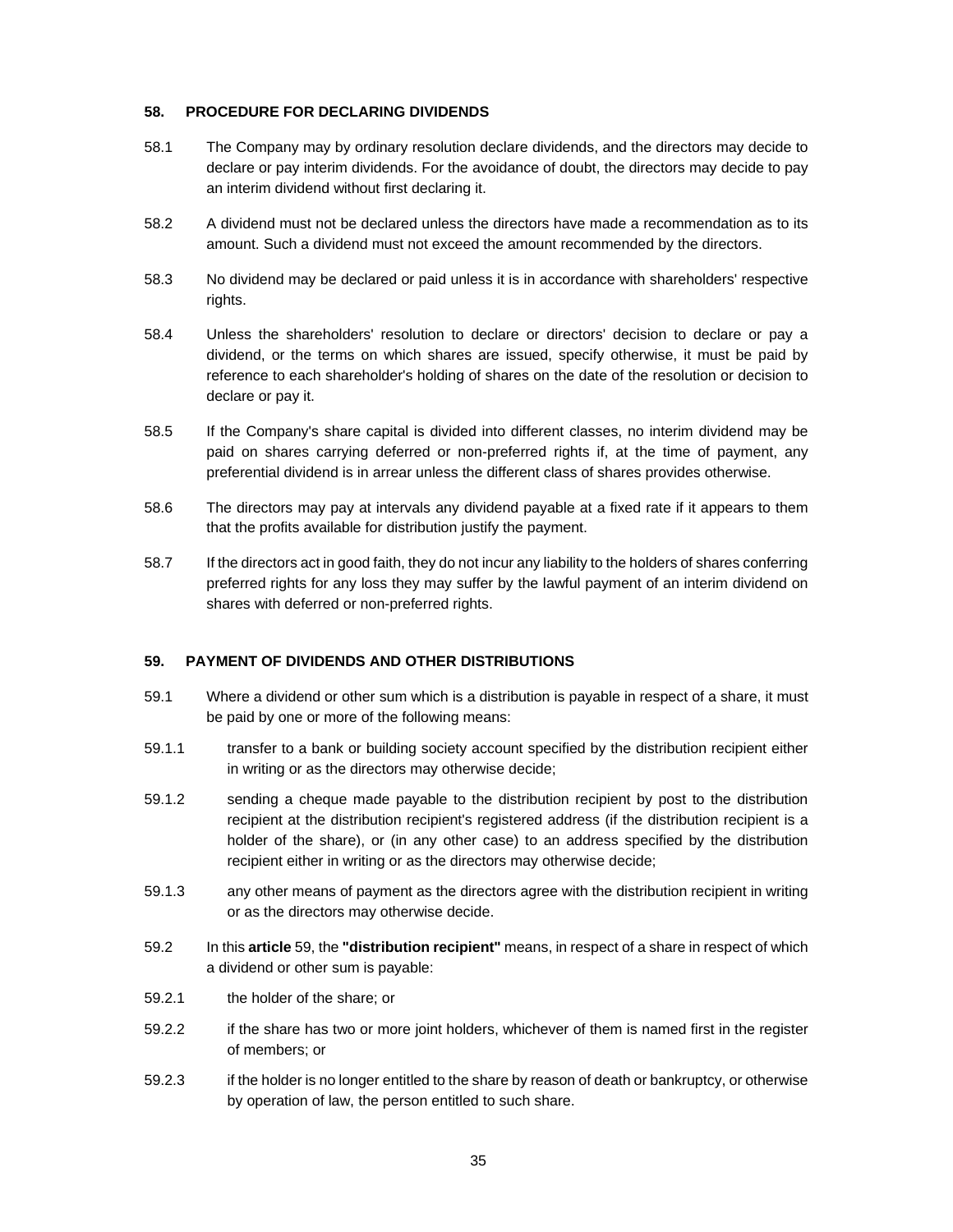59.3 Any dividend on any shares in registered form can be paid to the registered holder or holders of the shares, either at the close of business on a particular day stated in the resolution passed for payment of the dividend. Such dividend will be based on the number of shares registered on that day. This **article** 59.3 applies whether what is being done is the result of a resolution of the Directors or a resolution passed at a general meeting. The date can be before any relevant resolution was passed. This **article** 59.3 does not affect the rights between past and present shareholders to payments or other benefits.

# **60. NO INTEREST ON DISTRIBUTIONS**

The Company may not pay interest on any dividend or other sum payable in respect of a share unless otherwise provided by:

- 60.1 the terms on which the share was issued; or
- 60.2 the provisions of another agreement between the holder of that share and the Company.

# **61. DEDUCTION FROM DIVIDENDS**

The directors may deduct from any dividend payable on or in respect of a share all sums of money presently payable by the holder to the Company on any account whatsoever.

# **62. UNCLAIMED DISTRIBUTIONS**

- 62.1 All dividends or other sums which are:
- 62.1.1 payable in respect of shares; and
- 62.1.2 unclaimed after having been declared or become payable,

may be invested or otherwise made use of by the directors for the benefit of the Company until claimed.

- 62.2 The payment of any such dividend or other sum into a separate account does not make the Company a trustee in respect of it.
- 62.3 If:
- 62.3.1 12 years have passed from the date on which a dividend or other sum became due for payment; and
- 62.3.2 the distribution recipient has not claimed it,

the distribution recipient is no longer entitled to that dividend or other sum and it ceases to remain owing by the Company.

# **63. NON-CASH DISTRIBUTIONS**

63.1 Subject to the terms of issue of the share in question, the Company may, by ordinary resolution on the recommendation of the directors, decide to pay all or part of a dividend or other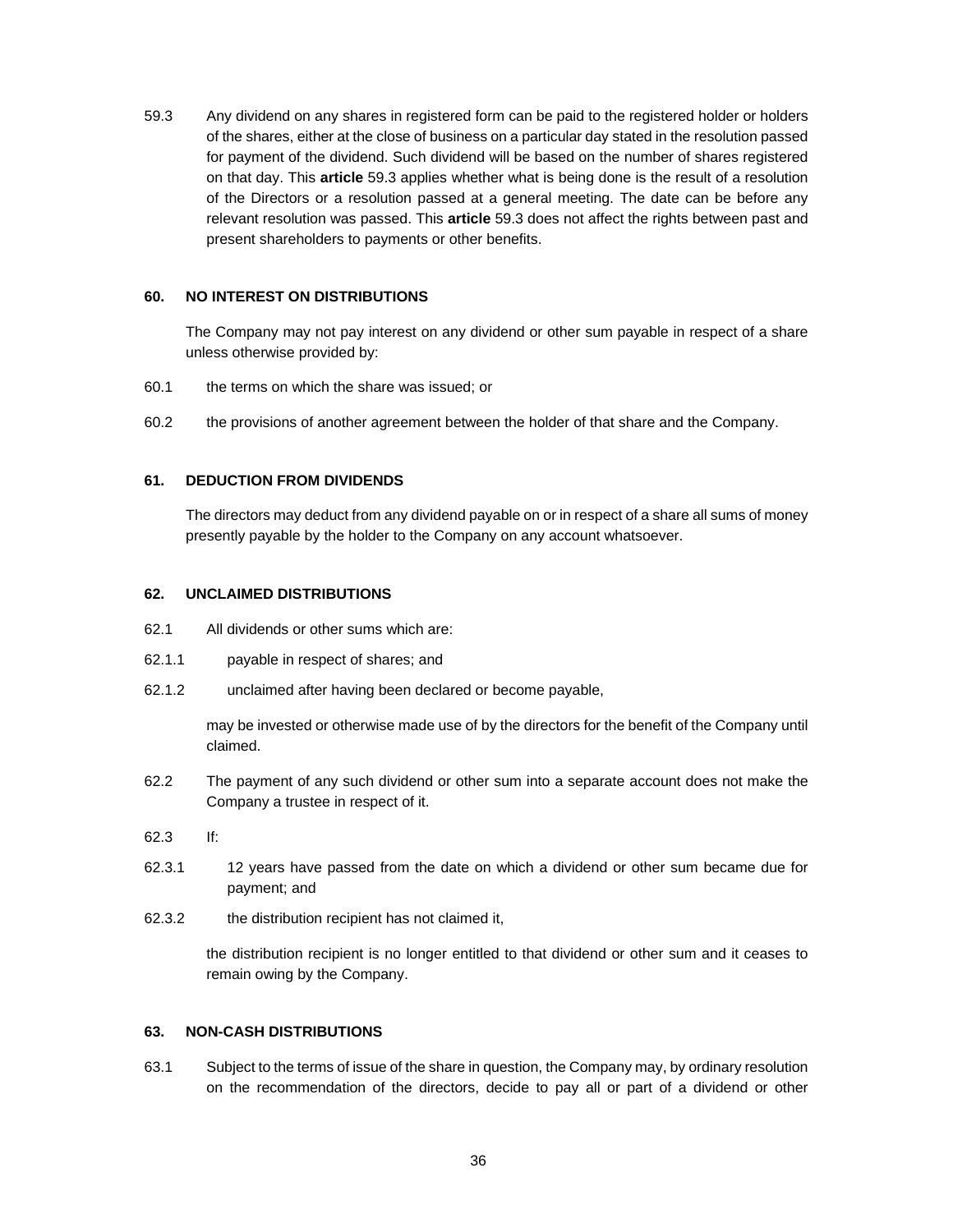distribution payable in respect of a share by transferring non-cash assets of equivalent value (including, without limitation, shares or other securities in any company).

- 63.2 If the shares in respect of which such a non-cash distribution is paid are uncertificated, any shares in the Company which are issued as a non-cash distribution in respect of them must be uncertificated.
- 63.3 For the purposes of paying a non-cash distribution, the directors may make whatever arrangements they think fit, including, where any difficulty arises regarding the distribution:
- 63.3.1 fixing the value of any assets;
- 63.3.2 paying cash to any distribution recipient on the basis of that value in order to adjust the rights of recipients; and
- 63.3.3 vesting any assets in trustees.

# **64. WAIVER OF DISTRIBUTIONS**

Distribution recipients may waive their entitlement to a dividend or other distribution payable in respect of a share by giving the Company notice in writing to that effect, but if:

- 64.1 the share has more than one holder; or
- 64.2 more than one person is entitled to the share, whether by reason of the death or bankruptcy of one or more joint holders, or otherwise,

the notice is not effective unless it is expressed to be given, and signed, by all the holders or persons otherwise entitled to the share.

### **65. AUTHORITY TO CAPITALISE AND APPROPRIATION OF CAPITALISED SUMS**

- 65.1 Subject to the articles, the directors may, if they are so authorised by an ordinary resolution:
- 65.1.1 decide to capitalise any profits of the Company (whether or not they are available for distribution) which are not required for paying a preferential dividend, or any sum standing to the credit of the Company's share premium account or capital redemption reserve; and
- 65.1.2 appropriate any sum which they so decide to capitalise (a **"capitalised sum"**) to the persons who would have been entitled to it if it were distributed by way of dividend (the **"persons entitled"**) and in the same proportions.
- 65.2 Capitalised sums must be applied:
- 65.2.1 on behalf of the persons entitled; and
- 65.2.2 in the same proportions as a dividend would have been distributed to them.
- 65.3 Any capitalised sum may be applied in paying up new shares of a nominal amount equal to the capitalised sum which are then allotted credited as fully paid to the persons entitled or as they may direct.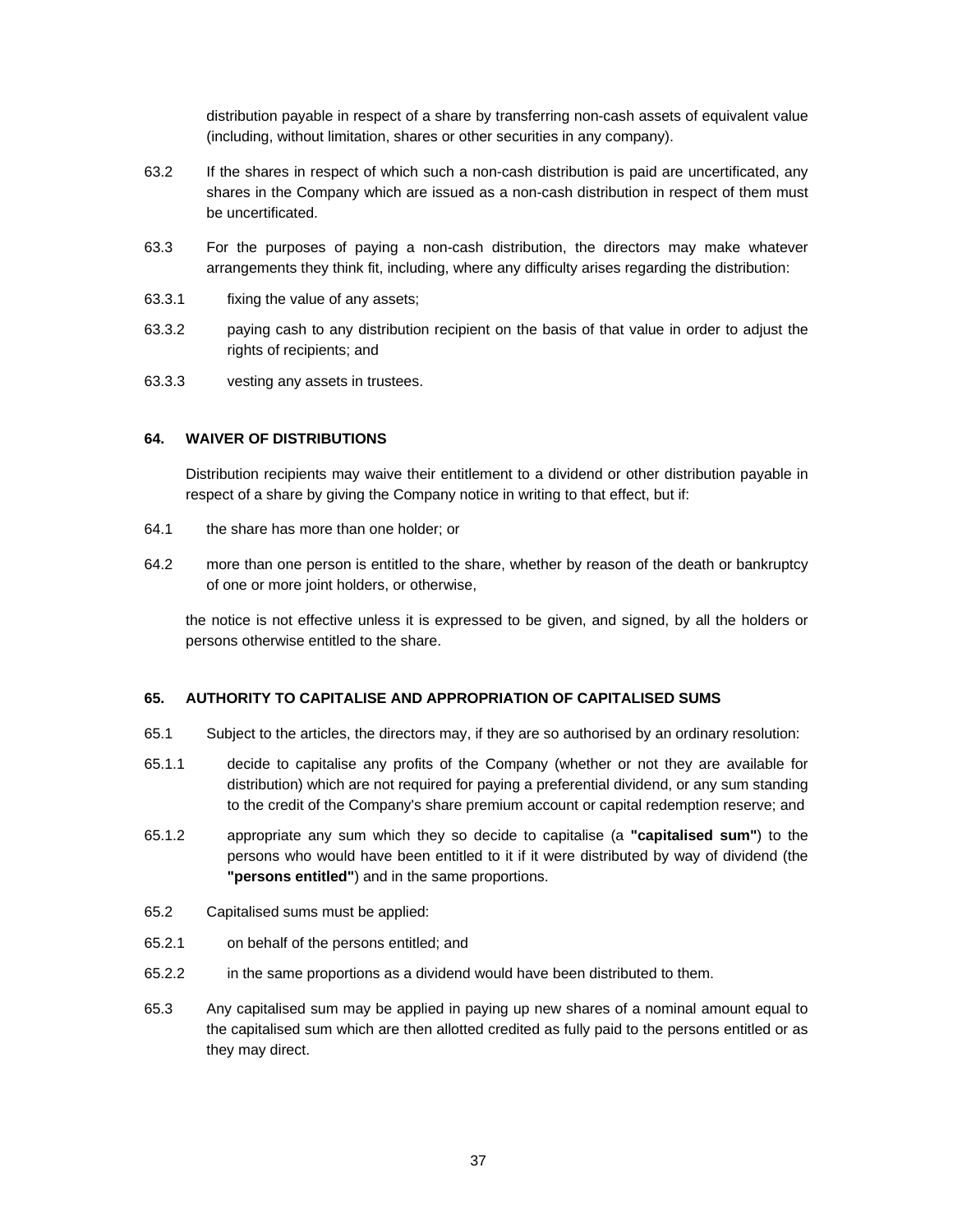- 65.4 A capitalised sum which was appropriated from profits available for distribution may be applied in paying up new debentures of the Company which are then allotted credited as fully paid to the persons entitled or as they may direct.
- 65.5 Subject to the articles the directors may:
- 65.5.1 apply capitalised sums in accordance with **articles** 65.3 and 65.4 partly in one way and partly in another;
- 65.5.2 make such arrangements as they think fit to deal with shares or debentures becoming distributable in fractions under this **article** 65 (including the issuing of fractional certificates or the making of cash payments); and
- 65.5.3 authorise any person to enter into an agreement with the Company on behalf of all the persons entitled which is binding on them in respect of the allotment of shares and debentures to them under this **article** 65.

# **DECISION-MAKING BY SHAREHOLDERS**

# **66. NOTICE, ATTENDANCE AND SPEAKING AT GENERAL MEETINGS**

- 66.1 General meetings shall be called by at least 14 clear days' notice (that is, excluding the day of the general meeting and the day on which the notice is given).
- 66.2 A general meeting may be called by shorter notice if it is so agreed, in the case of an annual general meeting, by all the shareholders having a right to attend and vote, or, in other cases, by a majority in number of the shareholders having a right to attend and vote, being a majority together holding not less than 95 per cent in nominal value of the shares giving that right.
- 66.3 The notice shall specify the date, time and place of the meeting and the general nature of the business to be transacted.
- 66.4 Subject to the articles and to any restrictions imposed on any shares, the notice shall be given to all the shareholders, to all persons entitled to a share in consequence of the death or bankruptcy of a shareholder and to the directors and auditors of the Company.
- 66.5 If any notice, document or other information relating to any meeting or other proceeding is accidentally not sent or supplied, or is not received (even if the Company becomes aware of such non-receipt), the meeting or other proceeding will not be invalid as a result.
- 66.6 A shareholder present in person or by proxy at a general meeting is treated as having received proper notice of that meeting and, where necessary, of the purpose of that meeting.
- 66.7 If the postal service in the United Kingdom or some part of the United Kingdom is suspended or restricted, the directors only need to give notice of a meeting to shareholders with whom the Company can communicate by electronic means and who have provided the Company with an address for this purpose. The Company must also publish the notice in at least one United Kingdom national newspaper and make it available on its website from the date of such publication until the conclusion of the meeting or any adjournment of the meeting. If it becomes generally possible to send or supply notices by post in hard copy form at least six clear days before the meeting, the directors will send or supply a copy of the notice by post to those who would otherwise receive it in hard copy form by way of confirmation.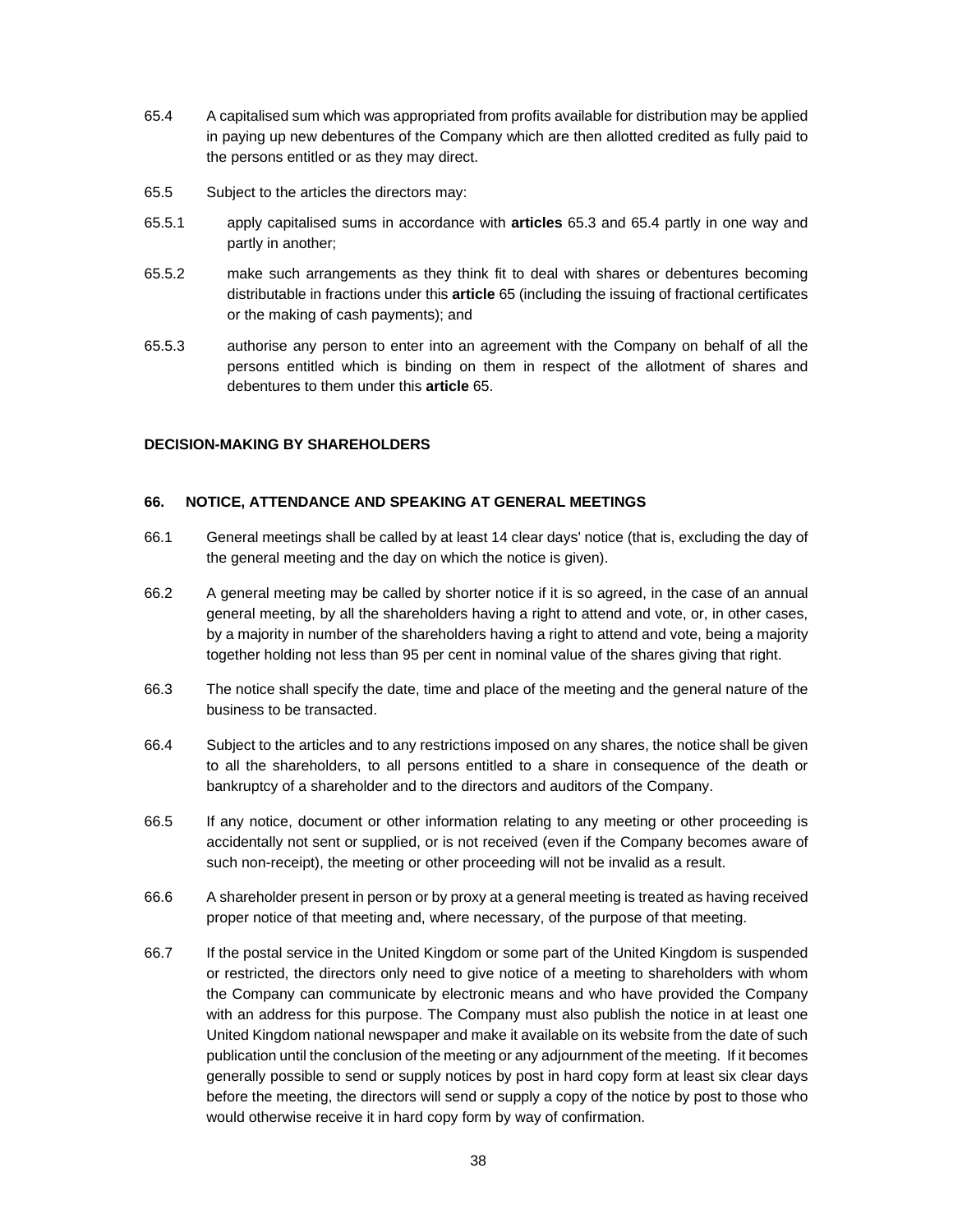- 66.8 If the directors consider that it is impractical, or unreasonable, to hold a general meeting at the place stated in the notice calling the meeting, they can move or postpone the meeting, or do both of these things. If the directors do this, an announcement of the date, time and place of the rearranged meeting will, if practical, be published in at least two United Kingdom national newspapers. Notice of the business of the meeting does not need to be given again. The directors must take reasonable steps to ensure that any shareholder trying to attend the meeting at the original time and place is informed of the new arrangements. If a meeting is rearranged in this way, proxy forms are valid if they are received as required by these articles not less than 48 hours before the time of the rearranged meeting. The directors can also move or postpone the rearranged meeting, or both, under this **article** 66.8.
- 66.9 A person is able to exercise the right to speak at a general meeting when that person is in a position to communicate to all those attending the meeting, during the meeting, any information or opinions which that person has on the business of the meeting.
- 66.10 A person is able to exercise the right to vote at a general meeting when:
- 66.10.1 that person is able to vote, during the meeting, on resolutions put to the vote at the meeting; and
- 66.10.2 that person's vote can be taken into account in determining whether or not such resolutions are passed at the same time as the votes of all the other persons attending the meeting.
- 66.11 The directors may make whatever arrangements they consider appropriate to enable those attending a general meeting to exercise their rights to speak or vote at it.
- 66.12 In determining attendance at a general meeting, it is immaterial whether any two or more shareholders attending it are in the same place as each other.
- 66.13 Two or more persons who are not in the same place as each other attend a general meeting if their circumstances are such that if they have (or were to have) rights to speak and vote at that meeting, they are (or would be) able to exercise them.

### **67. QUORUM FOR GENERAL MEETINGS**

- 67.1 No business other than the appointment of the chairman of the meeting is to be transacted at a general meeting if the persons attending it do not constitute a quorum.
- 67.2 The number of persons who shall constitute a quorum shall be:
- 67.2.1 if the Company has only one shareholder, one shareholder (present in person or by proxy or, if a corporate shareholder, by its duly authorised representative); and
- 67.2.2 if the Company has more than one shareholder, any two shareholders entitled to vote upon the business to be transacted (present in person or by proxy or, if a corporate shareholder, by its duly authorised representative).

#### **68. CHAIRING GENERAL MEETINGS**

68.1 If the directors have appointed a chairman, the chairman shall chair general meetings if present and willing to do so.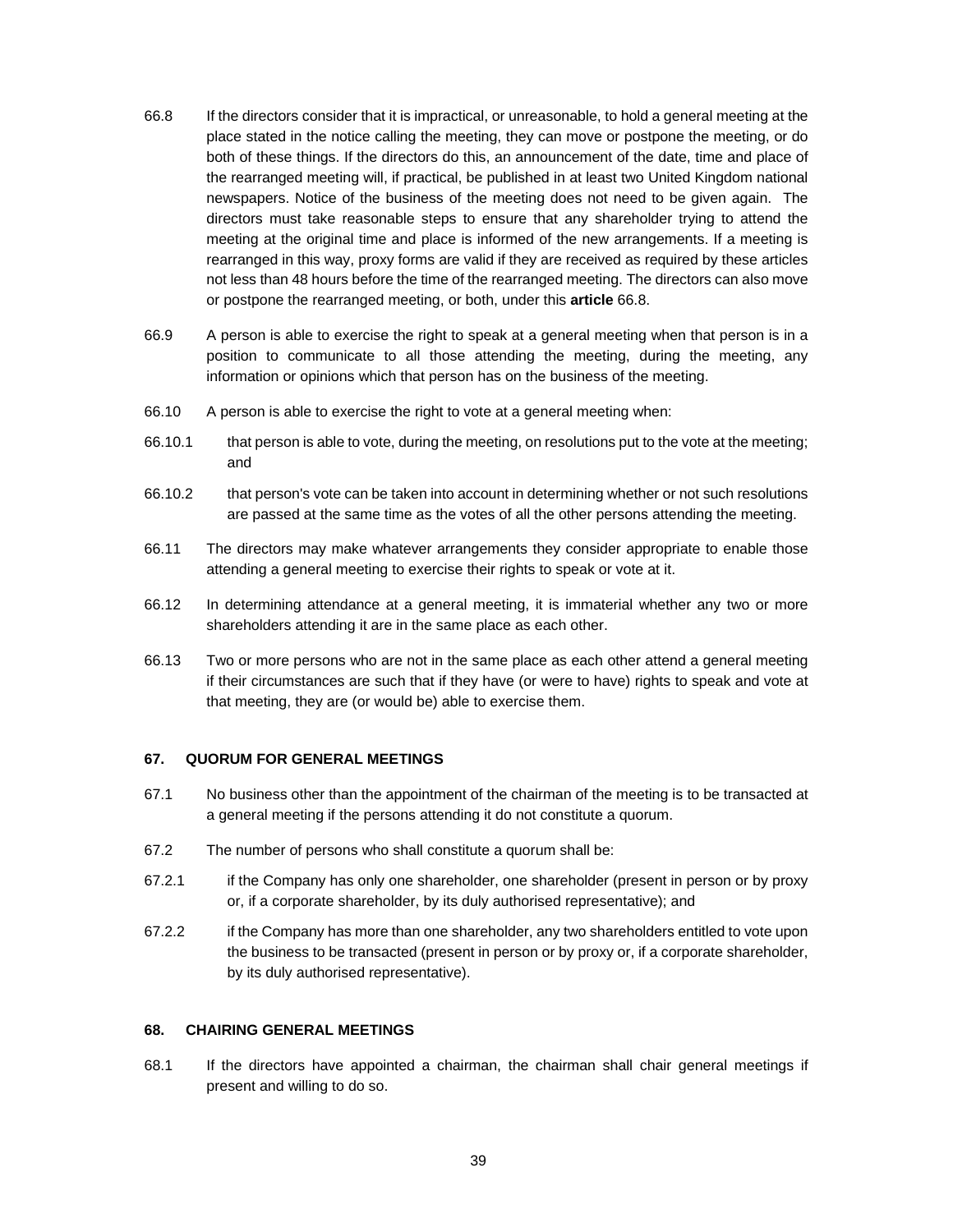- 68.2 If the directors have not appointed a chairman, or if the chairman is unwilling to chair the meeting or is not present within 10 minutes of the time at which a meeting was due to start:
- 68.2.1 the directors present; or
- 68.2.2 (if no directors are present), the meeting,

must appoint a director or shareholder to chair the meeting, and the appointment of the chairman of the meeting must be the first business of the meeting.

68.3 The person chairing a meeting in accordance with this **article** 68 is referred to as the chairman of the meeting.

#### **Attendance and speaking by directors and non-shareholders**

- 68.4 Directors may attend and speak at general meetings, whether or not they are shareholders.
- 68.5 The chairman of the meeting may permit other persons who are not:
- 68.5.1 shareholders in the Company; or
- 68.5.2 otherwise entitled to exercise the rights of shareholders in relation to general meetings,

to attend and speak at a general meeting.

### **Adjournment**

- 68.6 If the persons attending a general meeting within 5 minutes of the time at which the meeting was due to start do not constitute a quorum, or if during a meeting a quorum ceases to be present, the chairman of the meeting must adjourn it.
- 68.7 The chairman of the meeting may adjourn a general meeting at which a quorum is present if:
- 68.7.1 the meeting consents to an adjournment; or
- 68.7.2 it appears to the chairman of the meeting that an adjournment is necessary to protect the safety of any person attending the meeting or ensure that the business of the meeting is conducted in an orderly manner.
- 68.8 The chairman of the meeting must adjourn a general meeting if directed to do so by the meeting.
- 68.9 When adjourning a general meeting, the chairman of the meeting must:
- 68.9.1 either specify the time and place to which it is adjourned or state that it is to continue at a time and place to be fixed by the directors; and
- 68.9.2 have regard to any directions as to the time and place of any adjournment which have been given by the meeting.
- 68.10 If the continuation of an adjourned meeting is to take place more than 14 days after it was adjourned, the Company must give at least seven clear days' notice of it (that is, excluding the day of the adjourned meeting and the day on which the notice is given):
- 68.10.1 to the same persons to whom notice of the Company's general meetings is required to be given; and
- 68.10.2 containing the same information which such notice is required to contain.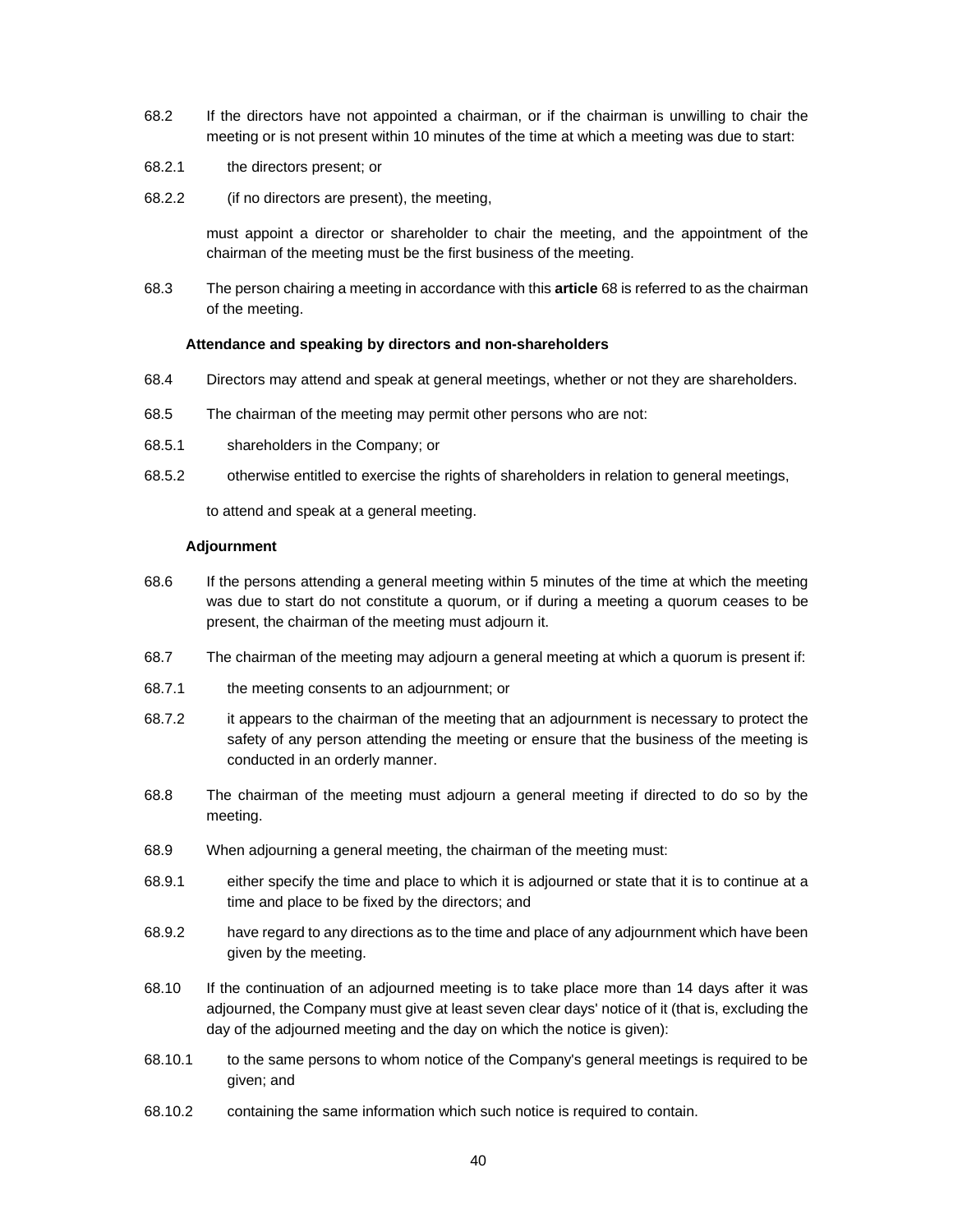68.11 No business may be transacted at an adjourned general meeting which could not properly have been transacted at the meeting if the adjournment had not taken place.

# **69. VOTING: GENERAL**

A resolution put to the vote of a general meeting must be decided on a show of hands unless a poll is duly demanded in accordance with the articles.

# **70. ERRORS AND DISPUTES**

- 70.1 No objection may be raised to the qualification of any person voting at a general meeting except at the meeting or adjourned meeting at which the vote objected to is tendered, and every vote not disallowed at the meeting is valid.
- 70.2 Any such objection must be referred to the chairman of the meeting, whose decision is final.

# **71. POLL VOTES**

- 71.1 A poll on a resolution may be demanded:
- 71.1.1 in advance of the general meeting where it is to be put to the vote; or
- 71.1.2 at a general meeting, either before a show of hands on that resolution or immediately after the result of a show of hands on that resolution is declared.
- 71.2 A poll may be demanded by:
- 71.2.1 the chairman of the meeting;
- 71.2.2 the directors;
- 71.2.3 two or more persons having the right to vote on the resolution; or
- 71.2.4 a person or persons representing not less than one tenth of the total voting rights of all the shareholders having the right to vote on the resolution.
- 71.3 A demand for a poll may be withdrawn if:
- 71.3.1 the poll has not yet been taken; and
- 71.3.2 the chairman of the meeting consents to the withdrawal.
- 71.4 A demand for a poll which is withdrawn shall not invalidate the result of a show of hands declared before the demand was made.
- 71.5 A poll demanded on the election of a chairman or on a question of adjournment shall be taken immediately. A poll demanded on any other question shall be taken at such time (not being more than 30 days from the date of the meeting or adjourned meeting at which that poll is demanded) and place and in such manner as the chairman of the meeting directs.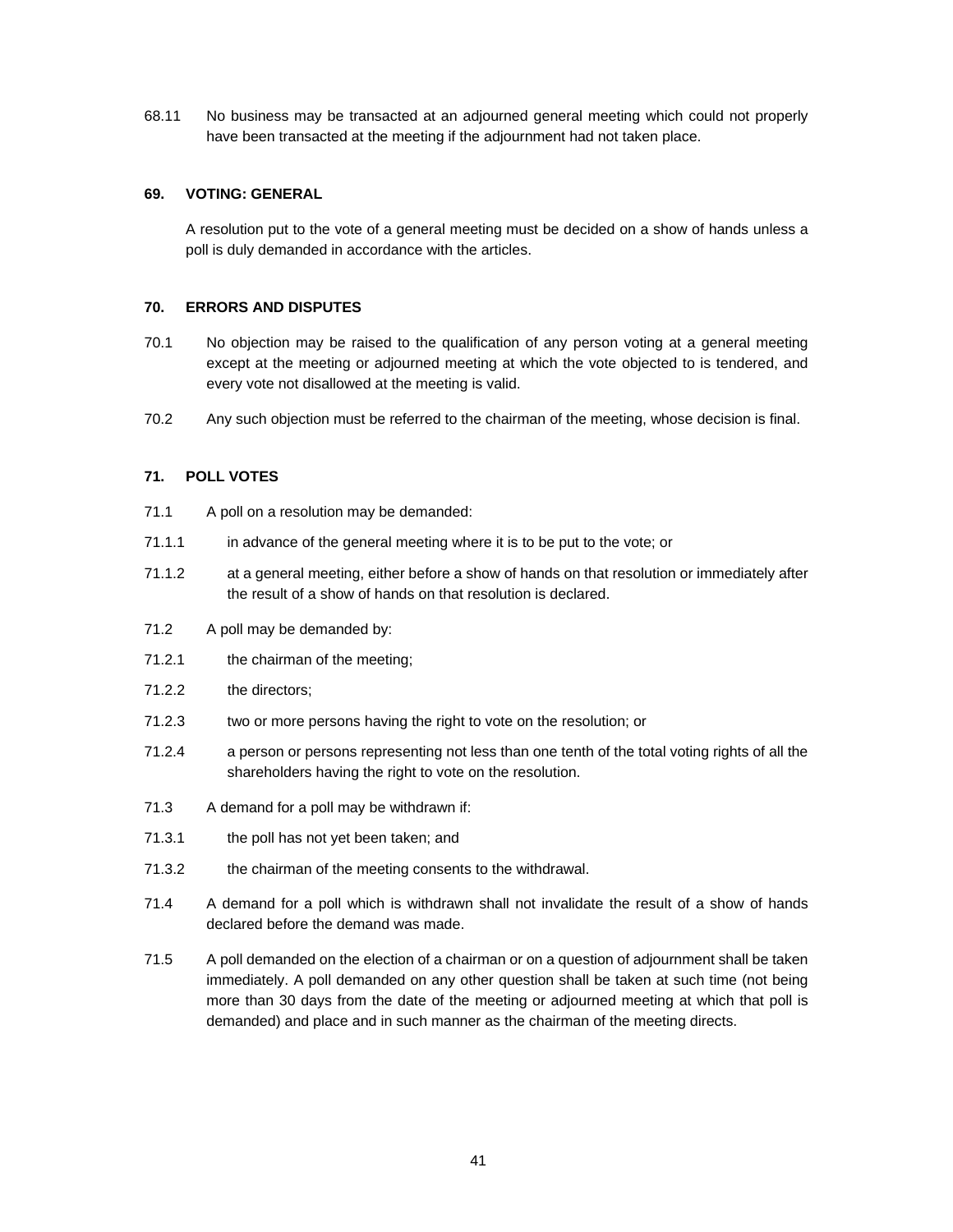# **72. CONTENT OF PROXY NOTICES**

- 72.1 Proxies may only validly be appointed by a notice in writing (a **"proxy notice"**) which:
- 72.1.1 states the name and address of the shareholder appointing the proxy;
- 72.1.2 identifies the person appointed to be that shareholder's proxy and the general meeting in relation to which that person is appointed;
- 72.1.3 is signed by or on behalf of the shareholder appointing the proxy, or is authenticated in such manner as the directors may determine; and
- 72.1.4 is delivered to the Company in accordance with the articles and, subject to **article** 72.5, any instructions contained in the notice of the general meeting to which they relate.
- 72.2 The Company may require proxy notices to be delivered in a particular form, and may specify different forms for different purposes.
- 72.3 Proxy notices may specify how the proxy appointed under them is to vote (or that the proxy is to abstain from voting) on one or more resolutions.
- 72.4 Unless a proxy notice indicates otherwise, it must be treated as:
- 72.4.1 allowing the person appointed under it as a proxy discretion as to how to vote on any ancillary or procedural resolutions put to the meeting; and
- 72.4.2 appointing that person as a proxy in relation to any adjournment of the general meeting to which it relates as well as the meeting itself.

# **73. DELIVERY OF PROXY NOTICES**

- 73.1 Any notice of a general meeting must specify the address or addresses at which the Company or its agents will receive proxy notices relating to that meeting, or any adjournment of it, delivered in hard copy or electronic form.
- 73.2 The last time for delivery of the proxy notice to the Company must not be earlier than the following time:
- 73.2.1 in the case of a meeting or adjourned meeting, 48 hours before the time for holding the meeting or adjourned meeting;
- 73.2.2 in the case of a poll taken more than 48 hours after it was demanded, 24 hours before the time appointed for the taking of the poll; and
- 73.2.3 in the case of a poll taken not more than 48 hours after it was demanded, the time at which it was demanded.
- 73.3 The directors may specify in the notice of meeting that in calculating the time for delivery of proxies, no account has been taken of any part of a day that is not a working day.
- 73.4 A person who is entitled to attend, speak or vote (either on a show of hands or on a poll) at a general meeting remains so entitled in respect of that meeting or any adjournment of it, even though a valid proxy notice has been delivered to the Company by or on behalf of that person.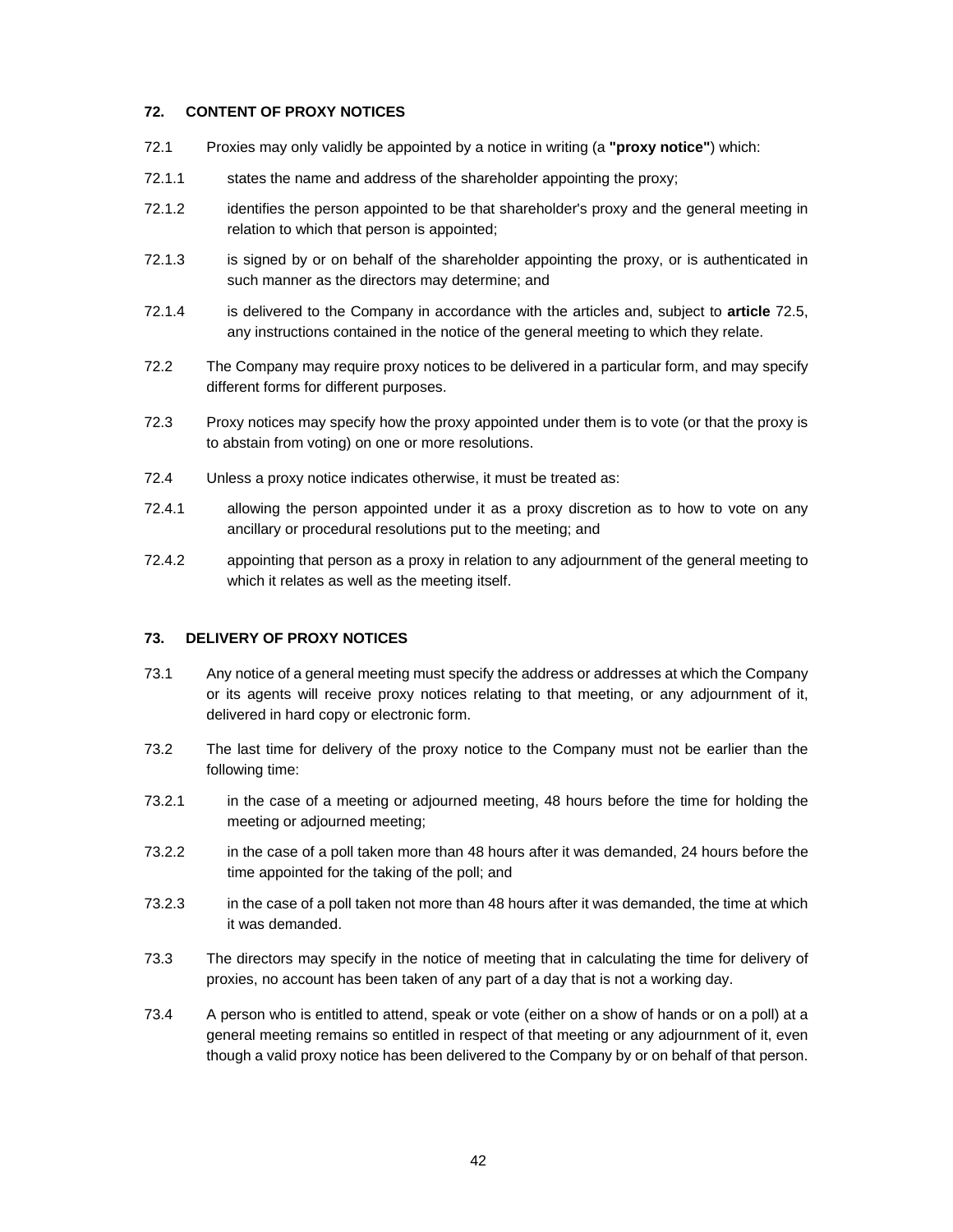- 73.5 An appointment under a proxy notice may be revoked by delivering to the Company a notice in writing given by or on behalf of the person by whom or on whose behalf the proxy notice was given.
- 73.6 A notice revoking a proxy appointment only takes effect if it is delivered before the start of the meeting or adjourned meeting to which it relates.
- 73.7 If a proxy notice is not executed by the person appointing the proxy, it must be accompanied by written evidence of the authority of the person who executed it to execute it on the appointor's behalf.

# **74. AMENDMENTS TO RESOLUTIONS**

- 74.1 An ordinary resolution to be proposed at a general meeting may be amended by ordinary resolution if:
- 74.1.1 notice of the proposed amendment is given to the Company in writing by a person entitled to vote at the general meeting at which it is to be proposed not less than 48 hours before the meeting is to take place (or such later time as the chairman of the meeting may determine); and
- 74.1.2 the proposed amendment does not, in the reasonable opinion of the chairman of the meeting, materially alter the scope of the resolution.
- 74.2 A special resolution to be proposed at a general meeting may be amended by ordinary resolution, if:
- 74.2.1 the chairman of the meeting proposes the amendment at the general meeting at which the resolution is to be proposed; and
- 74.2.2 the amendment does not go beyond what is necessary to correct a grammatical or other non-substantive error in the resolution.
- 74.3 If the chairman of the meeting, acting in good faith, wrongly decides that an amendment to a resolution is out of order, the chairman's error does not invalidate the vote on that resolution.

# **ADMINISTRATIVE ARRANGEMENTS**

# **75. MEANS OF COMMUNICATION TO BE USED**

- 75.1 Subject to the other provisions of these articles, anything sent or supplied by or to the Company under the articles may be sent or supplied in any way in which the Act provides for documents or information which are authorised or required by any provision of that Act to be sent or supplied by or to the Company.
- 75.2 Subject to the other provisions of these articles, any notice or document to be sent or supplied to a director in connection with the taking of decisions by directors may also be sent or supplied by the means by which that director has asked to be sent or supplied with such notices or documents for the time being.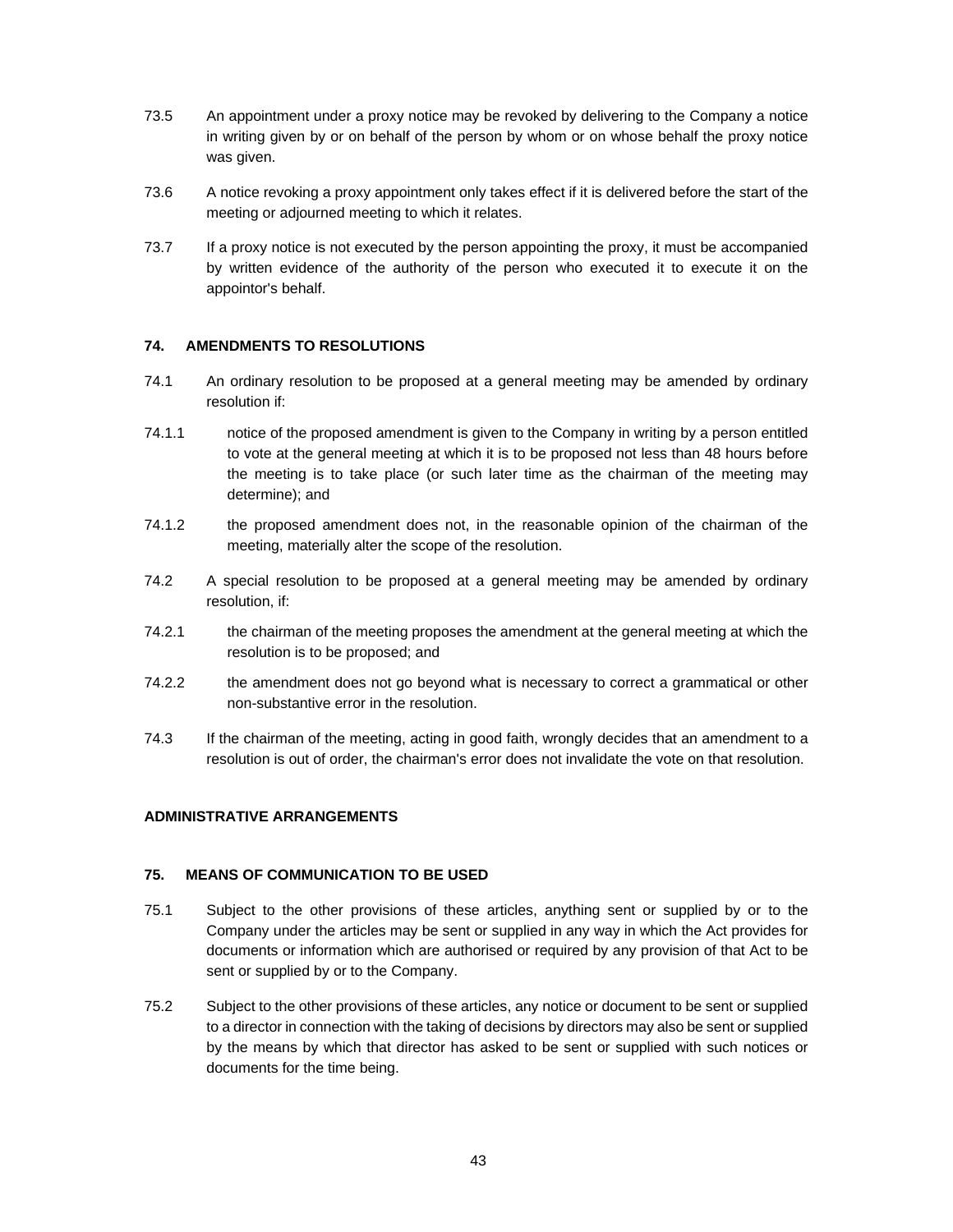- 75.3 A director may agree with the Company that notices or documents sent to that director in a particular way are to be deemed to have been received within a specified time of their being sent, and for the specified time to be less than 48 hours.
- 75.4 The address for service of the Company shall be the office or such other place as the directors may appoint. The address for service of each shareholder shall be his address in the register of members within the United Kingdom or such other address for service, which may include an electronic address, as the addressee may from time to time notify to the Company for the purposes of this **article** 75. In the absence of such address the shareholder shall not be entitled to receive from the Company notice of any meeting.
- 75.5 In the case of joint holders of a share, a notice or other document or information shall be sent or given to the joint holder whose name stands first in the register of members in respect of the joint holding and notice or other documents or information so sent or given shall be sufficiently sent to all the joint holders.
- 75.6 Notices or other documents or information will be deemed to be received:
- 75.6.1 if personally delivered, at the time of delivery and, in proving service, it shall be sufficient to produce a receipt for the notice or other document or information signed by or on behalf of the addressee;
- 75.6.2 if by letter, at noon two days after such letter was posted and, in proving service, it shall be sufficient to prove that the letter was properly prepaid or stamped first class, addressed and delivered to the postal authorities;
- 75.6.3 if by electronic communication to an electronic address, on the same day it is sent and, in proving service, it shall be sufficient to prove that it was sent in accordance with guidance issued by the Institute of Chartered Secretaries and Administrators from time to time; and
- 75.6.4 if sent or supplied by means of a website, when the material is first made available on the website or (if later) when the recipient receives (or is deemed to have received) notice of the fact that the material is available on the website.
- 75.7 For the purposes of this **article** 75, no account shall be taken of any part of a day that is not a working day.
- 75.8 If:
- 75.8.1 the Company sends two consecutive documents to a shareholder over a period of at least 12 months; and
- 75.8.2 each of those documents is returned undelivered, or the Company receives notification that it has not been delivered,

that shareholder ceases to be entitled to receive notices from the Company.

- 75.9 A shareholder who has ceased to be entitled to receive notices from the Company becomes entitled to receive such notices again by sending the Company:
- 75.9.1 a new address to be recorded in the register of members; or
- 75.9.2 if the shareholder has agreed that the Company should use a means of communication other than sending things to such an address, the information that the Company needs to use that means of communication effectively.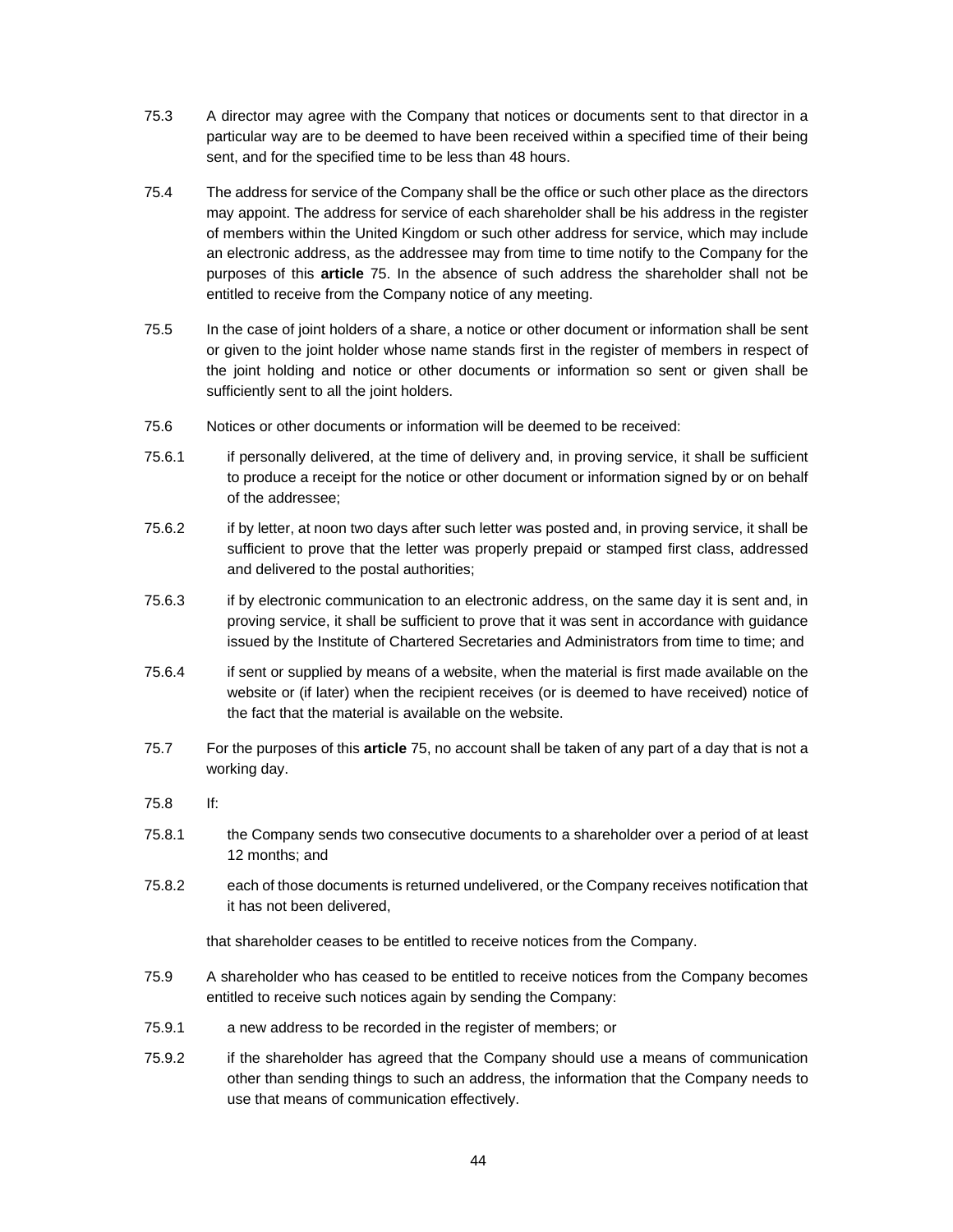# **76. COMPANY SECRETARY**

The directors may appoint any person who is willing to act as the secretary for such term, at such remuneration and upon such conditions as they may think fit and from time to time remove such person and, if the directors so decide, appoint a replacement.

# **77. COMPANY SEALS**

- 77.1 Any common seal may only be used by the authority of the directors.
- 77.2 The directors may decide by what means and in what form any common seal is to be used.
- 77.3 Unless otherwise decided by the directors, if the Company has a common seal and it is affixed to a document, the document must also be signed by at least one authorised person (whose signature, for the avoidance of doubt, need not be attested by a witness).
- 77.4 For the purposes of this **article** 77, an authorised person is any person authorised by the directors for the purpose of signing documents to which the common seal is applied.
- 77.5 If the Company has an official seal for use abroad, it may only be affixed to a document if its use on that document, or documents of a class to which it belongs, has been authorised by a decision of the directors.
- 77.6 If the Company has a securities seal, it may only be affixed to securities by the company secretary or a person authorised to apply it to securities by the company secretary.
- 77.7 For the purposes of the articles, references to the securities seal being affixed to any document include the reproduction of the image of that seal on or in a document by any mechanical or electronic means which has been approved by the directors in relation to that document or documents of a class to which it belongs.

# **78. NO RIGHT TO INSPECT ACCOUNTS AND OTHER RECORDS**

Except as provided by law or authorised by the directors or an ordinary resolution of the Company, no person is entitled to inspect any of the Company's accounting or other records or documents merely by virtue of being a shareholder.

# **79. PROVISION FOR EMPLOYEES ON CESSATION OF BUSINESS**

The directors may decide to make provision for the benefit of persons employed or formerly employed by the Company or any of its subsidiaries (other than a director or former director or shadow director) in connection with the cessation or transfer to any person of the whole or part of the undertaking of the Company or that subsidiary.

# **80. DESTRUCTION OF DOCUMENTS**

80.1 The Company is entitled to destroy: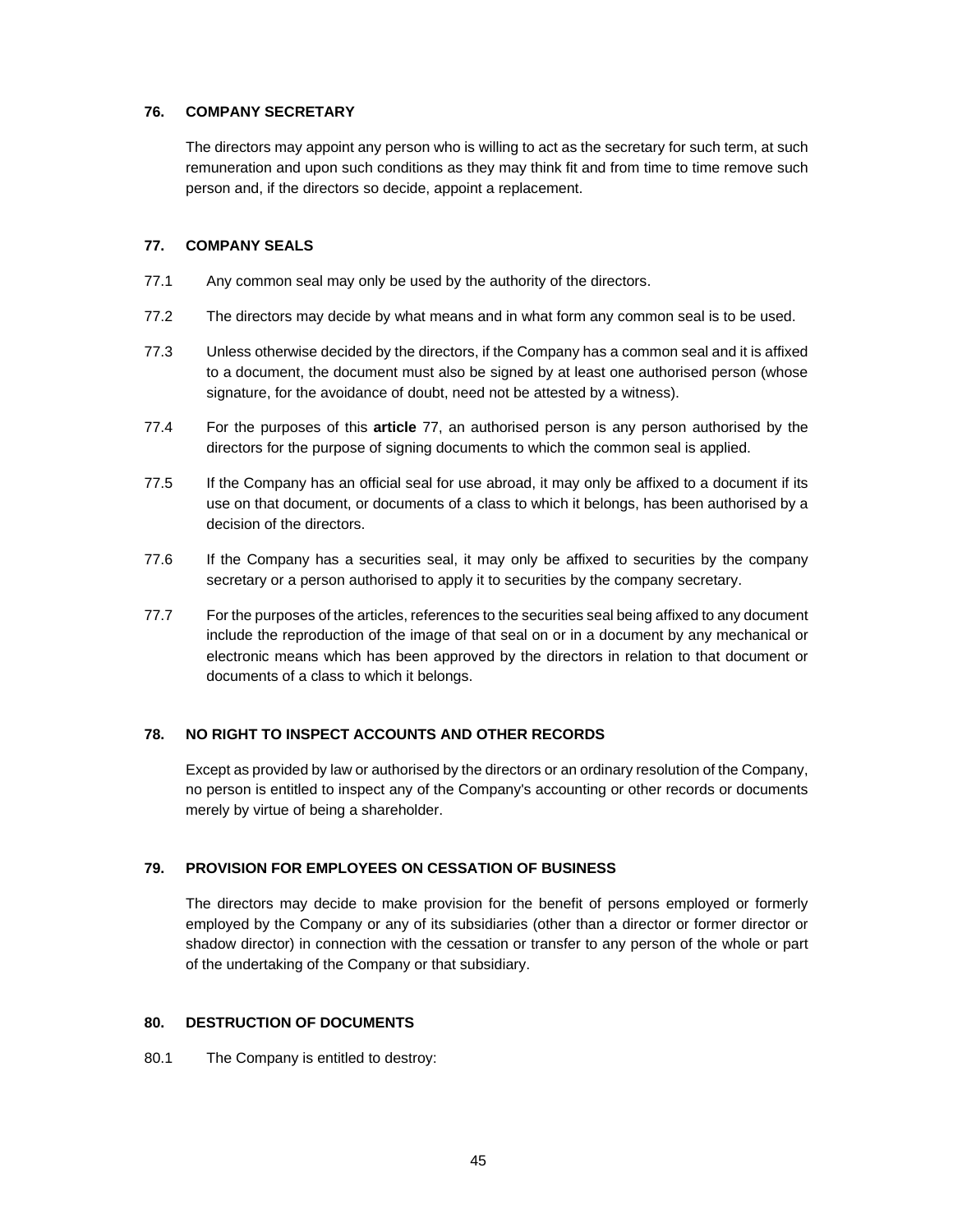- 80.1.1 all instruments of transfer of shares which have been registered, and all other documents on the basis of which any entries are made in the register of members, from six years after the date of registration;
- 80.1.2 all dividend mandates, variations or cancellations of dividend mandates, and notifications of change of address, from two years after they have been recorded;
- 80.1.3 all share certificates which have been cancelled from one year after the date of the cancellation;
- 80.1.4 all paid dividend warrants and cheques from one year after the date of actual payment; and
- 80.1.5 all proxy notices from one year after the end of the meeting to which the proxy notice relates.
- 80.2 If the Company destroys a document in good faith, in accordance with the articles, and without notice of any claim to which that document may be relevant, it is conclusively presumed in favour of the Company that:
- 80.2.1 entries in the register purporting to have been made on the basis of an instrument of transfer or other document so destroyed were duly and properly made;
- 80.2.2 any instrument of transfer so destroyed was a valid and effective instrument duly and properly registered;
- 80.2.3 any share certificate so destroyed was a valid and effective certificate duly and properly cancelled; and
- 80.2.4 any other document so destroyed was a valid and effective document in accordance with its recorded particulars in the books or records of the Company.
- 80.3 This **article** 80 does not impose on the Company any liability which it would not otherwise have if it destroys any document before the time at which this **article** 80 permits it to do so.
- 80.4 In this **article** 80, references to the destruction of any document include a reference to its being disposed of in any manner.

# **81. COMPANY NAME**

Without prejudice to the ability of shareholders to change the Company's name by special resolution, the directors may (and shall if so directed in writing by the majority holder) change the Company's name by a decision taken in accordance with these articles.

# **82. INDEMNITY**

- 82.1 Subject to the provisions of the Act, the Company may:
- 82.1.1 indemnify to any extent any person who is or was a director, or a director of an associated company, directly or indirectly (including by funding any expenditure incurred or to be incurred by him) against any loss or liability, whether in connection with any